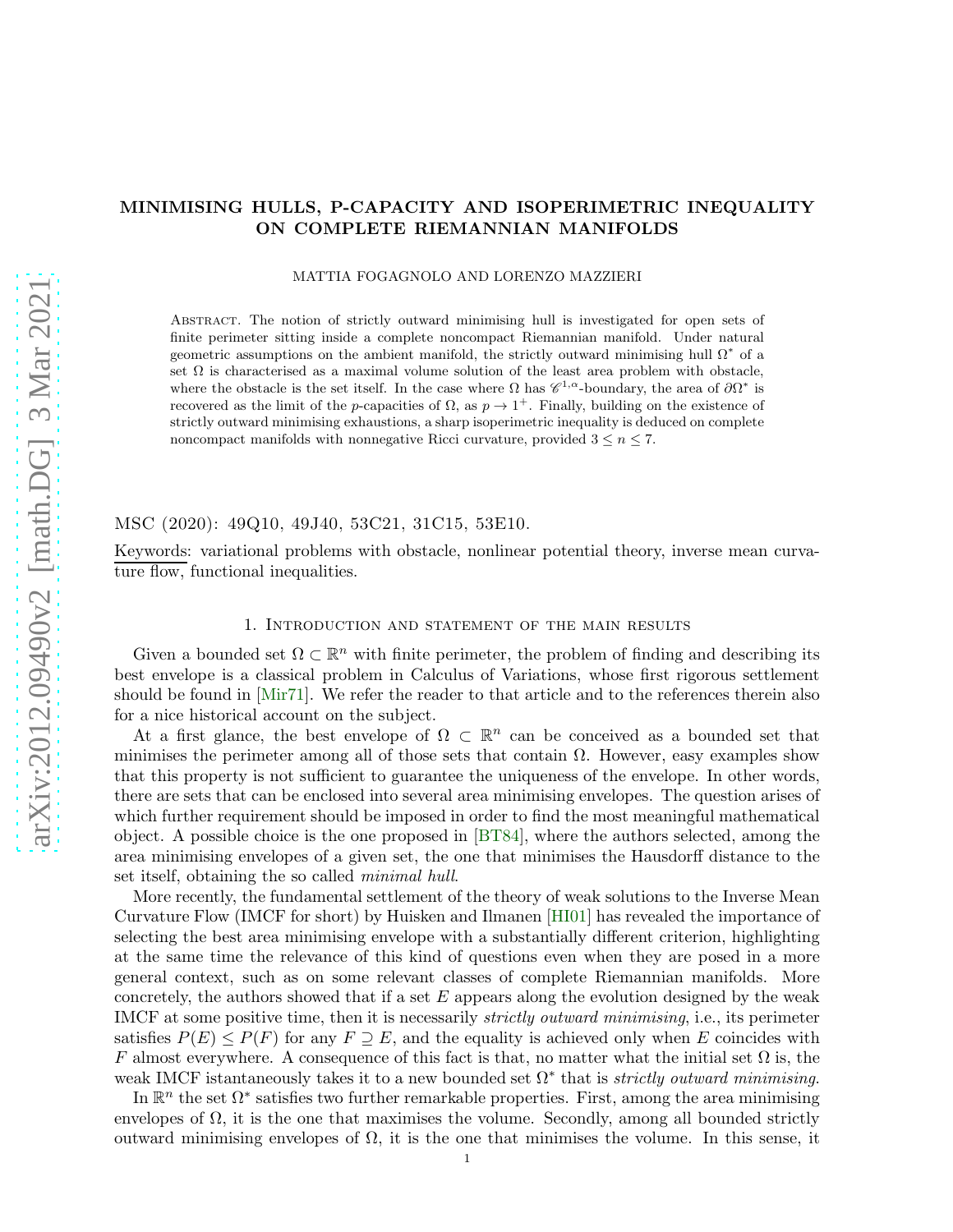## 2 M. FOGAGNOLO AND L. MAZZIERI

might be thought as the smallest strictly outward minimising envelope of  $\Omega$ . In view of this latter observation we will refer to the set  $\Omega^*$  as to the *strictly outward minimising hull* of  $\Omega$ .

To summarise, we have that in  $\mathbb{R}^n$  the *strictly outward minimising hull*  $\Omega^*$  of a given bounded set  $\Omega$  with sufficiently smooth boundary can be equivalently characterised as:

- (A) The minimal volume strictly outward minimising envelope of  $\Omega$ ;
- (B) The maximal volume solution to the least area problem with obstacle  $\Omega$ ;
- (C) The (measure theoretic) interior of the sublevel set  $\{w \leq 0\}$ , where w is the arrival time function in the weak formulation of the IMCF starting at  $\partial\Omega$ .

Before proceeding, we point out that, albeit this trifold characterisation of the strictly outward minimising hulls seems to be partially known to experts, at least in the usual Euclidean setting, we were unable to find a systematic and fully detailed treatment of this subject in the literature, especially for what concerns the variational characterisation described in statement  $(B)$ . Part of our motivation for the present work comes precisely from the attempt of giving a consistent and uniform presentation of the whole picture, encompassing all the different aspects of such a central notion.

On this regard, there is another fact about  $\Omega^*$  that is worth mentioning, namely that its perimeter in  $\mathbb{R}^n$  can be computed as the limit of the p-capacities of  $\Omega$  as  $p \to 1^+$ . Apart from its concrete application in the proof of the extended Minkowski Inequality [\[AFM19,](#page-34-1) Theorem 1.1], we found this result particularly interesting, since it reveals a profound relationship between the best envelope problem, the Huisken-Ilmanen's notion of weak IMCF and the Nonlinear Potential Theory. As we are going to see, such a deep connection continues to be true even beyond the familiar Euclidean framework, somehow suggesting that a geometric evolution through weak IMCF should be well defined if and only if the perimeter of any strictly outward minimising hull is well approximated by the p-capacities of the corresponding obstacle.

Aim of this work is to discuss the rigorous definition and the variational properties of the strictly outward minimising hull of a given set of finite perimeter in the context of complete noncompact Riemannian manifolds, highlighting the relations with the notion of weak IMCF as well as with the geometric features of the nonlinear potential theory.

We start observing that, no matter in which framework we are, any natural notion of strictly outward minimising hull is supposed to select a set that minimises the perimeter, among the strictly outward minimising envelopes of a given obstacle. Let us mention that such a property was actually needed in the proof of the Isoperimetric Inequality with sharp constant performed in [\[AFM20\]](#page-34-2) in the context of complete noncompact 3-manifolds with nonnegative Ricci curvature, as well as in the one proposed by Schulze in [\[Sch08\]](#page-37-0) on 3-dimensional Cartan-Hadamard manifolds.

Having the Euclidean picture in mind, it might seem natural at a first glance to consider the class of bounded sets with finite perimeter and look for a good definition of strictly outward minimising hull, using either condition  $(A)$  or  $(B)$  as a paradigm. However, easy examples show that, in a general Riemannian ambient, the strictly outward minimizing hull  $\Omega^*$ , roughly understood as the smallest bounded strictly outward minimising set containing  $\Omega$ , might in general fail to be well defined. Indeed, manifolds with cuspidal or cylindrical ends (see the discussion in Examples [2.8](#page-8-0) and [2.9,](#page-9-0) for more details) provide natural examples of spaces in which one can find bounded obstacles that are not contained in any strictly outward minimising set, making impossible the construction via intersection of the corresponding strictly outward minimising hull.

Several other pathologies are present in this class of manifolds. For example, in manifolds with cuspidal ends, the least area problem with obstacle might have no solutions even when the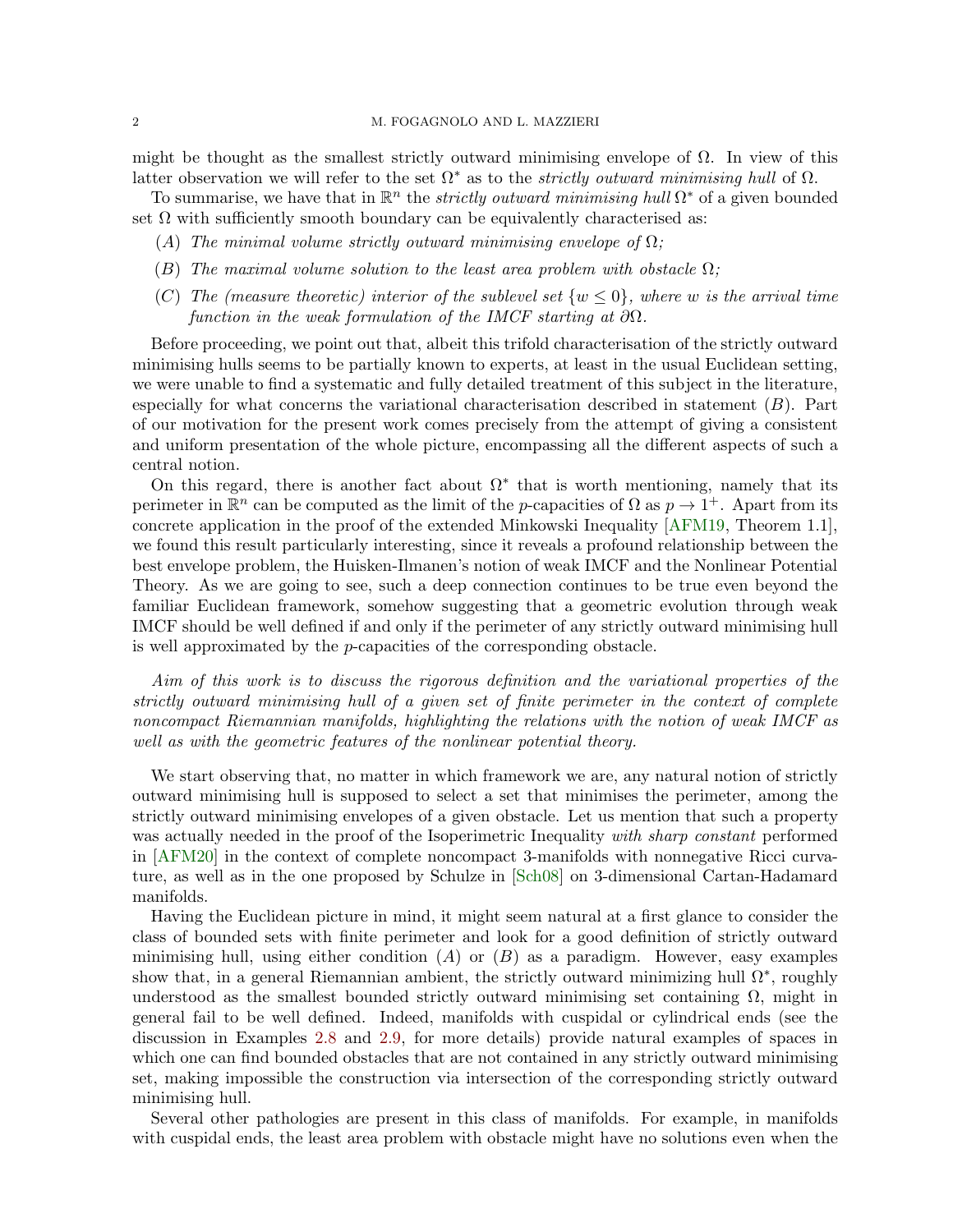obstacle is a nice bounded sets with finite perimeter. On the other hand, on manifolds with cylindrical ends, the least area problem with bounded smooth obstacle does actually admits solutions, however it is impossible to select among them a bounded area minimising envelope with maximal volume (see Example [2.9\)](#page-9-0). This is not anecdotal, as we are going to prove in Theorem [2.16](#page-13-0) that the existence of a bounded strictly outward minimising hull  $\Omega^*$  of a set with finite perimeter  $\Omega$  is indeed equivalent to the solvability of the maximal volume-least area problem with obstacle  $\Omega$ . Each of these instances – when holding for every bounded set with finite perimeter – is in turn equivalent to the existence of an exhausting sequence of bounded strictly outward minimising sets. Though the latter condition can be readily checked on a given explicit metric, it is not a priori clear if it yields an effective criterion to decide whether a relevant class of manifolds (e.g., manifolds subject to some natural geometric requirement, such as curvature bounds, controlled volume growth, etc.) admits a well posed notion of *strictly* outward minimising hull. Our first main result answer this question in the affirmative, identifying a couple of simple geometric conditions under which the set  $\Omega^*$  is always well defined (up to a zero-measure modification) and can be characterised either as the least volume strictly outward minimising set enveloping  $\Omega$ , or as the maximal volume solution to the least area problem with obstacle Ω.

<span id="page-2-0"></span>**Theorem 1.1.** Let  $(M, g)$  be a complete noncompact Riemannian manifold satisfying at least one of the following two conditions:

(i) (Euclidean-like Isoperimetric Inequality). There exists a positive constant  $C_{\text{iso}} > 0$  such that

<span id="page-2-2"></span><span id="page-2-1"></span>
$$
\frac{|\partial\Omega|^n}{|\Omega|^{n-1}} \ge \mathcal{C}_{\text{iso}} \tag{1.1}
$$

for any bounded set  $\Omega$  with smooth boundary.

(ii) (Ric  $\geq 0$  & Polynomial Uniform Superlinear Volume Growth). (M, q) has nonnegative Ricci curvature and there exist constants  $C_{\text{vol}} > 0$  and  $1 < b \leq n$  such that

$$
C_{\text{vol}}^{-1} r^b \le |B(O, r)| \le C_{\text{vol}} r^b \tag{1.2}
$$

holds true for any large enough r.

Then, every bounded open set  $\Omega \subset M$  with finite perimeter admits a strictly outward minimising hull  $\Omega^*$  in the sense of Definition [2.12.](#page-11-0) Moreover, the set  $\Omega^*$  is an open bounded maximal volume solution to the least area problem with obstacle  $\Omega$ , according to Definition [2.6.](#page-8-1)

Before venturing in a list of significant Riemannian manifolds satisfying assumptions (i) or  $(ii)$ , we would like to underline that – quite surprisingly – a complete proof of the above result does not seem to be available in the literature, even in the case where the ambient manifold is the flat  $\mathbb{R}^n$ . In that framework, the closest study is the one performed in [\[BT84\]](#page-34-0), where a similar result was derived for the so called *minimal hull.* As already mentioned, this notion differs subtly but fundamentally from the one of strictly outward minimising hull, since, in the present terminology, the minimal hull coincides with the smallest outward minimising envelope of  $\Omega$ , whereas we are mainly interested in the smallest *strictly* outward minimising envelope of Ω. Despite the perimeter of the resulting sets will always coincide, their volumes will in general be different. However, we acknowledge that some of the techniques presented [\[BT84\]](#page-34-0) will be very useful in our arguments.

Going beyond the easy but fundamental example of the flat  $\mathbb{R}^n$ , Theorem [1.1](#page-2-0) encompasses a vast diversity of manifolds. First of all, let us remark that complete noncompact manifolds with nonnegative Ricci curvature and Euclidean volume growth satisfy both conditions  $(1.1)$ and [\(1.2\)](#page-2-2), as it was likely realised for the first time in [\[Var95\]](#page-37-1) (see also [\[Heb99,](#page-35-1) Theorem 8.4] for an explicit derivation through the techniques of  $[Car94]$ ). As this class of manifolds is particularly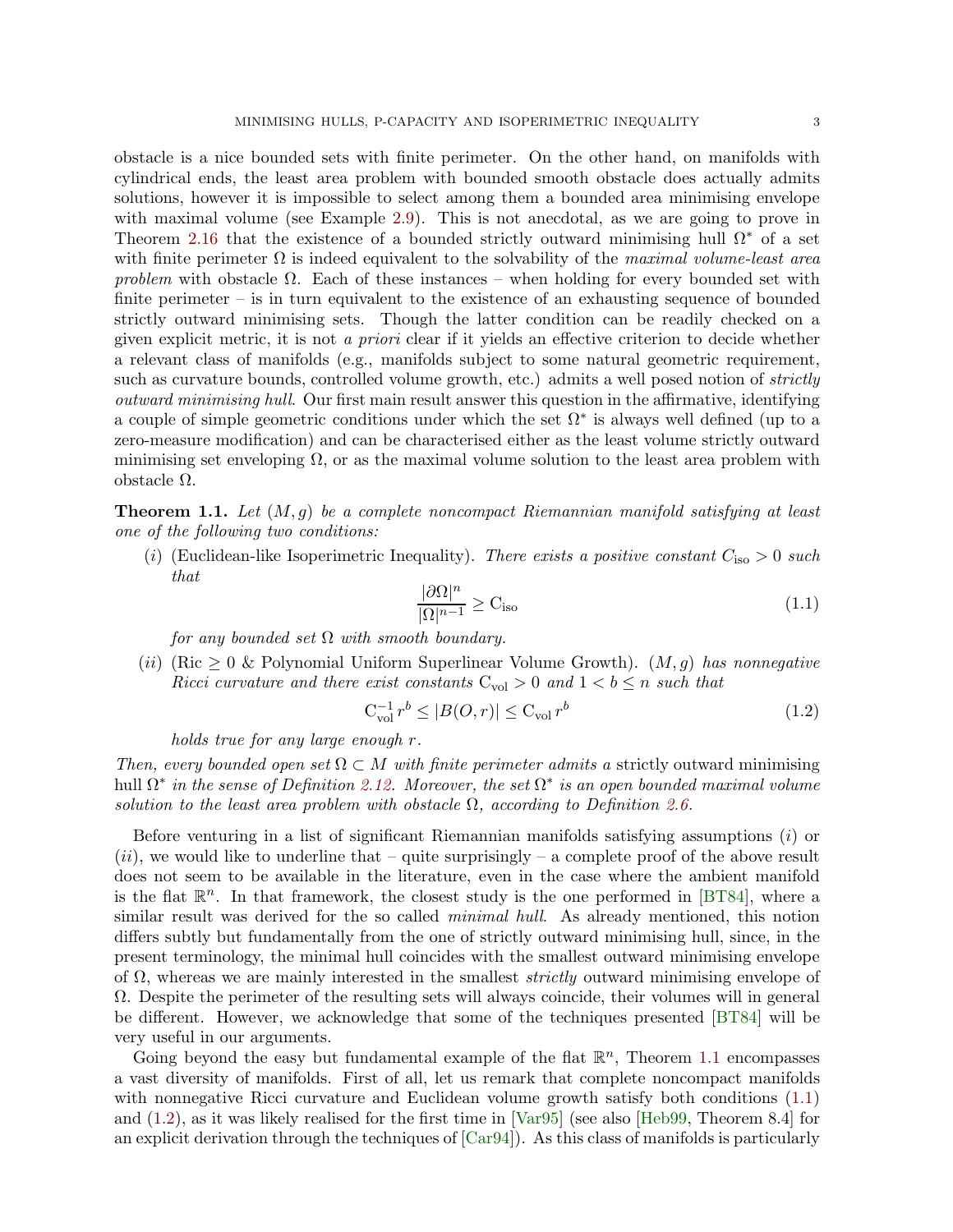adapted to our methods, we will be able to push the analysis a little further, obtaining an explicit characterisation of the optimal isoperimetric constant in Theorem [1.3](#page-4-0) below. It is worth clarifying at this point that, as far as one is interested in applying Theorem [1.1,](#page-2-0) the explicit knowledge of the sharp constant in these Isoperimetric Inequalities is not required. However, it would be interesting to investigate if one could reply the above mentioned boot-strap scheme for the precise description of the isoperimetric constant also in other frameworks. For example, we recall that a positive isoperimetric constant is known to exist in Cartan-Hadamard manifolds, that are simply connected Riemannian manifolds with nonpositive sectional curvature. This is substantially a consequence of [\[HS74\]](#page-36-1) (see also [\[Heb99,](#page-35-1) Theorem 8.3]). Thus, by Theorem [1.1,](#page-2-0)  $\Omega^*$  is characterised also in this case as an open bounded maximal volume solution to the least area problem with obstacle  $Ω$ . This fact has been applied, for example, in the proof of [\[Sch08,](#page-37-0) Theorem 1.3], where the sharp constant in the Isoperimetric Inequality is explicitely computed for 3-dimensional Cartan-Hadamard manifolds, reproving an earlier important result by B. Kleiner [\[Kle92\]](#page-36-2).

Condition [\(1.1\)](#page-2-1) is also readily checked on Riemannian manifolds with an explicit  $\mathscr{C}^0$ -description at infinity. Indeed, if  $(M, g)$  satisfies an Isoperimetric Inequality outside some compact set  $K \subset M$ , then the whole Riemannian manifold  $(M, q)$  admits a positive isoperimetric constant. This is proved in details in [\[PST14,](#page-36-3) Theorem 3.2]. As consequence, our Theorem applies to the important classes of Asymptotically (Locally) Euclidean manifolds and Asymptotically (Locally) Hyperbolic manifolds.

We pass now to examine examples of manifolds obeying the condition  $(ii)$  in Theorem [1.1.](#page-2-0) Observe first that this set of assumptions is naturally satisfied by complete noncompact Riemannian manifolds with nonnegative Ricci curvature that are asymptotic to warped products of the form  $d\rho \otimes d\rho + \rho^{2\alpha} g_N$  with nonnegative Ricci curvature. These warped product metrics arise as models in the celebrated  $[CC96]$ . Moreover,  $(ii)$  encompasses the case of the so called ALF and ALG manifolds, arising as models of gravitational instantons. These manifolds, originally introduced by Hawking in [\[Haw77\]](#page-35-3), are widely studied for reasons lying at the intersection of Riemannian Geometry, Analysis and Mathematical Physics. Dropping any attempt to be complete, we address the interested reader to [\[Min10\]](#page-36-4) for a nice mathematical presentation of this subject, as well as to the classification results contained in [\[CC15a,](#page-35-4) [CC15b,](#page-35-5) [CC16\]](#page-35-6) and in the PhD thesis [\[Che17\]](#page-35-7).

Concerning the relation of the assumption  $(i)$  with  $(ii)$ , we observe that the existence of a global Isoperimetric Inequality is excluded if the assumption  $(ii)$  is in force with  $b < n$ . Indeed, if  $(1.1)$  holds, then by the arguments in [\[Car95\]](#page-35-8) one can conclude that the volume of geodesic balls  $|B(x, r)|$  grows at least as  $r^n$  (see also [\[PST14,](#page-36-3) Proposition 3.1] for a self contained proof).

1.1. p-capacities of the obstacles and perimeter of the hulls. After having established Theorem [1.1,](#page-2-0) we pass to examine the relationship between the perimeter of  $\Omega^*$  and the p-capacity of  $\Omega$ , for p close to 1. The link between these two notions emerged explicitly and naturally in [\[AFM19,](#page-34-1) Theorem 5.6], as a fundamental step in the proof of the Extended Minkowski Inequality. There it was shown that in  $\mathbb{R}^n$  the p-capacity of a bounded set with smooth boundary  $\Omega$  approximates the perimeter of  $\Omega^*$  as  $p \to 1^+$ . Understanding to what extent this phenomenon remains true on more general Riemannian manifolds would pave the way to natural extensions of fundamental geometric inequalities.

On this regard it is worth noticing that without suitable assumptions on either the curvature or the volume growth of the underlying manifold, the convergence of the *p*-capacities of  $\Omega$  to the perimeter of  $\Omega^*$  is not ensured, even in frameworks where the existence of a bounded strictly outward minimising hull is guaranteed. In Example [4.4](#page-26-0) it is observed that any bounded subset  $\Omega$ with finite perimeter of the higher dimensional version of the Hamilton's cigar [\[Ham88\]](#page-35-9) admits a bounded strictly outward minimising hull. On the other hand the p-capacity of  $\Omega$  is easily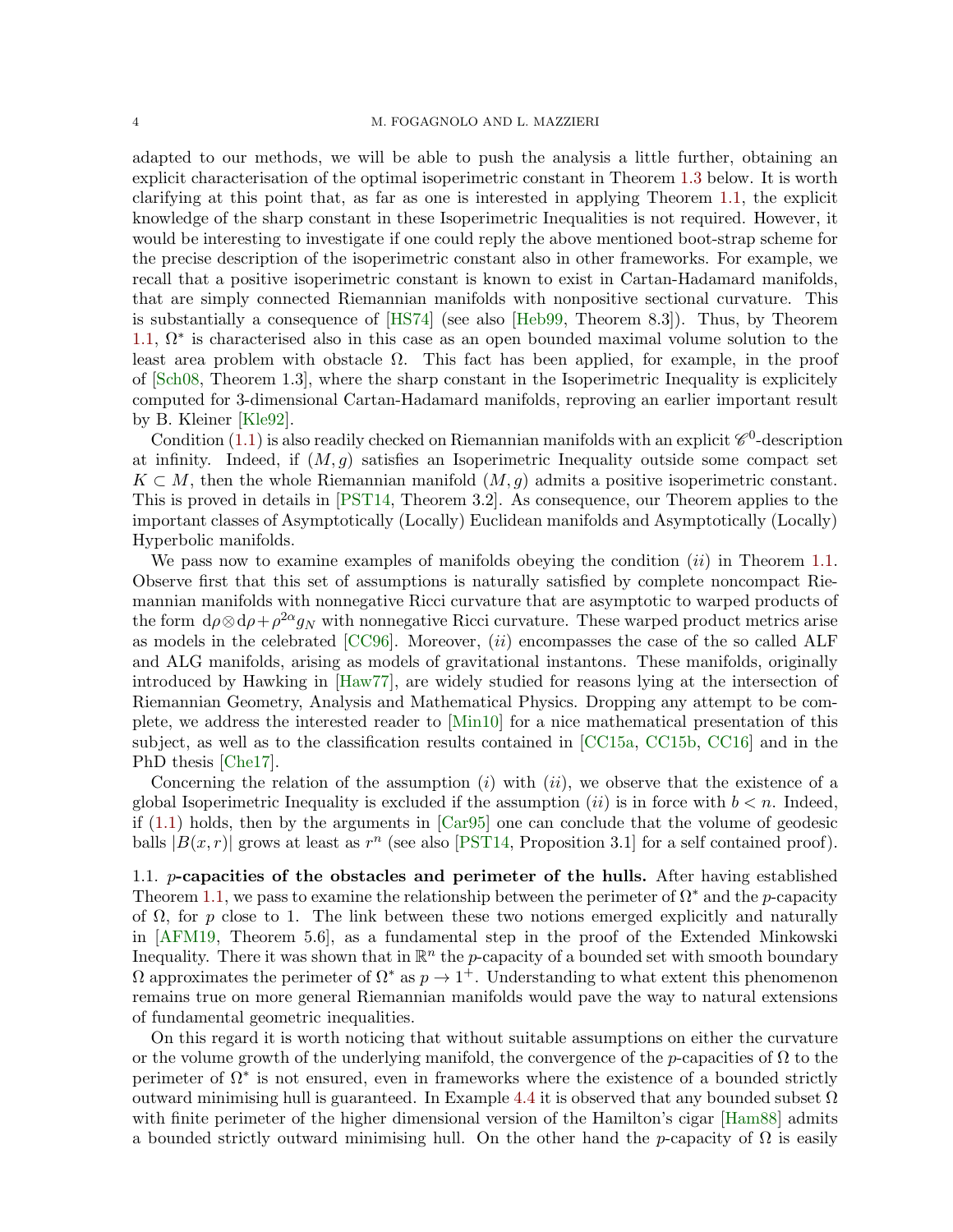seen to vanish for every  $p > 1$ . The manifold in this example has nonnegative Ricci curvature and *linear* volume growth. In particular, it does not satisfy neither  $(i)$  nor  $(ii)$  in a sharp way, since the exponent b in  $(1.2)$  is not allowed to be 1. Actually, we prove that if either  $(i)$  or  $(ii)$ is satisfied then the claimed convergence takes place for any bounded set with  $\mathscr{C}^{1,\alpha}$ -boundary. This is the content of our second main result.

<span id="page-4-3"></span>**Theorem 1.2.** Let  $(M, g)$  be a complete noncompact Riemannian manifold satisfying either assumption (i) or (ii) in Theorem [1.1](#page-2-0) and let  $\Omega \subset M$  be an open bounded subset with  $\mathscr{C}^{1,\alpha}$ boundary. Then

<span id="page-4-4"></span>
$$
\lim_{p \to 1^+} \text{Cap}_p(\Omega) = |\partial \Omega^*|.
$$
\n(1.3)

The above result is a fundamental tool in the forthcoming [\[BFM\]](#page-34-4), where it is applied in order to deduce the following Minkowski inequality on asymptotically conical manifold with nonnegative Ricci curvature

$$
\left(\frac{\left|\partial\Omega^*\right|}{\left|\mathbb{S}^{n-1}\right|}\right)^{\frac{n-2}{n-1}}\text{AVR}(g)^{\frac{1}{n-1}}\leq\frac{1}{\left|\mathbb{S}^{n-1}\right|}\int\limits_{\partial\Omega}\left|\frac{\text{H}}{n-1}\right|\,\text{d}\sigma,
$$

where with  $AVR(q)$  we denote the Asymptotic Volume Ratio of  $(M, q)$  defined as

$$
AVR(g) = \lim_{r \to +\infty} \frac{|B(x, r)|}{|\mathbb{B}^n|r^n}.
$$

1.2. Sharp Isoperimetric Inequality on manifolds with nonnegative Ricci curvature. The last result we present consists in an application of the existence theory of bounded strictly outward minimising hulls to isoperimetry. More precisely, we show that on a manifold with nonnegative Ricci curvature and Euclidean volume growth an exhaustion of outward minimising sets allows to combine the Willmore-type inequality discovered in [\[AFM20\]](#page-34-2) with arguments pioneered in [\[Kle92\]](#page-36-2) in order to achieve the *sharp isoperimetric constant* on these manifolds, up to dimension 7. This generalises to higher dimensions the three-dimensional situation foreseen and sketched by Huisken [\[Hui\]](#page-36-5) and fully proven in [\[AFM20\]](#page-34-2).

<span id="page-4-0"></span>**Theorem 1.3** (Isoperimetric inequality on manifolds with nonnegative Ricci curvature). Let (M, g) be a complete noncompact Riemannian manifold with nonnegative Ricci curvature and Euclidean volume growth, of dimension  $3 \le n \le 7$ . Then,

$$
\inf \frac{|\partial\Omega|^n}{|\Omega|^{n-1}} = \left(\frac{|\mathbb{S}^{n-1}|}{|\mathbb{B}^n|}\right)^{n-1} \inf \int\limits_{\partial\Omega} \left|\frac{H}{n-1}\right|^{n-1} d\sigma = AVR(g) \frac{|\mathbb{S}^{n-1}|^n}{|\mathbb{B}^n|^{n-1}},\tag{1.4}
$$

where the infima are taken over bounded open subsets  $\Omega \subset M$  with smooth boundary. In particular, the sharp isoperimetric inequality

<span id="page-4-2"></span><span id="page-4-1"></span>
$$
\frac{|\partial\Omega|^n}{|\Omega|^{n-1}} \ge \text{AVR}(g) \frac{|\mathbb{S}^{n-1}|^n}{|\mathbb{B}^n|^{n-1}}\tag{1.5}
$$

holds for any bounded  $\Omega \subset M$  with smooth boundary. Moreover, equality is achieved in [\(1.5\)](#page-4-1) for some bounded  $\Omega \subset M$  with smooth boundary if and only if  $(M, g)$  is isometric to flat  $\mathbb{R}^n$  and  $\Omega$ is a metric ball.

The proof of the above result heavily relies on the existence of an exhaustion of M by bounded subsets with mean-convex boundaries. In analogy with what has been observed for strictly outward minimising exhaustions, it is a difficult task to decide a priori whether a manifold admits or not such a structure.

This is how Theorem [1.1](#page-2-0) will enter the argument, since it will suffice to take the (strictly) outward minimising hull of any smooth enough exhausting sequence of bounded subsets to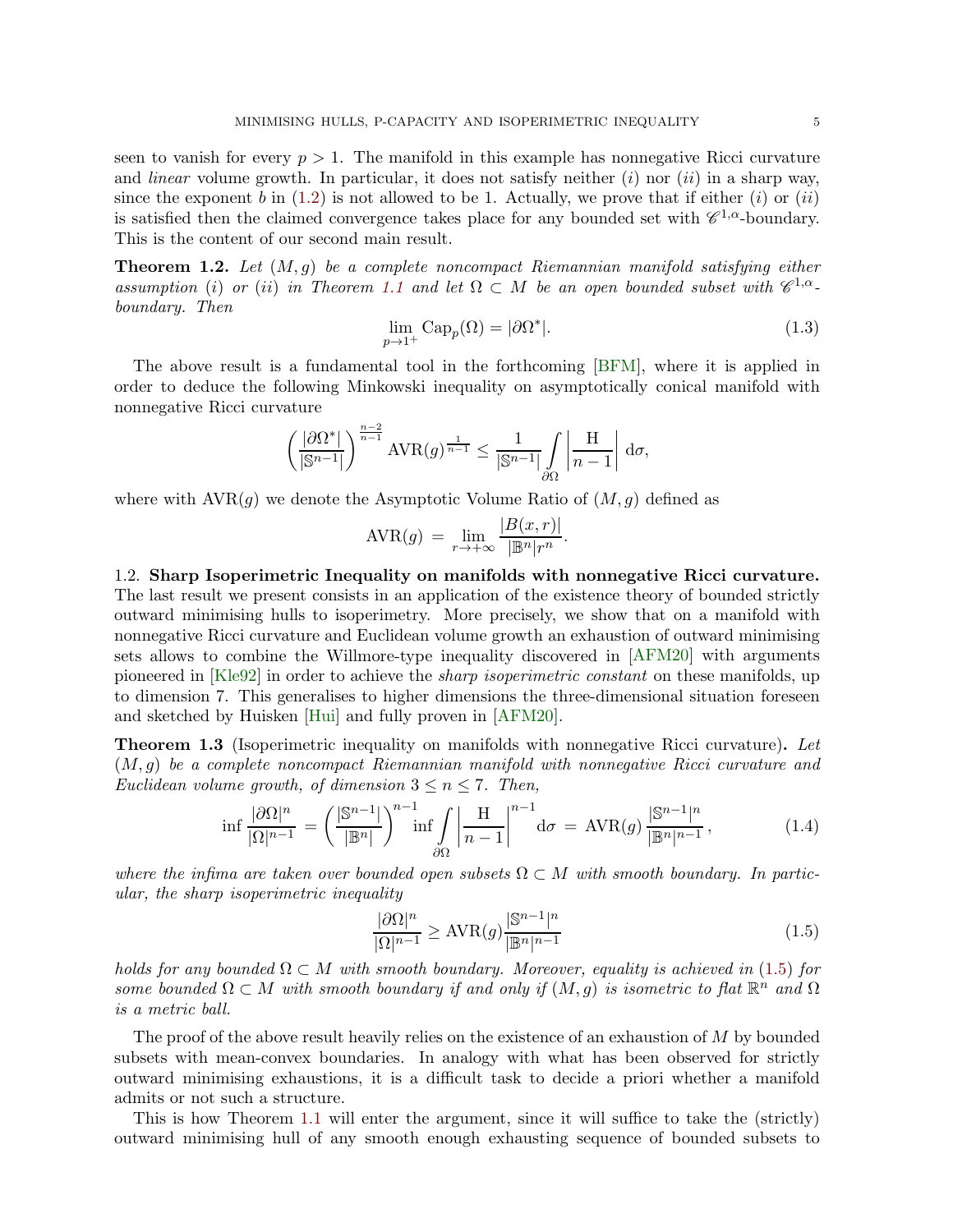### 6 M. FOGAGNOLO AND L. MAZZIERI

produce the desired mean-convex exhaustion. Indeed, these hulls are immediately seen to be mean-convex by means of a standard variational argument. Observe that [\(1.4\)](#page-4-2) actually yields more than just providing an isoperimetric inequality that is sharp on *any* of the manifolds satisfying the assumptions above, in that it also shows the sharpness of the Willmore-type inequality proved in [\[AFM20\]](#page-34-2). In that paper, the authors were able to prove the second equality in [\(1.4\)](#page-4-2) by exhibiting an explicit minimising sequence under the additional assumption of quadratic curvature decay. The above result in particular implies that such assumption can be removed at least if the dimension is smaller than eight. Moreover, our argument easily combines with the Bishop-Gromov's Theorem and an asymptotically optimal Isoperimetric Inequality [\[BM82\]](#page-34-5) to infer the strong rigidity statement.

A classical consequence of the Isoperimetric Inequality is the Faber-Krahn inequality for the first Dirichlet eigenvalue of the Laplacian. The derivation of such estimate is easily shown to hold up also in a manifold  $(M, g)$  of dimension  $3 \leq n \leq 7$  with nonnegative Ricci curvature and Euclidean volume growth, where it yields

<span id="page-5-0"></span>
$$
\lambda_1(\Omega) \geq \text{AVR}(g)^{2/n} \lambda_1(\mathbb{B}_v)
$$
\n(1.6)

for any bounded  $\Omega \subset M$  with smooth boundary. In the above formula,  $\mathbb{B}_v$  denotes a metric ball in flat  $\mathbb{R}^n$  of the same volume as  $\Omega$  in  $(M, g)$ , while  $\lambda_1(\Omega)$  and  $\lambda_1(\mathbb{B}_v)$  denote the first eigenvalue of  $\Omega$  and  $\mathbb{B}_v$  with respect to g and the flat metric of  $\mathbb{R}^n$  respectively. A rigidity statement characterising the equality case in [\(1.6\)](#page-5-0) will thus be derived from that of Theorem [1.3.](#page-4-0) This will be the content of Theorem [5.5](#page-30-0) below.

Summary. This paper is structured as follows. Section [2](#page-6-0) is mostly devoted to study the relation, in a general complete noncompact Riemannian manifold, between the existence of a maximal volume solution to the least area problem with obstacle and the notion of the strictly outward minimising hull. In Section [3,](#page-14-0) we prove Theorem [1.1.](#page-2-0) Here, precisely in Subsection [3.2,](#page-16-0) we recall the notion of Weak Inverse Mean Curvature Flow, and detail some of the main applications in the present framework. More precisely, we will be able to get, in addition to its very definition  $(A)$  and its variational characterisation  $(B)$  also the third geometric characterisation  $(C)$  of the strictly outward minimising hull as the interior of the 0-sublevel set of the arrival time function for the weak IMCF starting at  $\partial\Omega$  (see Proposition [3.4\)](#page-17-0). In Section [4](#page-20-0) we prove Theorem [1.2.](#page-4-3) Finally, in Section [5,](#page-26-1) we prove Theorem [1.3.](#page-4-0)

The paper ends with two Appendices. In the first one we prove an existence and uniqueness theorem for the p-capacitary potential of a bounded set  $\Omega$  with  $\mathscr{C}^{1,\alpha}$ -boundary sitting inside a complete noncompact manifold admitting a positive p-Green's function that vanishes at infinity, that is auxiliary in the proof of Theorem [1.2.](#page-4-3) In the second one, we provide a proof of a slightly more general version of the so called Pólya-Szegö Principle, allowing us to deduce the Faber-Krahn inequality from Theorem [1.3.](#page-4-0)

## Added note

During the redaction of the manuscript, it was pointed out to the authors that the Isoperimetric Inequality resulting from Theorem [1.3](#page-4-0) already appeared in the very recent preprint by S. Brendle [\[Bre20\]](#page-34-6). The two proofs are however clearly different in spirit and the results as well have different features. Both theorems are extensions to higher dimension of the 3-dimensional case, proven in [\[AFM20,](#page-34-2) Theorem 1.8]. The most evident advantage of Brendle's approach is that it is not subject to any dimensional restriction. On the other hand, using our methods, it is quite easy to provide the Isoperimetric Inequality with the natural rigidity statement, highlighting at the same time the relationship between the optimal isoperimetric constant and the infimum of the Willmore-type functional.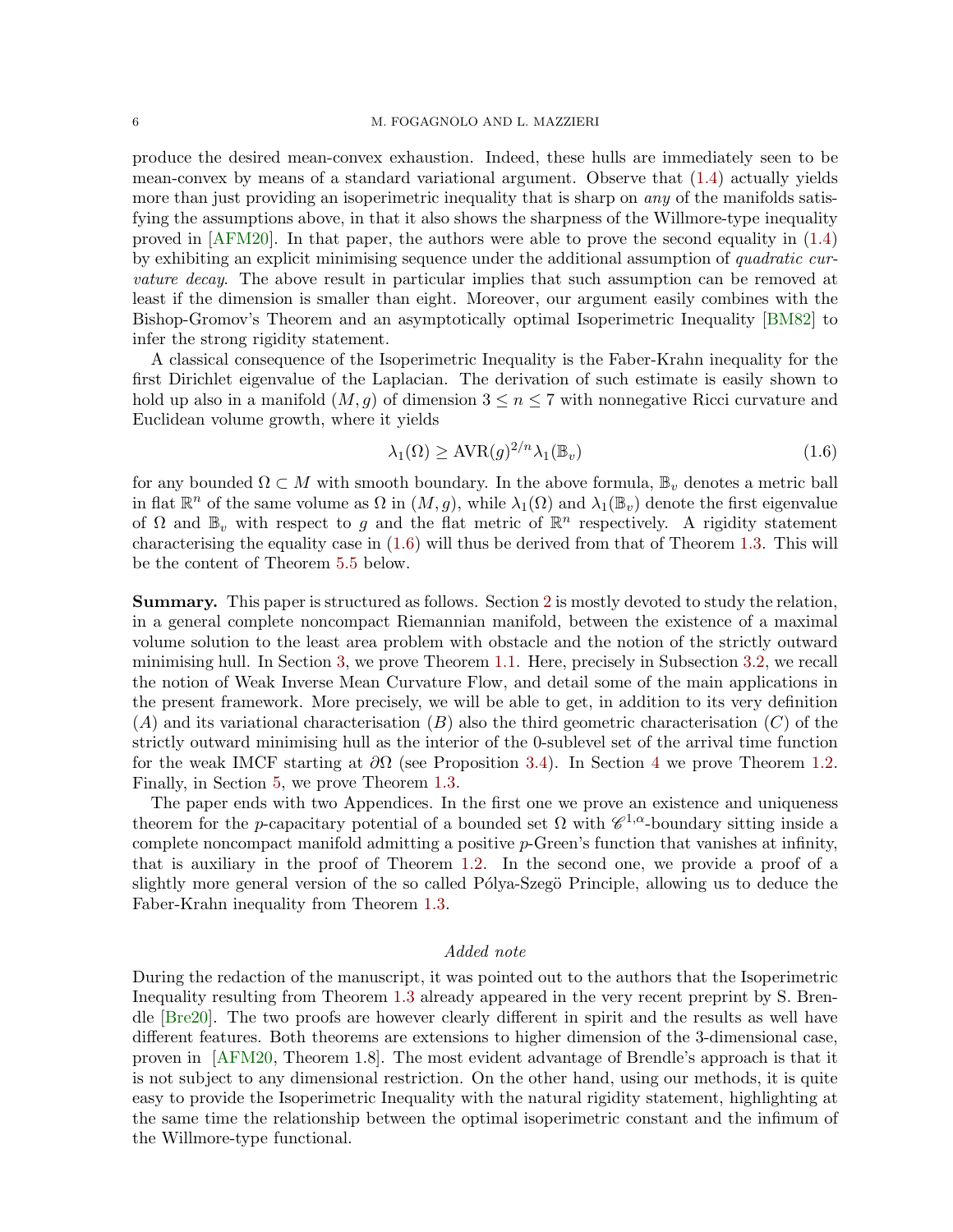Acknowledgements. The authors are grateful to G. Antonelli and G. P. Leonardi for the very helpful discussions had during the preparation of the manuscript, to L. Mari for having clarified to the authors some aspects of [\[MRS19\]](#page-36-6), to E. Spadaro for having brought to their attention the paper [\[MS17\]](#page-36-7) and discussed with them an important result in [\[FGS16\]](#page-35-10), and to D. Semola for having pointed out the preprint [\[Bre20\]](#page-34-6). They also thank A. Carlotto, A. Malchiodi and G. Huisken for their interest in this work .

The authors are members of Gruppo Nazionale per l'Analisi Matematica, la Probabilità e le loro Applicazioni (GNAMPA), which is part of the Istituto Nazionale di Alta Matematica (INdAM), and they are partially funded by the GNAMPA project "Aspetti geometrici in teoria del potenziale lineare e nonlineare".

## <span id="page-6-0"></span>2. The strictly outward minimising hull of a set with finite perimeter

2.1. Preliminaries. In stating the following main concepts in the theory of finite perimeter sets in Riemannian manifolds, we are adapting the discussion found in [\[MJPPP07,](#page-36-8) Section 1] about BV-functions. We indicate also [\[AGM15,](#page-34-7) Section 1] for a more general introduction, that in particular applies to our setting.

Let  $A \subseteq M$  be an open set. Then, we let  $P(E, A)$  denote the De Giorgi's relative perimeter of the measurable set  $E$  in  $A$ . It is defined as

<span id="page-6-1"></span>
$$
P(E, A) = \sup \left\{ \int_E \operatorname{div} T \, \mathrm{d}\mu \quad \Big| \quad T \in \Gamma_c(TA), \sup_A |T| \le 1 \right\},\tag{2.1}
$$

where  $T \in \Gamma_c(TA)$  if it is a section of the tangent bundle TA of A with compact support. When  $A = M$ , we just talk about the perimeter of E and we denote it by  $P(E)$ .

If [\(2.1\)](#page-6-1) is finite for any bounded  $A \subset M$  then, for any  $\omega \in \Gamma_c(T^*M)$ , we have that  $(D\chi_E, \omega)$ defines a Radon measure, where  $D\chi_E \in (\Gamma_c(T^*M))'$  denotes the distributional gradient of  $\chi_E$ , the characteristic function of E. Moreover, the total variation  $|D\chi_E|$  of  $D\chi_E$  my be identified with the perimeter of E by  $|D\chi_E|(A) = P(E, A)$  for any open bounded  $A \subset M$ .

The De Giorgi's reduced boundary  $\partial^* E$  can be thus defined as

$$
\partial^* E = \left\{ x \in M \quad \Big| \quad \lim_{r \to 0^+} \frac{\mathrm{D}\chi_E(B(x,r))}{|\mathrm{D}\chi_E|(B(x,r))} \text{ exists and belong to } \mathbb{S}^{n-1} \right\}.
$$

We define now the *measure theoretic interior* of a measurable set  $E$  as the points of density one for  $E$ , namely

$$
Int(E) = \left\{ x \in M \quad \Big| \quad \lim_{r \to 0^+} \frac{|E \cap B(x, r)|}{|B(x, r)|} = 1 \right\}.
$$
 (2.2)

It follows from Lebesgue Differentiation Theorem that

<span id="page-6-3"></span><span id="page-6-2"></span>
$$
|E\Delta\operatorname{Int}(E)| = 0,\t\t(2.3)
$$

see  $[Mag12, Theorem 5.16]$ . Importantly, a set with finite perimeter E satisfies,

$$
\partial \operatorname{Int}(E) = \overline{\partial^* E},
$$

that is, the topological boundary of the measure theoretic interior of a set with finite perimeter coincides with the closure of its reduced boundary. We address the reader to [\[Car11,](#page-35-11) Theorem 10] for a proof of this nice property.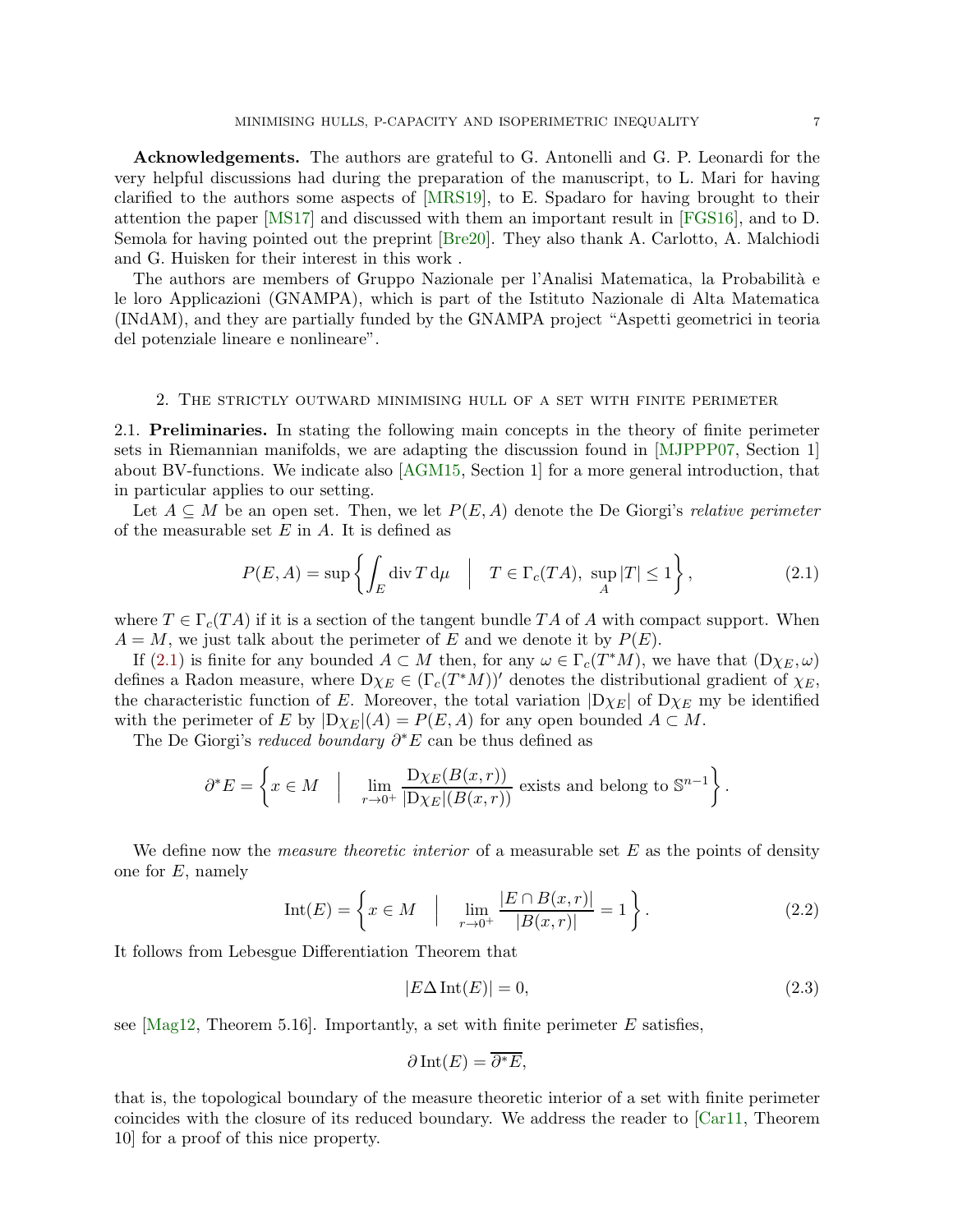2.2. Basic properties of outward minimising sets. We recall, according to [\[HI01\]](#page-35-0), the notion of outward and strictly outward minimising sets.

**Definition 2.1** (Outward minimising and strictly outward minimising sets). Let  $(M, g)$  be a complete Riemannian manifold. Let  $E \subset M$  be a bounded set with finite perimeter. We say that E is outward minimising if for any  $F \subset M$  with  $E \subset F$  we have  $P(E) \leq P(F)$ . We say that E is strictly outward minimising if it is outward minimising and any time  $P(E) = P(F)$  for some  $F \subset M$  with  $E \subset F$  we have  $|F \setminus E| = 0$ .

Remark 2.2. It is easy to show that the notions of outward minimising and strictly outward minimising are stable under zero-measure modification. We are frequently making use of this fact in the rest of the paper.

It is well known that locally area minimising sets satisfy upper and lower density estimates. It is then not surprising to realise that outward minimising sets, that can be thought as one sided minimisers, satisfy upper density estimates. We state this fact in the following Lemma, whose proof is a straightforward adaptation of [\[Mag12,](#page-36-9) Theorem 16.14]. The arguments employed are easily transported to a Riemannian ambient due to their local nature.

<span id="page-7-2"></span>**Lemma 2.3.** Let  $(M, g)$  be a complete Riemannian manifold, and let  $E \subset M$  be an outward minimising set. Then, there exists  $r_0 > 0$  such that for any  $0 < r < r_0$  and  $x \in \overline{\partial^* E}$  there holds

$$
\frac{|E \cap B(x,r)|}{|B(x,r)|} \leq C
$$

for some constant  $0 < C < 1$  independent of x.

In  $[Car11, Theorem 6, (i)]$ , the author showed that if a set with finite perimeter satisfies relaxed density estimates then its measure theoretic interior and exterior are open. We report (a part of) his argument, in order to clarify that the upper density estimate implies that the measure theoretic interior is an open set.

<span id="page-7-3"></span>**Lemma 2.4.** Let  $(M, g)$  be a complete Riemannian manifold. Let  $E \subset \mathbb{R}^n$  be a set with finite perimeter, and suppose that for any  $x \in \overline{\partial^* E}$ 

$$
\lim_{r \to 0^+} \frac{|E \cap B(x, r)|}{|B(x, r)|} < \delta < 1
$$
\n(2.4)

uniformly on  $\overline{\partial^*E}$ . Then Int  $(E)$  is open.

*Proof.* Let  $y \in Int(E)$ . First observe that  $y \notin \overline{\partial^*E}$ , since otherwise [\(2.4\)](#page-7-0) would contradict the condition [\(2.2\)](#page-6-2) defining  $Int(E)$ . We now construct a ball centered at y fully contained in  $Int(E)$ . Let  $d = dist(y, \overline{\partial^* E})$ . By the definition  $(2.2)$  of Int $(E)$ ,

<span id="page-7-1"></span><span id="page-7-0"></span>
$$
\frac{|E \cap B(y,r)|}{|B(y,r)|} > 0
$$

for some  $r' \in (0, d)$ . Then we can deduce

$$
\frac{|(M \setminus E \cap B(y, r'))|}{|B(y, r')|} = 0,\t(2.5)
$$

since, otherwise, the relative isoperimetric inequality [\[Mag12,](#page-36-9) Proposition 12.37] would yield  $|\partial^*E \cap B(y, r')| > 0$ , in turn resulting in the contradiction dist $(y, \overline{\partial^*E}) < d$ . Observe that such inequality clearly holds for small balls also in Riemannian manifolds, and it can be shown just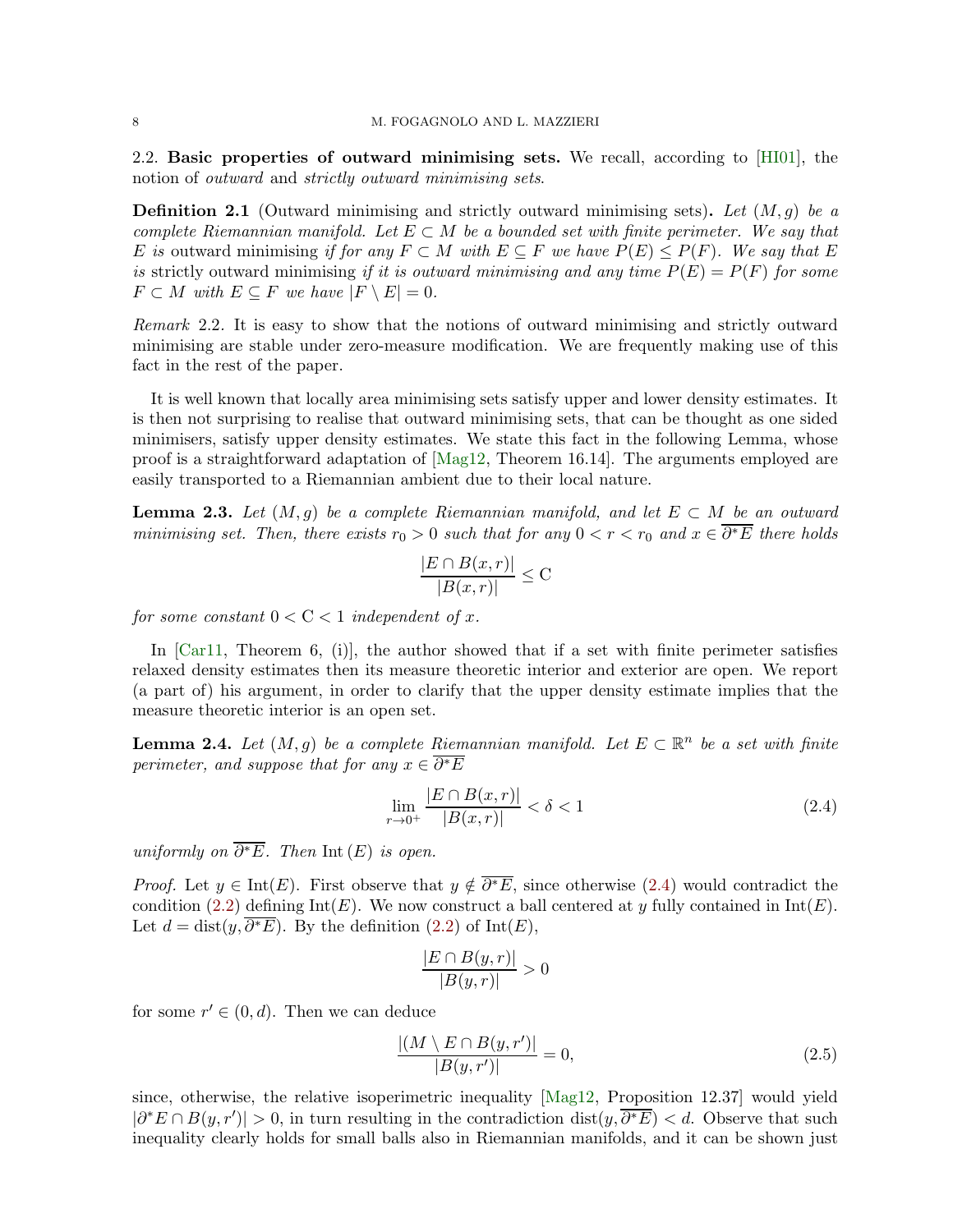by performing the computations in a local chart. The above argument in particular works up to eventually choose a suitable, uniform d' smaller than d. By  $(2.5)$ , for any  $y \in B(y, r')$ , we have

<span id="page-8-3"></span><span id="page-8-2"></span>
$$
\frac{|E \cap B(z, r'')|}{|B(z, r'')|} = 1
$$

for any  $r'' \in (0, r' - dist(z, y))$ . This clearly implies that  $B(y, r') \subset Int(E)$ .

As a direct consequence of [\(2.3\)](#page-6-3), Lemma [2.3](#page-7-2) and Lemma [2.4,](#page-7-3) we obtain the remarkable property of outward minimising sets of admitting an open representative.

<span id="page-8-5"></span>**Proposition 2.5.** Let  $(M, g)$  be a complete Riemannian manifold. Let  $E \subset M$  be outward minimising. Then  $Int(E)$  is open.

2.3. Maximal volume solutions to the least area problem with obstacle in Riemann**ian manifolds.** Let  $(M, g)$  be a complete noncompact Riemannian manifold of dimension  $n \geq 2$ . We are interested in the existence of a *bounded* open set with finite perimeter  $E$  solving the least area problem with obstacle  $\Omega$ , where  $\Omega \subset M$  is a bounded open set with finite perimeter.

<span id="page-8-1"></span>**Definition 2.6.** We say that a bounded set E solves the least area problem with obstacle  $\Omega$  if it contains Ω and satisfies

$$
P(E) = \inf \{ P(F) \mid \Omega \subset F, F \text{ bounded set with finite perimeter} \}.
$$
 (2.6)

We say that a bounded set  $\hat{E}$  is a maximal volume solution of the least area problem with obstacle  $\Omega$  if it contains  $\Omega$  and satisfies

$$
|\hat{E}| = \sup\{|E| \quad | \quad E \text{ solves the least area problem with obstacle } \Omega\}. \tag{2.7}
$$

Let us point out the most basic relation between strictly outward minimising sets and maximal volume solutions to the least area problem with obstacle.

<span id="page-8-4"></span>Remark 2.7. First, we observe, that bounded solutions to the least area problem with obstacle  $\Omega$  are outward minimising, and maximal volume solutions are strictly outward minimising. In particular, outward minimising sets  $E$  are characterised by being solutions to the least area problem with obstacle E itself. Interestingly, it is immediately seen that  $E$  is strictly outward minimising if and only if it is also a maximal volume solution to the least area problem with obstacle E.

It is worth pointing out that a solution to  $(2.6)$  could clearly be non-unique, as there exist outward minimising sets that are not strictly outward minimising. As we are going to see, the definition of a solution E to problem  $(2.7)$  is in some sense crafted to overcome this issue.

In the Euclidean case, the existence of a maximal volume solution to the least area problem with obstacle  $\Omega$  is an easy consequence of the Direct Method (compare with [\[BT84\]](#page-34-0) and [\[SWZ93\]](#page-37-2)). In a general noncompact Riemannian manifold, minimising sequences could fatally be unbounded, as the following examples show.

<span id="page-8-0"></span>*Example* 2.8 (Cuspidal manifolds). Let  $(M, g)$  be a complete noncompact Riemannian manifold whose metric splits as  $g = d\rho \otimes d\rho + e^{-2\rho} g_{\mathbb{S}^{n-1}}$  on  $M \setminus B = [1, +\infty) \times \mathbb{S}^{n-1}$  for some precompact set  $B \subset M$ . Then, the area of  $\partial \{\rho \leq r\}$  decays as  $e^{-r}$ , and in particular enveloping a bounded set  $\Omega$  with  $\{\rho < r\}$ , for bigger and bigger r, we see that

 $\inf\{P(F) \mid \Omega \subset F, F \text{ bounded set with finite perimeter}\} = 0.$ 

In particular, there cannot exist a solution to the least area problem with obstacle Ω. Observe also that  $(M, q)$  has finite volume, and thus it does not support an Euclidean-like isoperimetric inequality by [\[PST14,](#page-36-3) Proposition 3.1] nor the Ricci curvature is nonnegative, and thus coherently the assumptions of Theorem [1.1](#page-2-0) are not satisfied.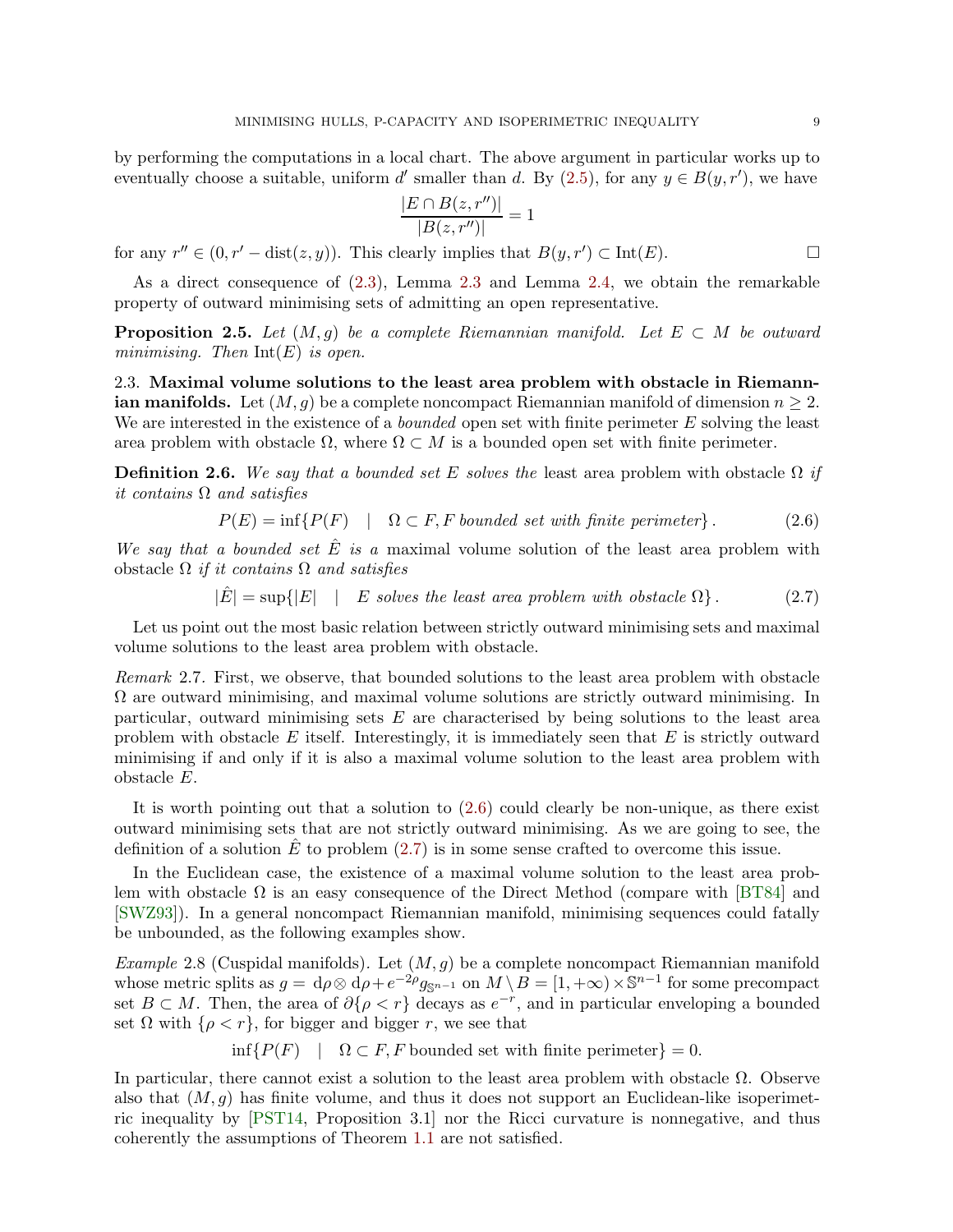<span id="page-9-0"></span>*Example* 2.9 (Manifolds with a cylindrical end). Let  $(M, g)$  be a complete noncompact Riemannian manifold whose metric splits as  $g = d\rho \otimes d\rho + g_{\mathbb{S}^{n-1}}$  on  $M \setminus B = [1, +\infty) \times \mathbb{S}^{n-1}$  for some precompact set  $B \subset M$ . Let  $\Omega$  be any bounded set with finite perimeter containing B. Then, any set of the form  $B \cup \{\rho < r\}$  containing  $\Omega$  solves the least area problem with obstacle  $Ω$ , since the sets  ${ρ = r}$  are even area minimising, but since  ${βρ = r_2}$  $| = {βρ = r_1}$  and  $|B \cup \{\rho < r_2\}| = |B \cup \{\rho < r_1\}| + (r_2 - r_1)$  for any  $r_2 \ge r_1 \ge 1$ , we see at once that

 $\sup\{|E|$  | E solves the least area problem with obstacle  $\Omega$ } = + $\infty$ .

In particular, it cannot exist a bounded maximal volume solution to the least area problem with *obstacle* Ω. Observe that  $(M, q)$  has linear volume growth, and therefore by [\[PST14,](#page-36-3) Proposition 3.1] the  $L^1$ -Euclidean-like Sobolev inequality cannot hold nor  $(1.2)$  holds.

In the following basic result, we enucleate a necessary and sufficient condition for obtaining a maximal volume solution to the least area problem with obstacle in a complete noncompact Riemannian manifold, namely the existence of an exhausting sequence of bounded strictly outward minimising sets. Here, and in the rest of the paper, we say that a sequence of bounded open sets  $\{U_j\}_{j\in\mathbb{N}}$  exhausts a complete Riemannian manifold  $(M, g)$  if  $U_j \subset M$  for any  $j \in \mathbb{N}$ and

$$
M = \bigcup_{j=1}^{\infty} U_j.
$$

Observe that, in  $\mathbb{R}^n$ , an exhausting sequence of strictly outward minimising sets are given by balls.

<span id="page-9-2"></span>**Theorem 2.10** (Existence of maximal volume solutions to the least area problem in Riemannian manifolds). Let  $(M, g)$  be a noncompact Riemannian manifold. Then, there exists an exhausting sequence of bounded strictly outward minimising sets if and only if there exists a maximal volume solution to the least area problem with obstacle  $\Omega$  for any bounded  $\Omega \subset M$  with finite perimeter.

*Proof.* One direction is almost trivial. Indeed if for any bounded  $\Omega \subset M$  with finite perimeter there exists a maximal volume solution to the least area problem with obstacle  $\Omega$ , then, taking a sequence of geodesic balls  $B(O, R_i)$  with  $R_i \to \infty$  and considering the bounded maximal volume solution to the least area problem with obstacle  $B(O, R<sub>j</sub>)$  yields the desired sequence of strictly outward minimising sets (see the discussion after Definition [2.6\)](#page-8-1). Observe that  $B(O, R<sub>j</sub>)$  can be assumed to be of finite perimeter substantially by coarea formula, and that maximal volume solutions are obviously strictly outward minimising. Let  $\Omega \subset M$  be a bounded set with finite perimeter. Let  ${F_j}_{j \in \mathbb{N}}$  be a minimising sequence for the least area problem with obstacle  $\Omega$ . Define

 $m = \inf\{P(F) \mid \Omega \subset F, F \text{ bounded set with finite perimeter}\}.$ 

Then, for any  $\varepsilon > 0$ , there exists  $j_{\varepsilon} \in \mathbb{N}$  such that

$$
m \le P(F_j) \le m + \varepsilon
$$

for any  $j \geq j_{\varepsilon}$ . Let U be an outward minimising set containing  $\Omega$ , that exists by assumption. By a standard set-theoretical property of the perimeter (see e.g. [\[Mag12,](#page-36-9) Lemma 12.22]), we have

 $P(F_i \cap U) \leq P(F_i) + P(U) - P(F_i \cup U).$ 

Since U is outward minimising, we have  $P(U) \leq P(F_i)$ , and then we deduce that

<span id="page-9-1"></span>
$$
P(F_j \cap U) \le P(F_j). \tag{2.8}
$$

In particular, since  $\Omega \subset (F_i \cap U)$  we have

$$
m \le P(F_j \cap U) \le m + \varepsilon
$$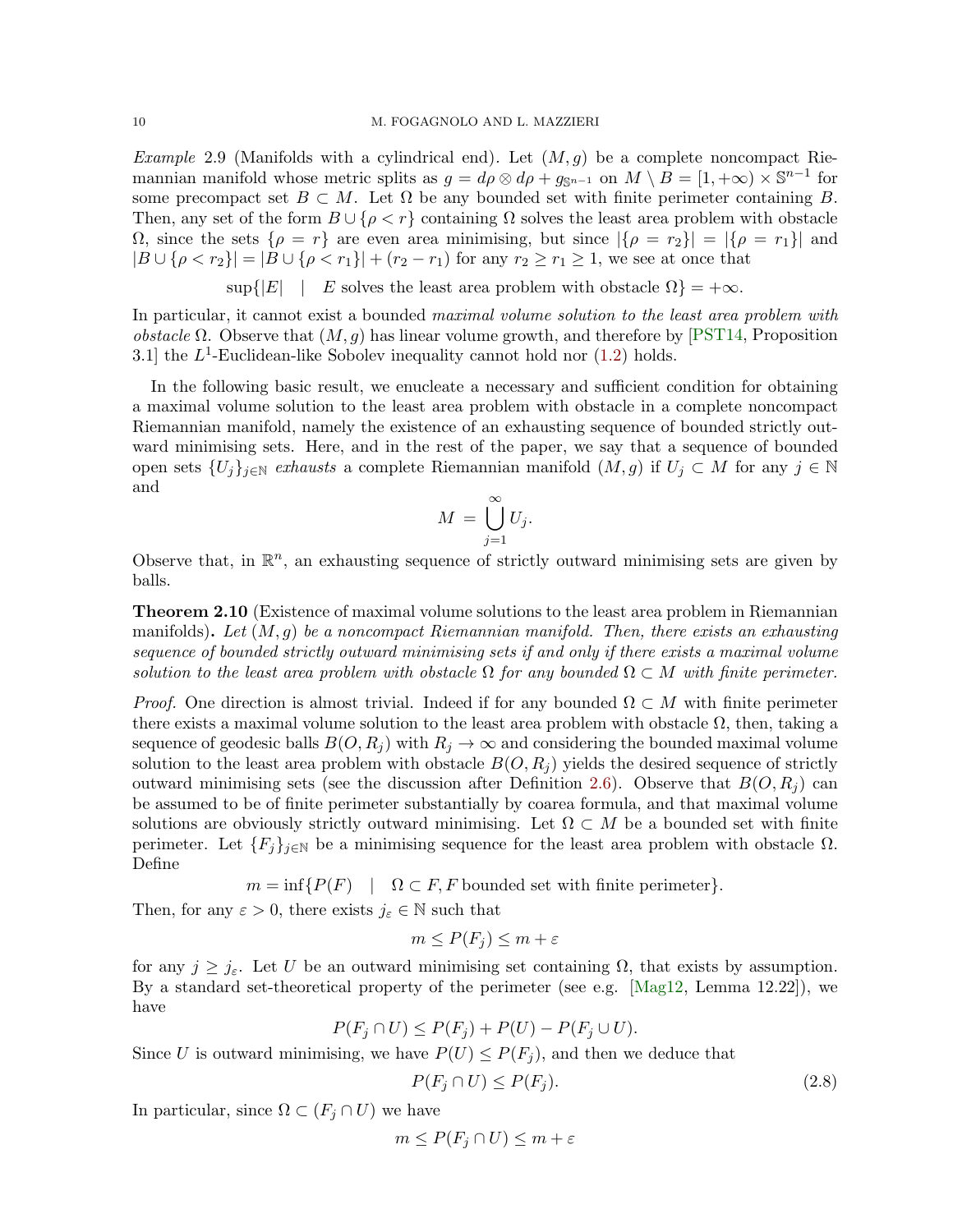<span id="page-10-0"></span>

for any  $j \geq j_{\varepsilon}$ , that is, the sets  $F_j \cap U$  form an equibounded minimising sequence. Then, the Compactness Theorem [\[Mag12,](#page-36-9) Theorem 12.26] yields a bounded set of finite perimeter  $F$  such that  $\chi_{F_j \cap U} \to \chi_F$  in  $L^1$ , possibly along a subsequence. Moreover, by the lower semicontinuity of the perimeter  $[Mag12, Proposition 12.15]$ , the set F is a minimiser for the minimisation problem [\(2.6\)](#page-8-2). We are left to show that we can modify F in order to obtain a set E containing  $\Omega$  with  $P(E) = P(F)$ . Actually, it suffices to define  $E = F \cup (\Omega \setminus F)$ . Clearly  $\Omega \subseteq E$ . Moreover, since  $\Omega \subset F_j \cap U$  for any j, and  $\chi_{F_j \cap U} \to \chi_U$  in  $L^1$ , we have  $|\Omega \setminus F| = 0$ . Since De Giorgi's perimeter is defined up to null sets, we have  $P(E) = P(F)$ .

Let now  ${E_i}_{i\in\mathbb{N}}$  be a sequence of bounded sets with finite perimeter containing  $\Omega$  with

$$
|E_j| \to \sup\{|E| \quad | \quad E \text{ solves the least area problem with obstacle } \Omega\}
$$
 (2.9)

as  $j \to +\infty$ . In particular,  $P(E_i) = m$  for any j. Let U be a bounded strictly outward minimising set containing  $\Omega$ . Then, as in [\(2.8\)](#page-9-1), we have  $P(E_i \cap U) \leq P(E_i)$ . We thus have

$$
m \le P(E_j \cap U) \le P(E_j) = m.
$$

We deduce, by standard set operations [\[Mag12,](#page-36-9) Theorem 16.3] that  $P(U, E_i) = P(E_i, M \setminus U)$ . But then

$$
P(U \cup (E_j \setminus U)) = P(U) + P(E_j, M \setminus U) - P(U, E_j) = P(U),
$$

but then, since U is strictly outward minimizing  $|E_i \setminus U| = 0$ . This implies that the sequence of  ${E_i}_{i\in\mathbb{N}}$  is essentially bounded, and the Compactness Theorem for sets with finite perimeter then yields a bounded set  $E'$  realising the supremum in  $(2.9)$ . Up to a zero-measure modification as before, we can also suppose  $\Omega \subseteq E'$ . By the lower semicontinuity of the perimeter we also have

$$
m = \liminf_{j \to \infty} P(E_j \cap U) \ge P(E') \ge m.
$$

We showed that  $P(E') = m$  and its volume realises the supremum in [\(2.9\)](#page-10-0), that is, E' is a maximal volume solution to the least area problem with obstacle  $\Omega$ .

Remark 2.11. A perusal of the first part of the above proof shows that, if one is interested only in a solution to the least area problem with obstacle  $(2.6)$ , then it is sufficient to check the existence of an exhausting sequence of outward minimising sets. This is done on the cylindrical manifolds of Example [2.9,](#page-9-0) where the cross-sections give an exhausting sequence of outward minimising sets that are not strictly outward minimising.

2.4. The strictly outward minimising hull of a set with finite perimeter. Aim of this section is to investigate the notion of *smallest* strictly outward minimising envelope of a bounded set Ω. More concretely, we consider the family of Strictly Outward Minimizing Bounded Envelopes of  $Ω$ 

SOMBE  $(\Omega) = \{F \subset M \mid \Omega \subseteq F \text{ and } F \text{ is bounded and strictly outward minimising}\}\$ 

and we look for solutions to the minimisation problem

<span id="page-10-2"></span><span id="page-10-1"></span>
$$
\inf_{F \in \text{SOMBE}(\Omega)} |F| \,. \tag{2.10}
$$

We observe that as soon as a strictly outward minimising envelope of  $\Omega$  exists, it is readily seen that a set  $E$  fulfilling

$$
|E| = \inf_{F \in \text{SOMBE}(\Omega)} |F| \,. \tag{2.11}
$$

can be constructed by taking a minimising sequence  $\{E_j\}_{j\in\mathbb{N}}$  and defining  $E = \bigcap_{j=1}^{\infty} E_j$ . It is immediately checked that  $E$  realises the infimum. Moreover, if  $F$  is another bounded set with finite perimeter realising [\(2.10\)](#page-10-1), then clearly so does  $E \cap F$ , and so  $|E| = |F| = |E \cap F|$ . As a consequence, we have  $|E\Delta F| = 0$ , that is E and F differ by a negligible set.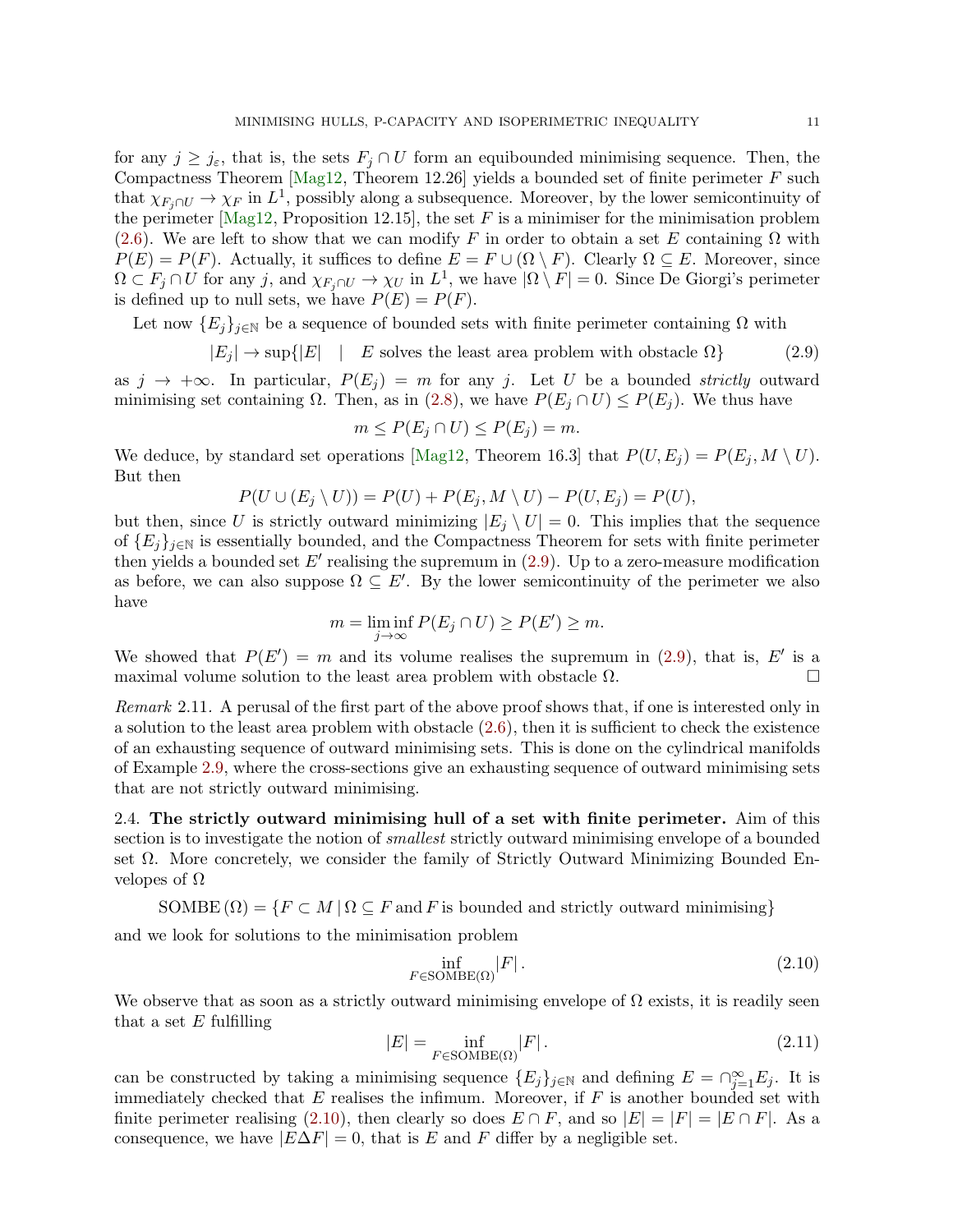<span id="page-11-0"></span>**Definition 2.12** (Strictly outward minimising hull). Let  $(M, g)$  be a complete Riemannian manifold, and let  $\Omega \subset M$  be a bounded open set with finite perimeter. The strictly outward minimising hull of  $\Omega$  is the measure theoretic interior  $\text{Int}(E)$  of any set E that solves the minimisation problem [\(2.10\)](#page-10-1). Such a set is well defined up to zero-measure modifications and will be denoted by  $\Omega^*$ .

Remark 2.13. In case  $SOMBE(\Omega)$  were empty, but there existed unbounded strictly outward minimising envelopes of  $\Omega$ , one should still be able to work out a suitable notion of strictly outward minimising hull, with possibly infinite volume but with finite perimeter. However, in order to prove our main results there is no real need to provide such generalisation, and this why we limit ourselves to describe *bounded* strictly outward minimising hulls.

Remark 2.14 (Relations with other notions of hulls). In addition to the classical convex hull and to the strictly outward minimising hull above, several other notions of hulls, that can be interpreted as the smallest set containing a given one and fulfilling a certain property, are present in literature. As already briefly pointed out in the Introduction, the minimal hull of [\[BT84\]](#page-34-0) can be directly compared with  $\Omega^*$ , at least within the geometry of flat  $\mathbb{R}^n$ . Indeed, one realises that such hull can be obtained by taking, in place of the of the smallest strictly outward minimising envelope of a given set of finite perimeter  $\Omega$  in the sense of [\(2.11\)](#page-10-2), the smallest outward minimising set containing  $\Omega$ , that will be in general only contained in  $\Omega^*$ . This can be effectively defined by replacing  $SOMBE(\Omega)$  with the collection of all the outward minimising envelopes of  $\Omega$ . According to [\[BT84\]](#page-34-0), the minimal hull minimises, among the minimisers of the least area problem with obstacle  $\Omega$ , the Hausdorff distance from  $\Omega$ . The main difference with the strictly outward minimising hull lies here, since  $\Omega^*$  on the other hand will be seen, in the theorem below, to maximise the volume among such solutions. This difference will be somehow reflected in our proof, where the main issue will be showing that  $\Omega^*$  is strictly outward minimising. This will easily yield the maximal volume property.

Another notion of geometric hull can be found in [\[Spa20\]](#page-37-3), where the author describes the mean-convex hull of a set  $\Omega \subset \mathbb{R}^n$ . Such notion seems to share important similarities and differences with  $\Omega^*$  above, and we think that understanding their relations and their possible applications may be very interesting. We refer the reader to the references therein for other possibly related notions, appeared in recent times.

We are now ready to establish a fundamental correspondence between the notion of strictly outward minimising hull and the maximal volume solutions to the least area problem with obstacle. As a by-product we obtain that such a solution is essentially unique, whenever its existence is guaranteed for any obstacle.

<span id="page-11-1"></span>**Theorem 2.15.** Let  $(M, q)$  be a complete noncompact Riemannian manifold admitting, for any bounded  $\Omega \subset M$  with finite perimeter, a bounded, maximal volume solution  $\hat{E}$  to the least area problem with obstacle  $\Omega$  [\(2.7\)](#page-8-3). Then the strictly outward minimising hull of  $\Omega$  coincides with E up to a negligible set.

Proof. We split the proof in three steps.

Step 1. We prove that finite intersections of strictly outward minimising sets are strictly outward minimising. It clearly suffices to prove that the intersection of two strictly outward minimising sets  $E_1$  and  $E_2$  is outward minimising. We do it by first showing that it is outward minimising. This preliminary passage is carried out in the proof of [\[BT84,](#page-34-0) Proposition 1.3], but we include the argument, since it will be important also in the sequel. Let  $F \subset M$  such that  $E_1 \cap E_2 \subset F$ , and define  $L = F \setminus (E_1 \cap E_2)$ . Then, applying the already recalled well known property holding for sets with finite perimeter

 $P(F \cap G) + P(F \cup G) \leq P(F) + P(G)$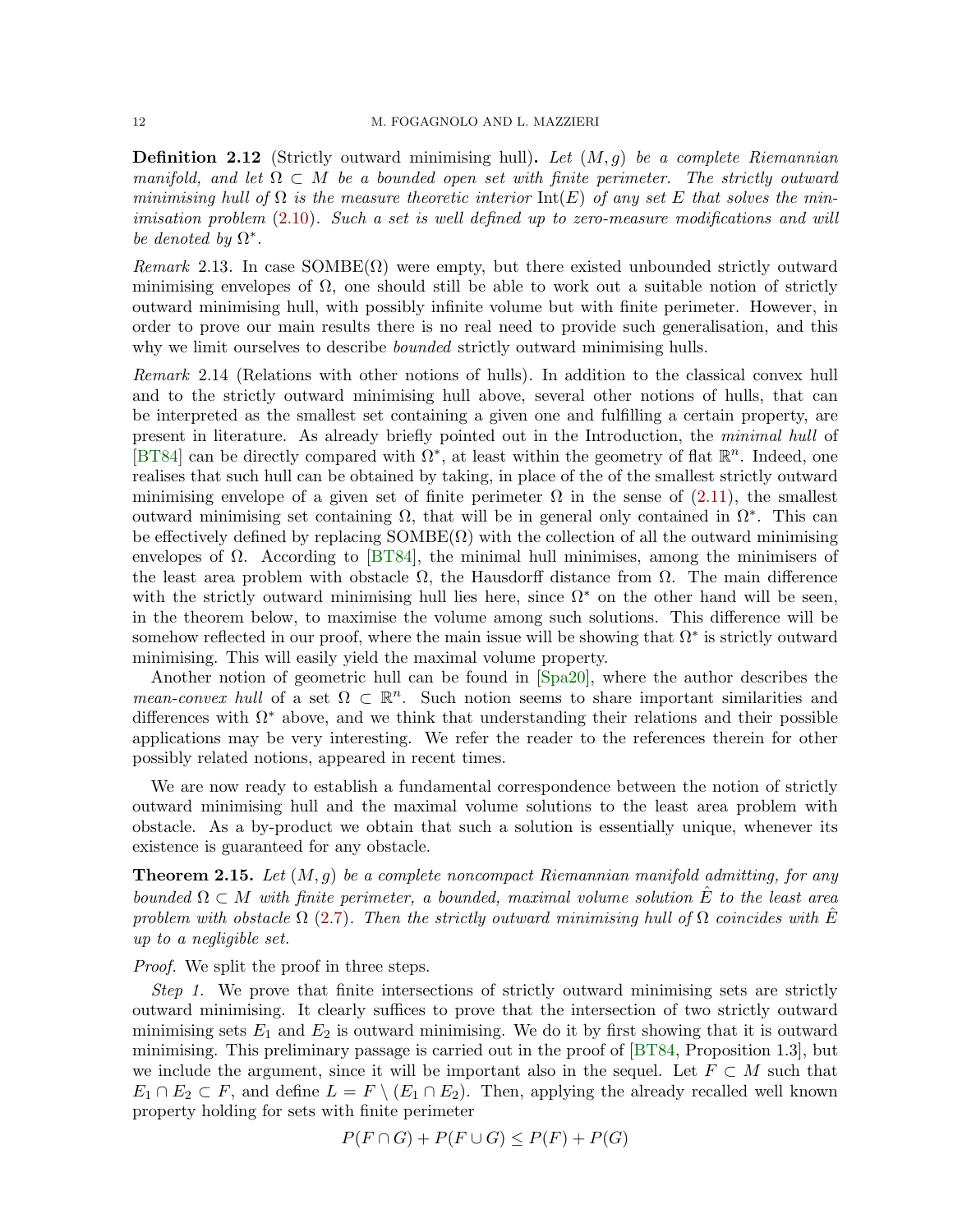to the couples of sets  $F = (E_1 \cap E_2) \cup L$  and  $G = E_1$ ,  $F = (E_1 \cap E_2) \cup (L \cap E_1)$  and  $G = E_2$ , give respectively

$$
P((E_1 \cap E_2) \cup (L \cap E_1)) + P(E_1 \cup L) \le P((E_1 \cap E_2) \cup L) + P(E_1)
$$
 (2.12)

and

$$
P(E_1 \cap E_2) + P\Big((E_1 \cap L) \cup E_2\Big) \le P\Big((E_1 \cap E_2) \cup (L \cap E_1)\Big) + P(E_2). \tag{2.13}
$$

Combining  $(2.13)$  with  $(2.12)$  we obtain at once the following chain of inequalities

$$
P(E_1 \cap E_2) \le P((E_1 \cap E_2) \cup (L \cap E_1)) + P(E_2) - P((E_1 \cap L) \cup E_2)
$$
  
\n
$$
\le P((E_1 \cap E_2) \cup (L \cap E_1))
$$
  
\n
$$
\le P((E_1 \cap E_2) \cup L) + P(E_1) - P(E_1 \cup L)
$$
  
\n
$$
\le P((E_1 \cap E_2) \cup L) = P(F)
$$
\n(2.14)

where the second and fourth inequality are due to the property of  $E_1$  and  $E_2$  to be outward minimising. Assume now that that  $P(E_1 \cap E_2) = P(F)$  for some  $F \supseteq E_1 \cap E_2$ . Then, the second and the last inequality in [\(2.14\)](#page-12-2) become equalities, yielding respectively

<span id="page-12-4"></span><span id="page-12-2"></span><span id="page-12-1"></span><span id="page-12-0"></span>
$$
P(E_2) = P((E_1 \cap L) \cup E_2)
$$
\n(2.15)

$$
P(E_1) = P(E_1 \cup L). \tag{2.16}
$$

Since  $E_1$  is strictly outward minimising, we can deduce from  $(2.16)$  that

$$
|(E_1 \cup L) \setminus E_1| = |L \setminus E_1| = 0. \tag{2.17}
$$

On the other hand, by  $(2.15)$  and by  $E_2$  being strictly outward minimising we obtain

$$
\left| \left( E_1 \cap L \right) \cup E_2 \right| \setminus E_2 \right| = 0. \tag{2.18}
$$

By the definition of L it is easily seen that the sets  $(E_1 \cap L) \cup E_2$  and  $E_2$  are disjoint, and then [\(2.18\)](#page-12-5) actually reads

<span id="page-12-7"></span><span id="page-12-6"></span><span id="page-12-5"></span><span id="page-12-3"></span>
$$
|E_1 \cap L| = 0. \t\t(2.19)
$$

Combining  $(2.19)$  with  $(2.17)$  we obtain

$$
|F \setminus (E_1 \cap E_2)| = |L| = |L \setminus E_1| + |L \cap E_1| = 0,
$$

that is,  $E_1 \cap E_2$  is strictly outward minimising, as claimed.

Step 2. We now prove that countable intersections of strictly outward minimising sets are strictly outward minimising. By the construction of  $\Omega^*$  discussed above, that is viable E actually provides a strictly outward minimising set containing  $\Omega$ , so that  $SOME(\Omega)$  is not empty, this will imply that  $\Omega^*$  is strictly outward minimising too. Let  $\{E_i\}_{i\in\mathbb{N}}$  be a sequence of strictly outward minimising sets. We want to show that  $E = \bigcap_{i=1}^{\infty} E_i$  is strictly outward minimising. First, [\[BT84,](#page-34-0) Proposition 1.3] ensures that E is outward minimising. Assume then that  $P(E) = P(F)$  for some  $F \subset M$  containing E. Clearly, F is outward minimising. Let F' be a maximal volume solution to the least area problem with obstacle  $F$ . Then  $F'$  is strictly outward minimising (compare with Remark [2.7\)](#page-8-4) and  $P(F') = P(F)$ , being F outward minimising. Let  $A_j = \bigcap_{k=1}^j E_k$ . Since  $F'$  is strictly outward minimising, by Step 1  $A_j \cap F'$  is strictly outward minimising. In particular, since  $A_{j+1} \cap F' \subset A_j \cap F' \subset F'$ , we have  $P(A_{j+1} \cap F') \leq P(A_j \cap F') \leq P(F')$ . Then, by the lower semicontinuity of the perimeter, we have

$$
P(F') = P(E \cap F') \le \liminf_{j \to \infty} P(A_j \cap F') \le P(A_k \cap F') \le P(F')
$$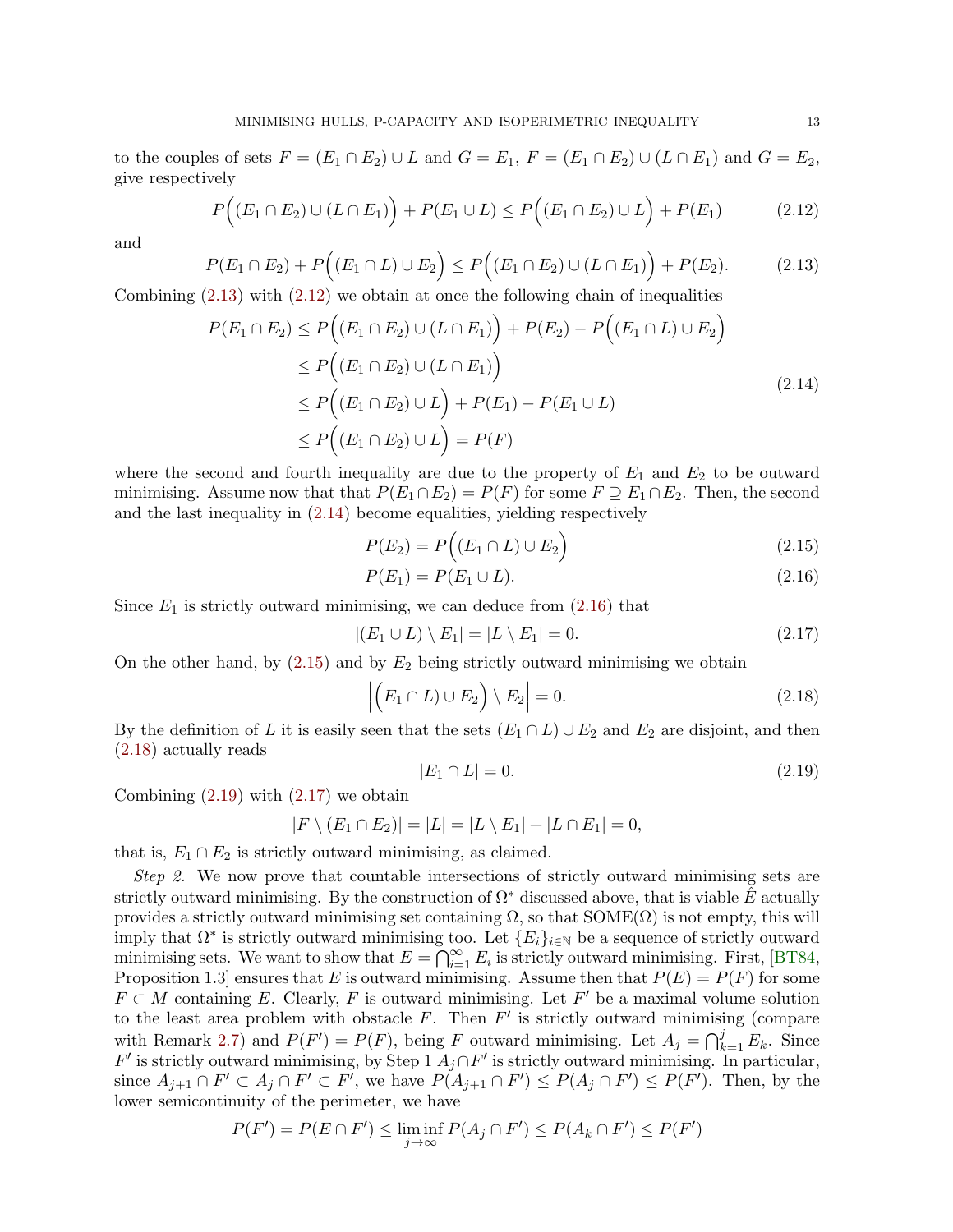for any  $k \in \mathbb{N}$ , where the last inequality is again due to the fact that  $A_k$  is outward minimising. In particular  $P(A_k \cap F') = P(F')$  for any k. Since  $A_k \cap F'$  is in fact strictly outward minimising, we deduce that  $|F' \setminus (A_k \cap F')| = |F' \setminus A_k| = 0$  for any k. Since we have  $|A_k \setminus E| \to 0$  as  $k \to \infty$ , we conclude that  $|F' \setminus E| = \lim_{k \to \infty} |F' \setminus A_k| = 0$ . Since  $F \subseteq F'$  this trivially implies  $|F \setminus E| = 0$ . We have shown that  $E$ , and thus  $\Omega^*$ , is strictly outward minimising, as claimed.

Step 3. We show that  $\Omega^*$  differs from E by null sets, in particular revealing itself as a maximal volume solution to the least area problem with obstacle  $\Omega$ . thus concluding the proof. On the one hand, observe that trivially  $|\Omega^* \cap \hat{E}| \leq |\Omega^*|$ . However, if the strict inequality sign were in force, then this would contradict [\(2.10\)](#page-10-1). We deduce then that  $|\Omega^* \setminus \hat{E}| = 0$ . On the other hand, since  $\Omega^*$  is strictly outward minimising by Step 2, and  $\hat{E}$  is strictly outward minimising too, we have by Step 1  $P(\Omega^*) \leq P(\hat{E})$ . However, since  $\hat{E}$  solves the least area problem with obstacle  $\Omega$ , we actually have  $P(\Omega^* \cap \hat{E}) = P(\hat{E})$ . But then, since  $\Omega^* \cap \hat{E}$  is strictly outward minimising, we deduce that  $|\hat{E} \setminus \Omega^*| = 0$ , completing the proof.

Let us summarise Theorem [2.10](#page-9-2) and Theorem [2.15](#page-11-1) in the following general statement. We recall that, since the above result in particular ensures that  $\Omega^*$  is strictly outward minimising, it is also open by Proposition [2.5.](#page-8-5)

<span id="page-13-0"></span>**Theorem 2.16.** Let  $(M, q)$  be a complete noncompact Riemannian manifold. Then, the following statements are equivalent:

- $(i)$   $(M, g)$  admits an exhausting sequence of bounded strictly outward minimising sets;
- (ii) For any bounded  $\Omega \subset M$  with finite perimeter, there exists a bounded maximal volume solution  $\Omega$  to the least area problem with obstacle  $\Omega$ ;
- (iii) For any bounded set with finite perimeter  $\Omega \subset M$ , the strictly outward minimising hull  $\Omega^*$  is the unique bounded maximal volume solution to the least area problem with obstacle  $\Omega$ , up to null modifications. Moreover,  $\Omega^*$  is an open set.

<span id="page-13-3"></span>Remark 2.17. In force of the above result one gets a simple criterion for deciding whether a bounded set of finite perimeter  $\Omega$  is outward minimising or not. Indeed, outward minimising sets are characterised as those satisfying

<span id="page-13-1"></span>
$$
P(\Omega) = P(\Omega^*). \tag{2.20}
$$

Observe that, by Theorem [2.16,](#page-13-0) we always have  $P(\Omega^*) \leq P(\Omega)$ . Checking condition [\(2.20\)](#page-13-1) then amounts to check that  $P(\Omega) \leq P(\Omega^*).$ 

2.5. Regularity of solutions to the least area problem with obstacle and applications. We recall a fundamental regularity result for a solution  $E$  of the least area problem with obstacle  $Ω$ , under additional assumptions on the regularity of  $\partial Ω$ . This is the content of [\[Tam82,](#page-37-4) Section 3] and of [\[SZW91\]](#page-37-5). According to the comprehensive [\[HI01,](#page-35-0) Theorem 1.3], this regularity result holds true also in a general Riemannian setting. An inspection of the above proofs shows that they actually consider the representative  $Int(E)$ .

<span id="page-13-2"></span>**Theorem 2.18** (Regularity of the strictly outward minimising hull). Let  $(M, g)$  be a complete noncompact Riemannian manifold admitting an exhausting sequence of bounded strictly outward minimising sets. Let  $\Omega \subset M$  be a bounded set with  $\mathscr{C}^{1,\alpha}$  boundary. Then

- (i)  $\partial \text{Int}(E)$  is a  $\mathscr{C}^{1,\alpha}$ -hypersurface in a neighbourhood of  $\partial \text{Int}(E) \cap \partial \Omega$ . If  $\partial \Omega$  is  $\mathscr{C}^2$ , then  $\partial \text{Int}(E)$  is a  $\mathscr{C}^{1,1}$ -hypersurface in a neighbourhood of  $\partial \text{Int}(E) \cap \partial \Omega$ ;
- (ii) ∂Int(E) is locally area minimising around any point in  $\partial$ Int(E) \ $\partial\Omega$ . In particular there exists a (possibly empty) singular set Sing  $\subset \partial \text{Int}(E) \setminus \partial \Omega$  with Hausdorff dimension at most n − 8 such that  $\partial$ Int $(E) \setminus \partial \Omega$  is a smooth hypersurface in a neighbourhood of any point in  $(\partial \text{Int}(E) \setminus \partial \Omega) \setminus \text{Sing}$ . If  $n \leq 7$ , then Sing is empty.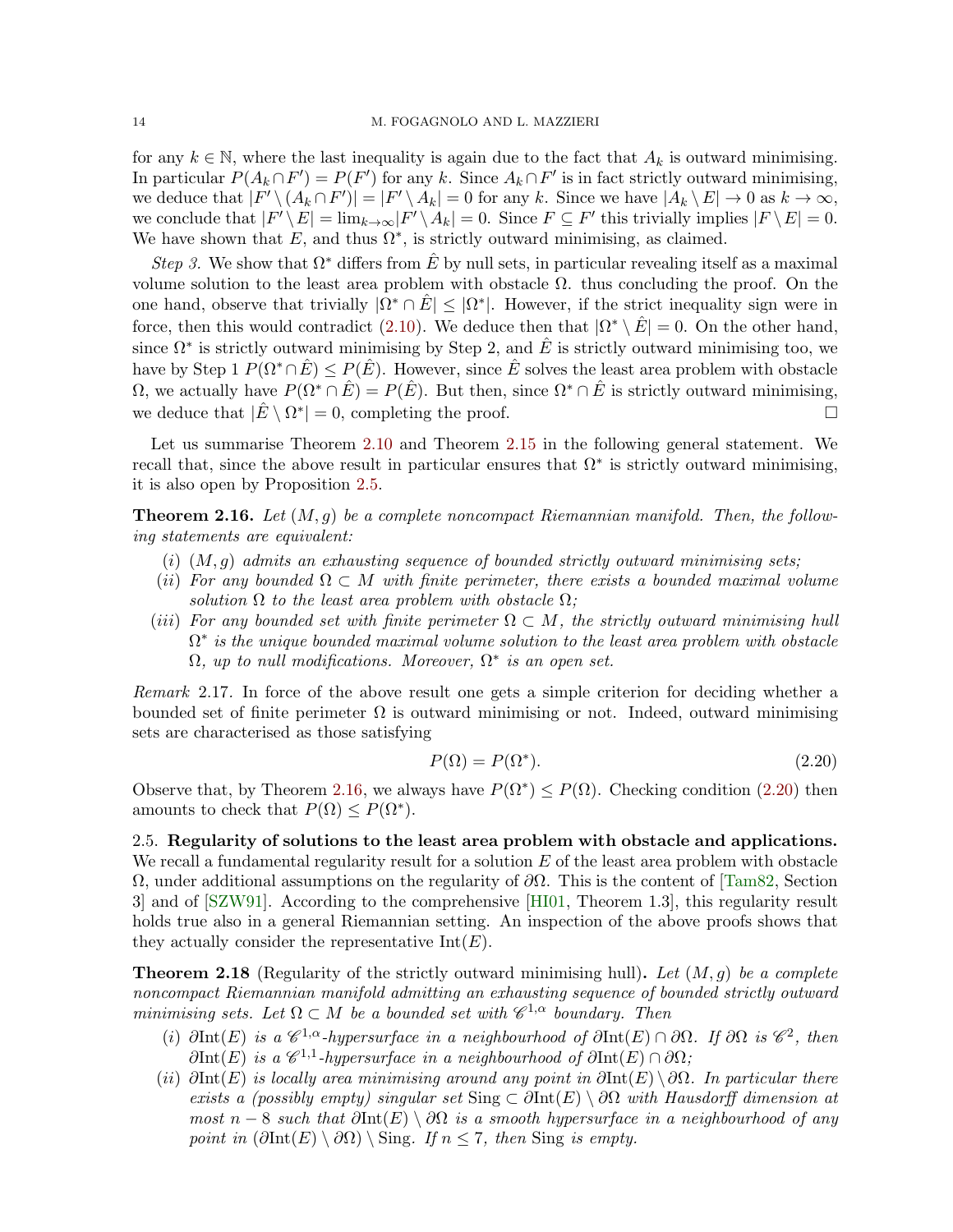The  $\mathscr{C}^{1,1}$ -regularity in a neighbourhood of the obstacle is essentially optimal, as observed in [\[SZW91\]](#page-37-5) building on an example in [\[SWZ93\]](#page-37-2). Theorem [2.18](#page-13-2) allows us to strengthen the uniqueness result for maximal volume solutions to the least area problem with obstacle contained in Theorem [2.16](#page-13-0) in the case of a  $\mathscr{C}^{1,\alpha}$ -boundary. More precisely

<span id="page-14-1"></span>**Proposition 2.19** (Enhanced uniqueness). Let  $(M, g)$  be a complete noncompact Riemannian manifold satisfying one of the equivalent conditions given in Theorem [2.16.](#page-13-0) Let  $\Omega \subset M$  be a bounded set with  $\mathscr{C}^{1,\alpha}$ -boundary. Then, if  $\hat{E}$  is a maximal volume solution the least area problem with obstacle  $\Omega$ , we have  $\Omega^* = \text{Int}(\hat{E})$ .

*Proof.* By Theorem [2.18,](#page-13-2) both  $\Omega^*$  and Int( $\hat{E}$ ) have boundaries with null volume measure. More-over, by Proposition [2.5,](#page-8-5) they are open sets. Thus, since  $\Omega^*$  coincides with  $\hat{E}$  modulo null sets we have  $|\Omega^* \setminus \text{Int}(\hat{E})| = |\Omega^* \setminus \text{Int}(\hat{E})| = 0$ . Since  $\Omega^* \setminus \text{Int}(\hat{E})$  is an open set, this can only occur if  $\Omega^* \subseteq \hat{E}$ . Arguing the other way round we conclude.

We find convenient to recall here the notion of weak mean curvature and weak mean-convexity, that, due to the above regularity theorem, becomes very natural for least area sets in presence of a smooth obstacle.

<span id="page-14-3"></span>Remark 2.20 (Weak mean curvature and weak mean-convexity). We point out that, by a very standard variational argument, the weak mean curvature of  $\partial\Omega^*$  is nonnegative. A notion of variational weak mean curvature is adopted in [\[HI01,](#page-35-0) Section 1], that in particular can be used in our context. However, since in this paper (precisely in Section [5\)](#page-26-1) we are going to deal with this notion only in reference to a  $\mathscr{C}^{1,1}$  hypersurface, we just call weak mean curvature the one naturally defined almost everywhere in this situation, and that belongs to  $L^{\infty}$ . Similarly, we say that a  $\mathscr{C}^{1,1}$ -hypersurface is weakly mean-convex if its weak mean curvature is nonnegative almost everywhere. With this terminology solutions to the least area problem in presence of a smooth obstacle are weakly mean-convex.

We finally state the following nice *one sided approximation* result due to Schmidt [\[Sch15\]](#page-37-6), that we are going to use in the p-capacitary approximation of  $|\partial\Omega^*|$ . It asserts that a bounded set with finite perimeter admits a one sided approximation in perimeter by bounded sets with smooth boundary if  $P(\Omega) = |\partial \Omega|$ . This is clearly the case for  $\Omega^*$ , if  $\partial \Omega$  is assumed to be  $\mathscr{C}^{1,\alpha}$ , due to Theorem [2.18.](#page-13-2) The arguments being purely local, Schmidt's result applies straightforwardly in Riemannian manifolds. Observe also that although in [\[Sch15\]](#page-37-6) just interior approximation is worked out, an analogous exterior approximation obviously follows as well.

<span id="page-14-2"></span>**Theorem 2.21** (Exterior approximation of  $\Omega^*$ ). Let  $(M, g)$  be a complete noncompact Riemannian manifold admitting an exhausting sequence of bounded strictly outward minimising sets. Let  $\Omega \subset M$  be an open bounded set with  $\mathscr{C}^{1,\alpha}$ -boundary, and  $\Omega^*$  be its strictly outward minimising hull. Then, there exists a sequence of bounded sets  $\{\Omega_k\}_{k\in\mathbb{N}}$  with smooth boundary such that

$$
\Omega^* \subset \Omega_k, \quad |\partial \Omega_k| \to |\partial \Omega^*|.
$$

<span id="page-14-0"></span>3. Families of manifolds admitting a bounded strictly outward minimising hull

Here, we show that under the assumptions of Theorem [1.1](#page-2-0) the notion of strictly outward minimising hull recalled in Definition [2.12](#page-11-0) gives an open bounded maximal volume solution to the least area problem with obstacle.

3.1. Euclidean-like isoperimetric inequality and strictly outward minimising hull. The following result affirms that a maximal volume solution to the least area problem with obstacle exists on any Riemannian manifold where an Euclidean-like Isoperimetric Inequality is available, that is, satisfying [\(1.1\)](#page-2-1) for any bounded  $\Omega \subset M$  with smooth boundary. In particular,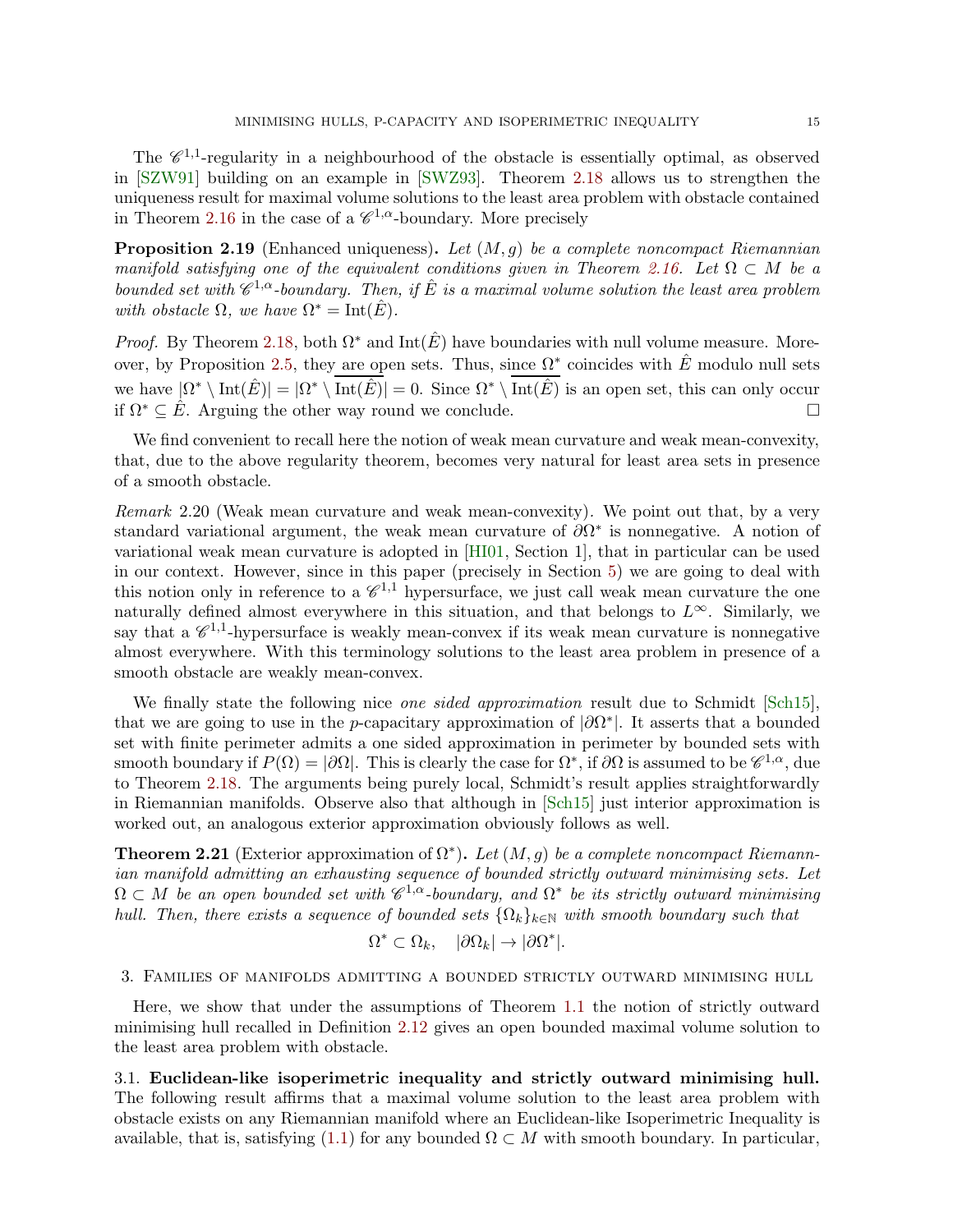by Theorem [2.10](#page-9-2) any bounded  $\Omega \subset M$  with finite perimeter admits a strictly outward minimising hull.

<span id="page-15-4"></span>**Proposition 3.1.** Let  $(M, g)$  be a complete noncompact Riemannian manifold satisfying admitting a constant  $C_{iso} > 0$  such that

<span id="page-15-0"></span>
$$
\frac{|\partial\Omega|^{n/(n-1)}}{|\Omega|} \ge \mathcal{C}_{\text{iso}}\tag{3.1}
$$

for any bounded set  $\Omega$  with smooth boundary. Then, for any bounded  $\Omega \subset M$  with finite perimeter there exists a maximal volume solution to the least area problem with obstacle  $\Omega$ .

*Proof.* The main goal is showing that the Isoperimetric Inequality  $(3.1)$  forces a minimising sequence for the least area problem to stay uniformly inside a ball, and then to conclude by compactness and lower semicontinuity as in the proof of Theorem [2.10.](#page-9-2) Let then  $F_i$  be a minimising sequence for the least area problem with obstacle made of bounded sets with finite perimeter. Clearly, we can suppose  $P(F_i) \leq P(\Omega)$ , and thus the well known *local* compactnesslower semicontinuity properties of the perimeter (namely, the combination of [\[Mag12,](#page-36-9) Corollary 12.17] with [\[Mag12,](#page-36-9) Proposition 12.15]) yields a set F such that a subsequence (relabeled as usual) of the  $F_j$ 's locally converges in  $L^1$  to F and

<span id="page-15-1"></span>
$$
P(F) \le \liminf_{j \to +\infty} P(F_j),
$$

so that F realises the infimum in the least area problem with obstacle  $\Omega$ . We claim that, up to null sets,  $F \subset B(O, R)$  for some  $R > 0$ . Assume then by contradiction  $|F \setminus B(O, r_i)| > 0$  for some sequence  $r_i \to +\infty$  as  $j \to +\infty$ . In particular, this implies that  $|F \setminus B(0,r)| > 0$  for any r big enough. The assumed Isoperimetric Inequality (clearly in force, by approximation, for any set with finite perimeter) yields

$$
C_{\text{iso}}^{\frac{n-1}{n}} |F \setminus B(O, r)|^{\frac{n-1}{n}} \le P(F \setminus B(O, r)) = P(F, \overline{B(O, r)}^c) + |\partial B(O, r) \cap F| \qquad (3.2)
$$

for any r such that  $\partial B(0, r)$  has a  $(n - 1)$ -negligible singular set. In particular, [\(3.2\)](#page-15-1) holds for almost any  $r > 0$ . In the above inequality, as in the following arguments, we are possibly considering a representative for F. Observe that by coarea formula the function  $m(r) = |F|$  $B(O,r)|$  is absolutely continuous, with derivative  $m'(r) = -|\partial B(O,r) \cap F|$  for almost every  $r > 0$ . We claim that

<span id="page-15-3"></span>
$$
P(F, \overline{B(O, r)}^c) \le |\partial B(O, r) \cap F|,
$$
\n(3.3)

in order to deduce from [\(3.2\)](#page-15-1) a differential inequality leading in turn to a contradiction. This is accomplished through a quite classical argument, relying on the minimising property of  $F$ . Let  $L = F \setminus \overline{B(O, r)}^c$ , and observe that, for r large enough, we have  $\Omega \subset L$ . By the minimising property of  $F$ , we thus get, for  $s < r$ 

$$
P(F, \overline{B(O,s)}^c) + P(F, B(O,s)) = P(F) \le P(L) = P(L, \overline{B(O,s)}^c) + P(L, B(O,s)).
$$

Since clearly  $P(L, B(O, s)) = P(F, B(O, s))$ , we deduce

<span id="page-15-2"></span>
$$
P(F, \overline{B(O,s)}^c) \le P(L, \overline{B(O,s)}^c).
$$
\n(3.4)

On the other hand, observe that, as usual up to representatives

$$
P(L,\overline{B(O,s)}^c)=P(F,B(O,r)\setminus\overline{B(O,s)})+|\partial B(O,r)\cap F|.
$$

Letting  $s \to r^{-}$ , the first term in the right hand side above vanishes and thus plugging this information into  $(3.4)$  leaves us with the claimed  $(3.3)$ . Inserting  $(3.3)$  into  $(3.2)$  yields, as explained above, the differential inequality

$$
C_{\text{iso}}^{\frac{n-1}{n}} m(r)^{\frac{n-1}{n}} \leq -2m'(r),
$$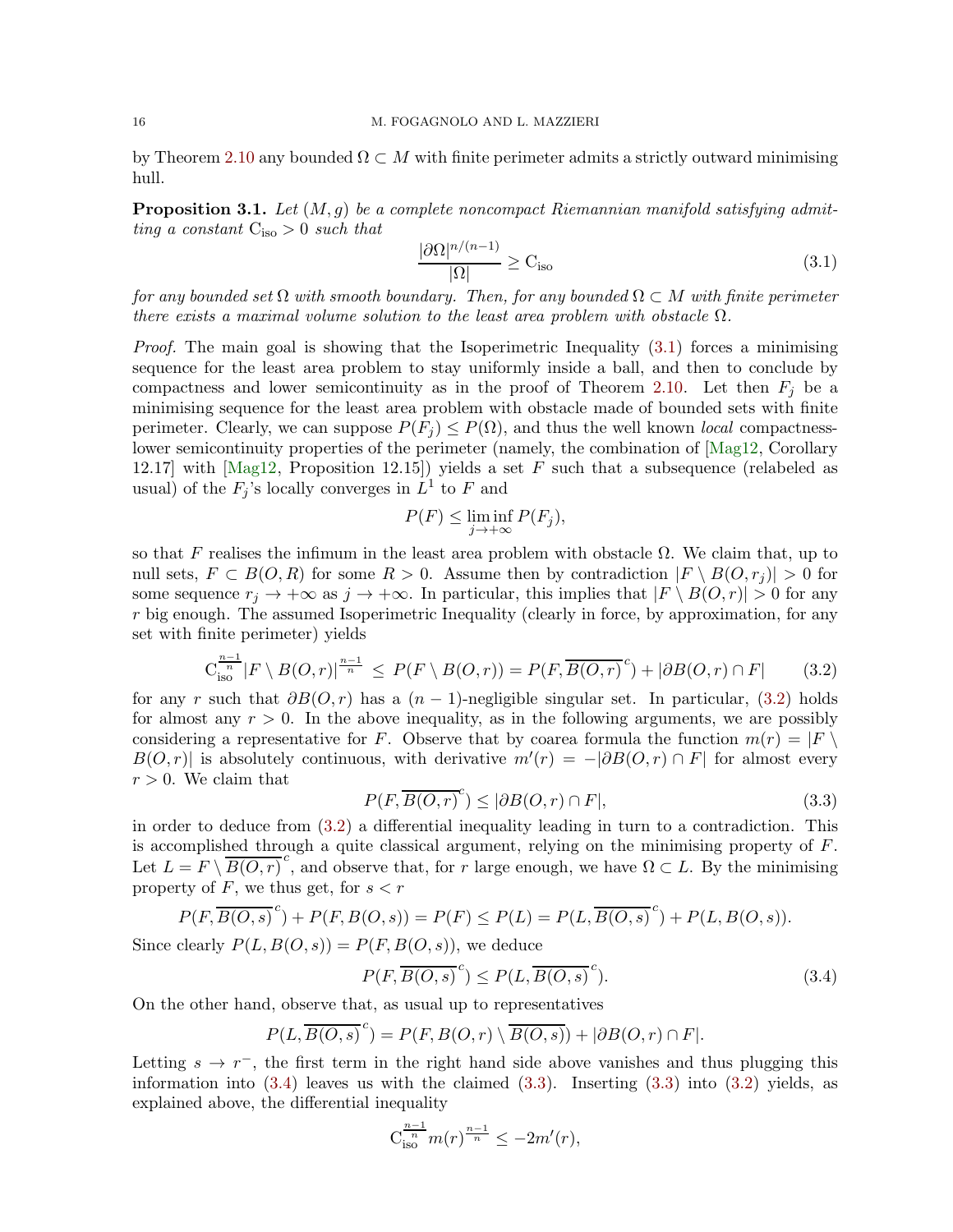holding true for almost any r big enough, with  $m(r) = |F \setminus B(O, r)|$ . Integrating it, we get

$$
\frac{1}{2}C_{\text{iso}}^{(n-1)/n}(r_2 - r_1) \le n \left[ m(r_1)^{\frac{1}{n}} - m(r_2)^{\frac{1}{n}} \right]
$$

for any  $r_2 > r_1$  big enough. Letting  $r_2 \to +\infty$  the right hand side converges to  $nm(r_1)^{1/n}$ , since the other summand vanishes by the property of  $F$  to have finite volume, while the left hand side cleary diverges. This contradiction arose from  $|F \setminus B(0, r_i)| > 0$  for some diverging sequence of  $r'_j$ s, and thus we proved that there exists a ball  $B(O, R)$  containing, up to a null set, the solution F to the least area problem with obstacle  $\Omega$ .

It remains to show that that we can find a bounded maximal volume solution to the least area problem. To see this, let  $E_j$  be a maximising (for the volume) sequence of bounded solutions to the least area problem with obstacle  $\Omega$ . Then, by the compactness property used in the first part of this proof, such a sequence converges locally in  $L^1$  to a set with finite perimeter E, that by lower semicontinuity is still a possibly unbounded solution to the least area problem with obstacle  $Ω$ . The same argument as above involving the Isoperimetric Inequality then shows that, up a to null sets, E is contained in some ball, completing the proof.  $\Box$ 

For future reference, let us state the following immediate corollary of Proposition [3.1](#page-15-4) and Theorem [2.16.](#page-13-0)

<span id="page-16-3"></span>**Corollary 3.2.** Let  $(M, g)$  be a complete noncompact Riemannian manifold satisfying the as-sumption (i) in the statement of Theorem [1.1.](#page-2-0) Then, for any bounded  $\Omega \subset M$  with finite perimeter, the strictly outward minimising hull  $\Omega^*$  is an open bounded maximal volume solution to the least area problem with obstacle  $\Omega$ .

<span id="page-16-0"></span>3.2. Weak Inverse Mean Curvature Flow and strictly outward minimising hulls. In this subsection we show that the existence of a *proper* solution to the Weak Inverse Mean Curvature Flow starting at a bounded set with smooth boundary  $\Omega$  naturally yields an exhausting sequence of strictly outward minimising sets, and that the strictly outward minimising hull of  $\Omega$  is simply given by the interior of the zero-sublevel set of such a solution. This is substantially the content of [\[HI01,](#page-35-0) Lemma 1.4], but here we want to emphasise and fully detail the relation between the properties of the strictly outward minimising hull and the existence of the Weak Inverse Mean Curvature Flow.

Let us recall the notion of Inverse Mean Curvature Flow, as well as its weak formulation introduced by Huisken-Ilmanen in [\[HI01\]](#page-35-0). Let  $(M, g)$  be a complete noncompact Riemannian manifold, and let  $\Omega \subset M$  be a bounded subset with smooth boundary given by the immersion  $F_0: \partial\Omega \to \mathbb{R}^n$ . Assume in addition that the mean curvature of  $\partial\Omega$  is strictly positive. Then, we say that the hypersurfaces  $\{\partial\Omega_t\}_{t\in[0,T)}$ , for some  $T>0$  are evolving by IMCF with initial datum  $\partial\Omega$  if they are given by immersions  $F(t, \cdot): \partial\Omega \to \mathbb{R}^n$  satisfying

$$
\frac{\partial}{\partial t}F(t,x) = \frac{1}{H}(t,x)\nu(t,x), \qquad F(0,x) = F_0(x) \qquad (3.5)
$$

where  $\nu$  is the exterior unit normal to the hypersurface  $\partial\Omega_t$  and H is its related mean curvature. It is well known that the IMCF of a strictly mean-convex hypersurface enjoys existence in some time interval  $[0, T)$ , see e.g. the comprehensive [\[HP99,](#page-36-10) Theorem 3.1].

Looking at the evolving hypersurfaces  $\partial\Omega_t$  as level sets  $\{w = t\}$  of a smooth function, it is easily seen that  $w$  must satisfy the equation

<span id="page-16-2"></span><span id="page-16-1"></span>
$$
\operatorname{div}\left(\frac{\mathrm{D}w}{|\mathrm{D}w|}\right) = |\mathrm{D}w|\tag{3.6}
$$

in the region foliated by the evolving hypersurfaces. In particular, if there exists a smooth solution to [\(3.5\)](#page-16-1) made of embedded closed hypersurfaces, then it is well defined the smooth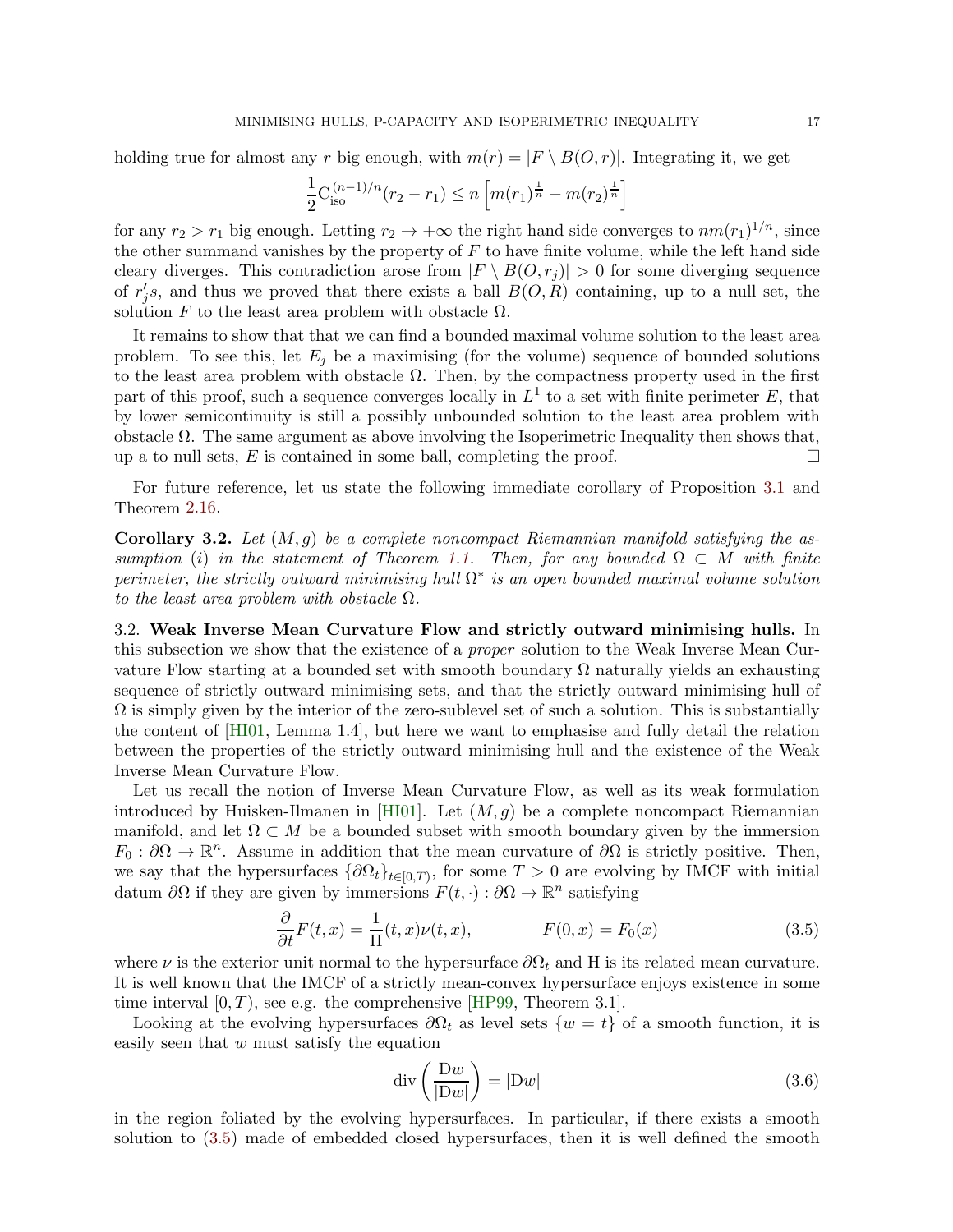function w with nonvanishing gradient solving [\(3.6\)](#page-16-2). For  $x \in M \setminus \overline{\Omega}$ ,  $w(x)$  in fact returns the time the Inverse Mean Curvature Flow hits the level set  $\{w = w(x)\}.$ 

The weak formulation of the IMCF actually constitutes a weak formulation of [\(3.6\)](#page-16-2). A weak solution to  $(3.6)$  starting from a bounded set with smooth boundary  $\Omega$ , that we will call with abuse of terminology (since as explained above it is actually the arrival time function) Weak Inverse Mean Curvature Flow starting at  $\Omega$ , will be a function  $w \in \text{Lip}_{\text{loc}}(M)$  satisfying the following conditions.

(i) For every  $v \in \text{Lip}_{\text{loc}}(M)$  with  $\{w \neq v\} \in M \setminus \overline{\Omega}$  and any compact set  $K \subset M \setminus \Omega$ containing  $\{w \neq v\},\$ 

$$
J_w^K(w) \le J_w^K(v)
$$

where

$$
J_w^K(v) = \int_K |Dv| + v|Dw| \,d\mu.
$$

(*ii*) The set  $\Omega$  is the 0-sublevel set of w, that is

 $\Omega = \{w < 0\}.$ 

<span id="page-17-1"></span>Remark 3.3 (Properness of the Weak IMCF). We say that the Weak Inverse Mean Curvature Flow is *proper* if w is a proper function. In the rest of this note, we will always consider Weak Inverse Mean Curvature Flows that are proper. Observe that if  $w(x) \to +\infty$  as  $d(O, x) \to +\infty$ , then w is proper. The validity of this condition is assumed as definition of properness in [\[KN09\]](#page-36-11). However, there may exist a proper Weak IMCF w such that  $w \nrightarrow +\infty$  at infinity (see Example [4.4](#page-26-0) below).

It is definitively convenient to rephrase  $(i)$  in the definition of Weak Inverse Mean Curvature Flow in terms of the level sets of the solution.

 $(i - bis)$  For any  $t \geq 0$ , the sets  $\{w \leq t\}$  satisfies

$$
J_w^K(\{w \le t\}) \le J_w^K(F)
$$

for any  $F \subset M$  with locally finite perimeter satisfying  $\{w \leq t\} \Delta F \Subset M \setminus \overline{\Omega}$  and any compact  $K \subset M \setminus \overline{\Omega}$  containing  $\{w \leq t\} \Delta F$ , where

$$
J_w^K(F) = |\partial^* F \cap K| - \int_{F \cap K} |\mathrm{D} w| \, \mathrm{d}\mu.
$$

We refer the reader to [\[HI01,](#page-35-0) Lemma 1.1 and Lemma 2.2] and the discussion thereafter for the proof of the equivalence between conditions (i) and  $(i - bis)$ . One can then deduce from the fundamental Minimizing Hull Property Lemma 1.4 in [\[HI01\]](#page-35-0) that the sets Int $\{w \leq t\}$  are strictly outward minimising. In particular, the condition of having an exhausting sequence of strictly outward minimising sets is fulfilled every time there exists the Weak IMCF, and the analysis of the preceding section allows then to define the strictly outward minimising hull of  $\Omega$ . It finally turns out that  $\Omega^* = \text{Int}\{w \leq 0\}$ . Let us carefully prove this fact.

<span id="page-17-0"></span>**Proposition 3.4.** Let  $(M, g)$  be a complete noncompact Riemannian manifold. Assume that for any bounded  $\Omega \subset M$  with smooth boundary there exists a proper weak IMCF w starting from  $\Omega$ , then the strictly outward minimising hull  $\Omega^*$  is an open bounded maximal volume solution to the least area problem with obstacle  $\Omega$ . Moreover, Int $\{w \le 0\} = \Omega^*$ .

*Proof.* Let  $w$  be the Weak IMCF emanating from the bounded open set with smooth boundary  $\Omega$ . By [\[HI01,](#page-35-0) Lemma 1,4, (ii)], the set Int $\{w \leq 0\}$  is bounded and strictly outward minimising. In particular, if w exists for any such  $\Omega$ , taking an exhausting sequence of bounded open sets with smooth boundary yields an exhausting sequence of bounded strictly outward minimising sets, that allows us to use Theorem [2.16](#page-13-0) to show that  $\Omega^*$  defined in Definition [2.12](#page-11-0) is an open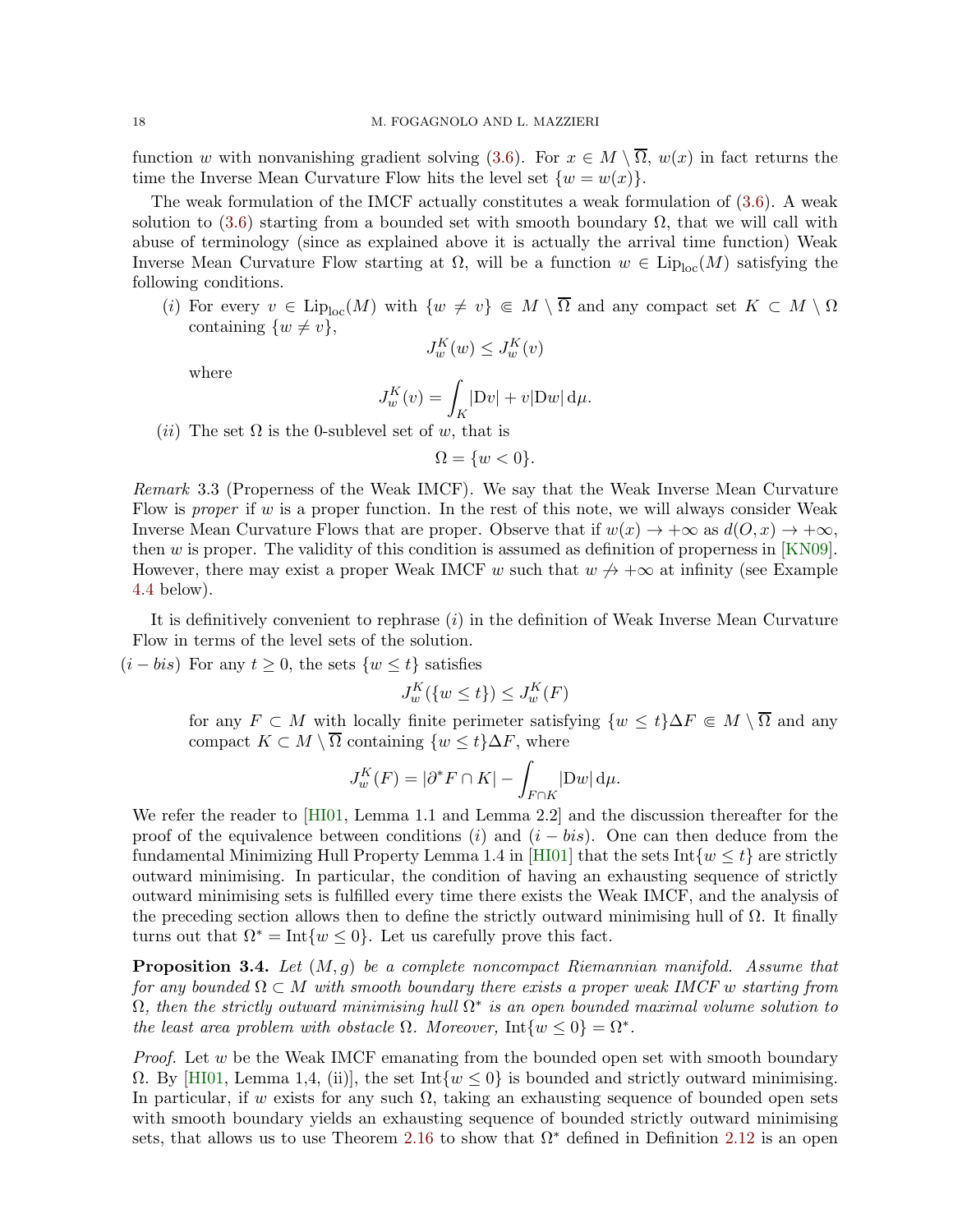bounded maximal volume solution to the least area problem with obstacle  $\Omega$ . Consequently  $\Omega^* \cap \text{Int}\{w \leq 0\}$  is the intersection of two strictly outward minimising sets, and then, as proved in Step 1 in the proof of Theorem [2.15,](#page-11-1) it is strictly outward minimising itself. Thus, since  $\Omega^*$ minimises the volume among all the strictly outward minimising envelopes of  $\Omega$ , we conclude that  $|\Omega^* \setminus (\text{Int}\{w \leq 0\} \cap \Omega^*)| = 0$ . Thus, up to a null modification, we have  $\Omega^* \subseteq \text{Int}\{w \leq 0\}$ . By properties  $(i - bis)$  and  $(ii)$  in the definition of the Weak IMCF recalled above, applied with  $F = \Omega^*$  we get, up to a suitable choice of K,

$$
P({w \le 0}) - \int_{\text{Int}\{w \le 0\}\setminus\overline{\Omega^*}} |Dw| d\mu \le P(\Omega^*),
$$

since the boundary of  $\Omega^*$  is negligible in light of the regularity statement Theorem [2.18.](#page-13-2) As  $|Dw|$ vanishes in the open region  $\text{Int}\{w \leq 0\} \setminus \overline{\Omega^*} \subset \{w = t\}$ , we deduce that  $P(\{w \leq 0\}) \leq P(\Omega^*)$ . Thus Int $\{w \leq 0\}$  is a solution to the least area problem with obstacle  $\Omega$  and, since  $\Omega^*$  is of maximal volume among solutions to the obstacle problem, we necessarily have  $|\{w \le 0\}| = |\Omega^*|$ . We deduce that  $\text{Int}\{w \leq 0\}$  is another maximal volume solution to the least area problem with obstacle Ω, and we conclude by Proposition [2.19.](#page-14-1)  $\Box$ 

In  $[MRS19]$ , the authors showed that under the assumptions of  $(ii)$  in Theorem [1.1,](#page-2-0) any bounded set with smooth boundary can be evolved through a proper weak solution to the Inverse Mean Curvature Flow. In particular from this fact and Proposition [3.4](#page-17-0) we get that under these assumptions  $\Omega^*$  satisfies the desired properties.

<span id="page-18-1"></span>**Corollary 3.5.** Let  $(M, g)$  be a complete noncompact Riemannian manifold satisfying the as-sumptions of (ii) in Theorem [1.1.](#page-2-0) Then, for any open bounded  $\Omega$  with smooth boundary, the set  $\Omega^*$  is an open bounded maximal volume solution to the least area problem with obstacle  $\Omega$ .

3.3. Other aspects of strictly outward minimising sets and IMCF. Here, we observe that a *smooth* solution to the Inverse Mean Curvature Flow of a bounded open set  $\Omega$  contained in a complete Riemannian manifolds never completely leaves  $\Omega^*$ , if the latter is an open bounded maximal volume solution to the least area problem with obstacle  $\Omega$ . In particular, this holds under the assumptions of Theorem [1.1.](#page-2-0) This phenomenon is substantially a direct corollary of the outward minimising property of the hypersurfaces evolving by IMCF, that was observed in [\[HI01,](#page-35-0) Smooth Flow Lemma 2.3]. We add a proof of this fact, because it implies, together with the long time existence theory for strictly starshaped sets with smooth and strictly mean-convex boundary, that the latters are strictly outward minimising. A simple approximation argument involving the Mean Curvature Flow will also yield that any mean-convex strictly starshaped set in  $\mathbb{R}^n$  is outward minimising.

<span id="page-18-0"></span>**Proposition 3.6** (No Escape from  $\Omega^*$ ). Let  $(M, g)$  be a complete noncompact Riemannian manifold satisfying one of the equivalent conditions in Theorem [2.16.](#page-13-0) Then, for  $\Omega \subset M$  a bounded open set with smooth boundary, let  $\{\partial\Omega_t\}_{t\in[0,T]}$  be evolving by IMCF with initial datum  $\partial Ω$ . Then, if  $Ω^* ⊆ Ω$ <sub>t</sub> for some  $t ∈ (0, T]$ , then  $Ω$  is strictly outward minimising and we have  $\Omega = \Omega^*$ .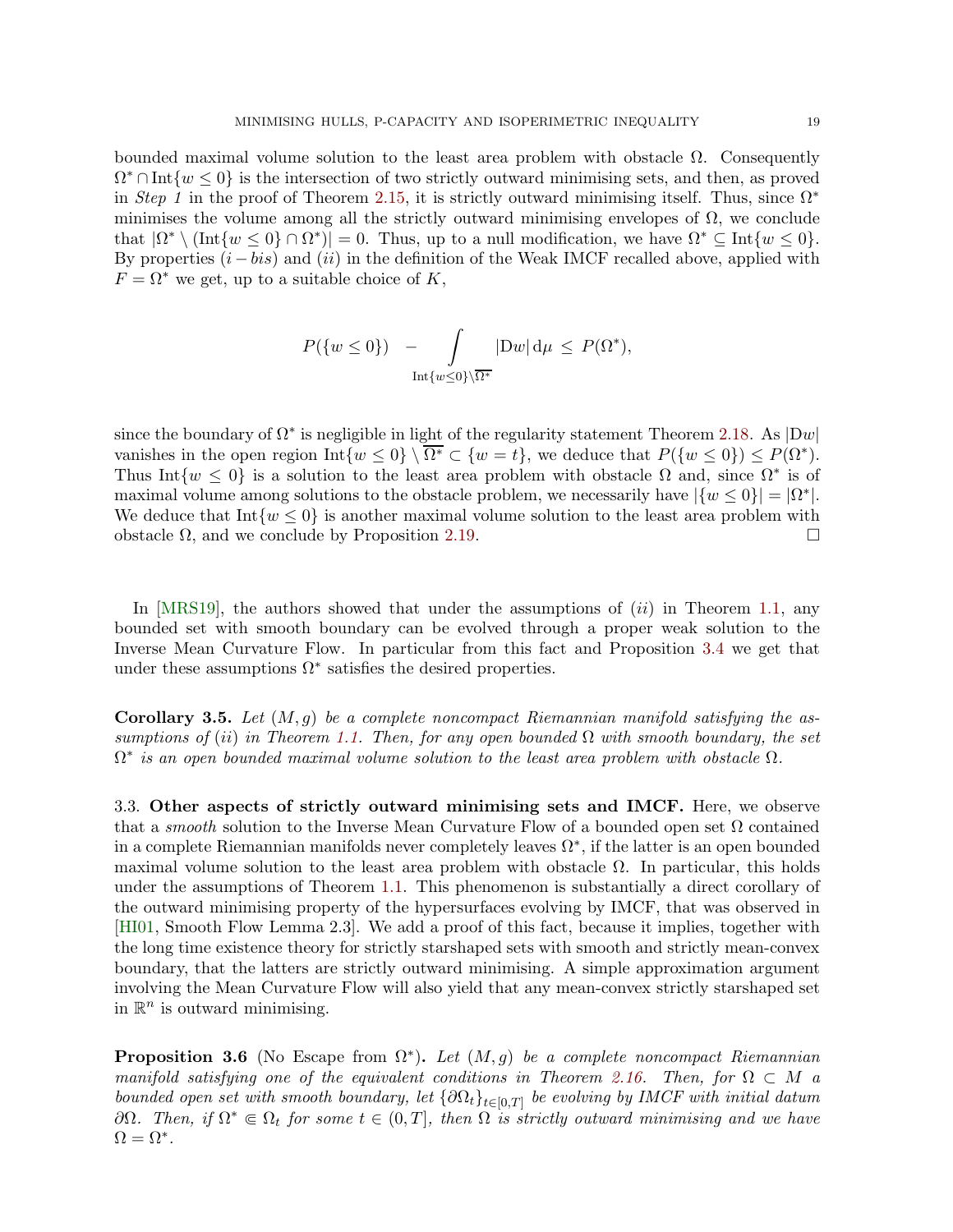*Proof.* Let  $w : \Omega_T \to \mathbb{R}$  such that  $\{w = t\} = \partial \Omega_t$ , so that w classically satisfies the level set equation [\(3.6\)](#page-16-2). Then

$$
0 \leq \int_{\Omega^*\setminus\overline{\Omega}} |Dw| d\mu = \int_{\Omega^*\setminus\overline{\Omega}} \operatorname{div}\left(\frac{Dw}{|Dw|}\right) d\mu
$$
  
= 
$$
\int_{\partial^*\Omega^*} \left\langle \frac{Dw}{|Dw|} \middle| \nu_{\partial^*\Omega^*} \right\rangle d\sigma - \int_{\partial\Omega} \left\langle \frac{Dw}{|Dw|} \middle| \frac{Dw}{|Dw|} \right\rangle d\sigma
$$
(3.7)  

$$
\leq |\partial\Omega^*| - |\partial\Omega| \leq 0,
$$

where in the second equality  $\nu_{\partial^*\Omega^*}$  is the measure theoretic unit normal to the reduced boundary  $\partial^* \Omega^*$  and in the last inequality we used the Divergence Theorem for sets of finite perimeter coupled with  $|\partial\Omega^*|=|\partial^*\Omega^*|$ . In particular, [\(3.7\)](#page-19-0) implies that  $|\Omega^*\setminus\overline{\Omega}|=0$ . By openness, that follows from [\(2.5\)](#page-8-5), this implies that  $\Omega = \Omega^*$  and in particular it is strictly outward minimising.  $\Box$ 

Remark 3.7. The above result originated in an earlier version of [\[AFM19\]](#page-34-1), where it was proved through p-harmonic approximation. It has been recently re-proved, substantially with the arguments above in [\[Har20,](#page-35-12) Lemma 1].

The celebrated result of Gerhardt [\[Ger90\]](#page-35-13) and Urbas [\[Urb90\]](#page-37-7), asserting that strictly starshaped sets of  $\mathbb{R}^n$  with smooth and strictly mean-convex boundary admit an immortal solution to their Inverse Mean Curvature Flow immediately combines with Proposition [3.6](#page-18-0) to show that these sets are in fact strictly outward minimising. Let us recall that in  $\mathbb{R}^n$  a bounded set  $\Omega$  with smooth boundary is strictly starshaped with respect to some point  $x_0 \in \Omega$  if and only

<span id="page-19-0"></span>
$$
\langle x - x_0 | \nu \rangle > 0
$$

for any  $x \in \partial\Omega$ , where  $\nu$  is the outward unit normal to the boundary of  $\Omega$ .

<span id="page-19-2"></span>Corollary 3.8. Let  $\Omega \subset \mathbb{R}^n$  be a bounded strictly starshaped set with smooth strictly meanconvex boundary. Then,  $\Omega$  is strictly outward minimising.

A simple approximation argument based on the Mean Curvature Flow yields that the strict mean-convexity can be relaxed to mean-convexity, that is, the mean curvature H of  $\partial\Omega$  is allowed to satisfy H = 0 on some point of  $\partial\Omega$ . However, in this case, we are able to show that  $\Omega$  is just outward minimising.

<span id="page-19-3"></span>**Proposition 3.9** (Starshaped mean-convex sets are outward minimising). Let  $\Omega \subset \mathbb{R}^n$  be a strictly starshaped bounded open set with smooth mean-convex boundary. Then  $\Omega$  is outward minimising.

*Proof.* Let  $F_0: \partial\Omega \to \mathbb{R}^n$  be the immersion of  $\partial\Omega$  in  $\mathbb{R}^n$ . Evolve this hypersurface by Mean Curvature Flow defining time dependent immersions  $F : [0, \delta) \times \partial \Omega \to \mathbb{R}$  satisfying

$$
\frac{\partial F}{\partial s}(s,x) = -\mathcal{H}(F(s,x))\,\nu(s,x), \qquad F(0,x) = F_0(x), \qquad (3.8)
$$

where  $\nu$  is the exterior unit normal to the hypersurface  $\partial\Omega_s$  given by the immersion  $F(s, \cdot)$ :  $\partial\Omega \to \mathbb{R}^n$ , and H is its related mean curvature. The standard short-time existence theory for geometric evolution equations (see e.g. [\[HP99,](#page-36-10) Theorem 3.1]) ensures the existence of a  $\delta > 0$ such that a solution  $F$  to  $(3.8)$  is well-defined. In other words, we have defined a sequence of bounded open sets  $\{\Omega_s\}_{s\in[0,\delta)}$  with smooth boundary evolving by Mean Curvature Flow [\(3.8\)](#page-19-1). It is well known (see e.g. [\[HP99,](#page-36-10) Theorem 3.2]) that the mean curvature of these boundaries evolves by

<span id="page-19-1"></span>
$$
\frac{\partial}{\partial s} \mathbf{H} = \Delta \mathbf{H} + \mathbf{H} |\mathbf{h}|^2,
$$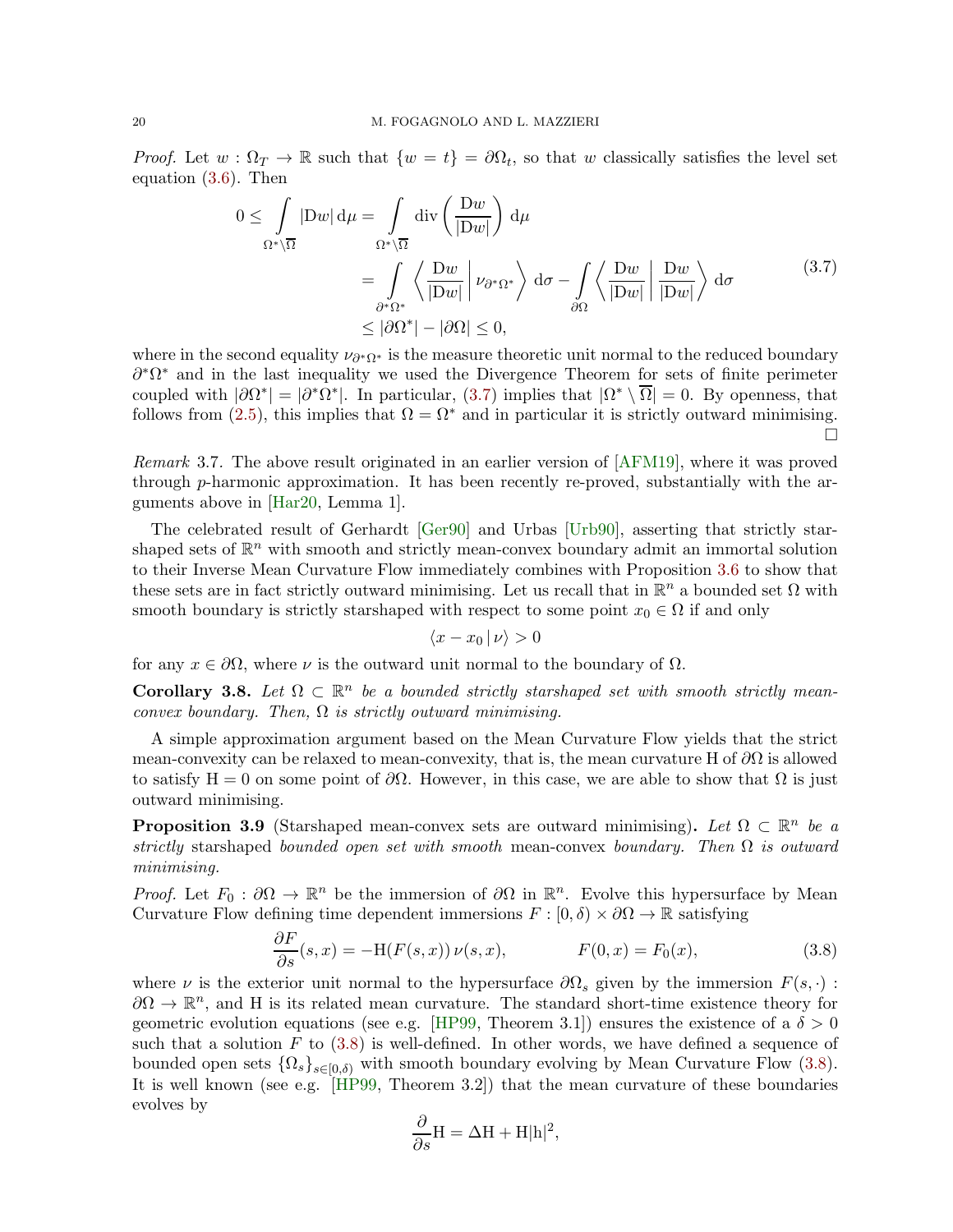where by h we denote the second fundamental form that, as the other quantities appearing in the equation above, is to be understood with respect to the evolving metric on  $\partial\Omega_s$ . In particular, the standard Maximum Principle for parabolic equations implies that the mean curvature of  $\partial\Omega_s$  for  $s\in(0,\delta)$  is strictly positive. Since, by the smoothness of the flow, the sets  $\Omega_s$  are still strictly starshaped for small s, we can conclude by Corollary [3.8](#page-19-2) that these approximating sets  $\Omega_s$  are strictly outward minimising. Observe now that since the mean curvature H of the initial datum  $\partial\Omega$  is nonnegative, the flow [\(3.8\)](#page-19-1) is actually a shrinking flow, and thus  $\Omega_s \subseteq \Omega \subseteq \Omega^*$ . Then, by the minimising property of  $\Omega_s$  we have  $|\partial\Omega_s|\leq|\partial\Omega^*|$ , that, upon letting  $s\to 0^+$ , implies  $|\partial\Omega| \leq |\partial\Omega^*|$ . This means, by Remark [2.17,](#page-13-3) that  $\Omega$  is outward minimising.

We conclude by pointing out that in literature there are many generalisations of Gerhardt-Urbas results in non-flat ambient manifolds, for a suitable notion of starshapedness. We mention in particular the work of Brendle-Hung-Wang [\[BHW16\]](#page-34-8) that covers a considerable diversity of warped product ambient manifolds and, outside rotationally symmetric ambients, the work of Pipoli [\[Pip19\]](#page-36-12) in the Complex Hyperbolic Space. It is easy to see that, thanks to these results, the above argument shows that the theses of Corollary [3.8](#page-19-2) and Proposition [3.9](#page-19-3) hold in these ambient manifolds too. Moreover, families of domains sitting inside flat  $\mathbb{R}^n$ , not necessarily star-shaped, but still smoothly immortal, have been recently provided in [\[Har20\]](#page-35-12). Our analysis in particular applies to these domains and show that they are strictly outward minimising.

# 4. CONVERGENCE OF  $p$ -CAPACITIES TO  $|\partial\Omega^*|$

<span id="page-20-0"></span>Aim of this section is to show that on manifolds satisfying either assumptions  $(i)$  or  $(ii)$  in Theorem [1.1](#page-2-0) we can recover the value of  $|\partial\Omega^*|$  as the limit for  $p \to 1^+$  of the p-capacity of  $\partial\Omega$ , according to the statement of Theorem [1.2.](#page-4-3) Let us start recalling some notation and the basic existence result of p-capacitary potentials.

4.1. p-nonparabolicity and p-capacitary potentials. Let  $(M, g)$  be a complete noncompact Riemannian manifold, and let  $p \geq 1$ . We define the *p*-capacity of a bounded set with  $\mathscr{C}^{1,\alpha}$ boundary  $\Omega \subset M$  as

$$
\operatorname{Cap}_p(\Omega) = \inf \left\{ \int_{\mathbb{R}^n} |Df|^p \, \mathrm{d}\mu \mid f \ge \chi_{\Omega}, \ f \in \mathscr{C}_0^{\infty}(\mathbb{R}^n) \right\}. \tag{4.1}
$$

Let now  $p > 1$ . Then  $(M, q)$  is said to be p-nonparabolic if there exists a positive p-Green's function  $G : (M \times M) \setminus \text{Diag}(M) \to \mathbb{R}$ , that is, satisfying

<span id="page-20-3"></span>
$$
\int_{M} \left\langle |D G_{p}(O, \cdot)|^{p-2} D G_{p}(O, \cdot) | D \varphi \right\rangle d\mu = \varphi(O)
$$
\n(4.2)

for any  $\varphi \in \mathscr{C}_c^{\infty}(M)$ . The relation [\(4.2\)](#page-20-1) is the weak formulation of the equation  $-\Delta_p G(O, \cdot) =$  $\delta_Q$ , where  $\delta_Q$  is the Dirac delta centered at O. Moreover, when referring to the p-Green's function of a *p*-nonparabolic manifold we mean the minimal one.

One can show that if M is p-nonparabolic and  $G_p \to 0$  at the infinity of any end then, for any open bounded  $\Omega \subset M$  with  $\mathscr{C}^{1,\alpha}$ -boundary there exists a unique weak solution  $u_p \in W^{1,p}(M \setminus \overline{\Omega})$ to

<span id="page-20-2"></span><span id="page-20-1"></span>
$$
\begin{cases}\n\Delta_p u = 0 & \text{in} \quad M \setminus \overline{\Omega}, \\
u = 1 & \text{on} \quad \partial \Omega, \\
u(x) \to 0 & \text{as} \quad d(O, x) \to \infty,\n\end{cases}
$$
\n(4.3)

where we can suppose  $O \in \Omega$ . Moreover, the integral of  $|Du_p|^p$  on  $M \setminus \overline{\Omega}$  realises the *p*-capacity. Since a complete and self-contained proof of this general result does not seem easy to find in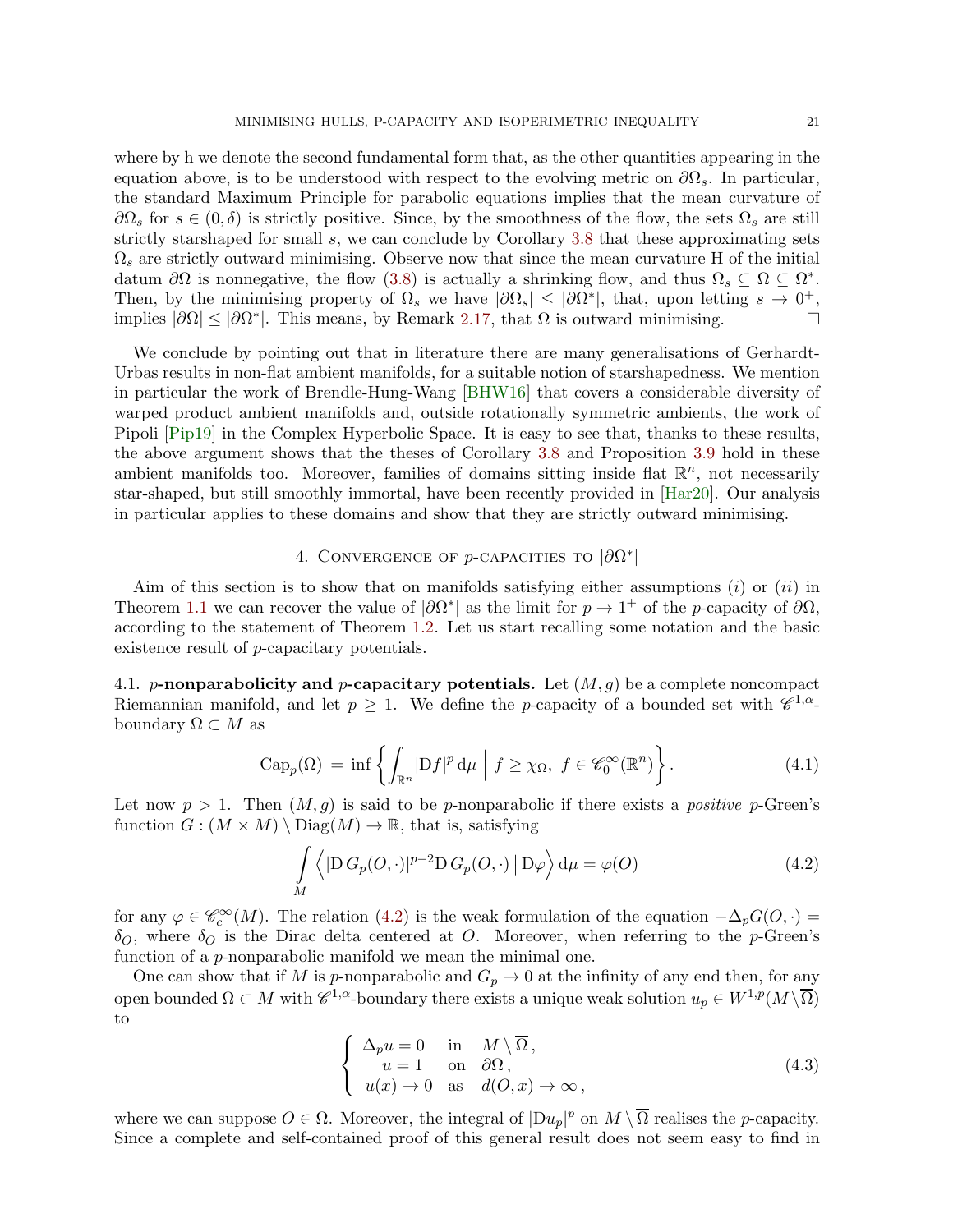literature, we included a proof in the Appendix, adapting the argument used for [\[CS03\]](#page-35-14) together with the deep  $\mathscr{C}^{1,\alpha}$ -estimates holding true up to the boundary of [\[Lie88\]](#page-36-13).

<span id="page-21-1"></span>**Theorem 4.1.** Let  $(M, g)$  be a complete noncompact p-nonparabolic Riemannian manifold. Let  $\Omega \subset M$  be an open bounded set with  $\mathscr{C}^{k,\alpha}$ -boundary for some  $k \in \mathbb{N}_{>0}$  and  $\alpha \in (0,1)$ . Let  $O \in M$ . Assume also that the p-Green's function  $G_p$  satisfies  $G_p(O, x) \to 0$  as  $d(O, x) \to \infty$ . Then, there exists a unique weak solution  $u_p$  to [\(4.3\)](#page-20-2) attaining the datum on  $\partial\Omega$  in  $\mathscr{C}^{k,\beta}$  for some  $\beta \in (0,1)$ . Moreover, it holds

<span id="page-21-4"></span><span id="page-21-0"></span>
$$
\int_{M\setminus\overline{\Omega}}|\mathrm{D} u_p|^p \,\mathrm{d}\mu = \mathrm{Cap}_p(\Omega). \tag{4.4}
$$

<span id="page-21-3"></span>Remark 4.2. It is worth pointing out that, by [\[Hol99\]](#page-35-15), the above general result fully describes the nonnegative Ricci curvature case in terms of growth of the volume of geodesic balls. Indeed, we know that if  $(M, q)$  has nonnegative Ricci curvature and

$$
\int_{1}^{+\infty} \left(\frac{t}{|B(O,t)|}\right)^{1/(p-1)} \, \mathrm{d}t < +\infty \tag{4.5}
$$

for any  $O \in M$ , then [\[Hol99,](#page-35-15) Proposition 5.10] gives the p-nonparabolicity of  $(M, g)$ , and the decay estimate for the positive p-Green's function  $G_p$  allows to conclude that  $G_p \to 0$  at infinity. This is observed in [\[BMPR18,](#page-34-9) Corollary 2.6].

On the other hand, if the integral in  $(4.5)$  diverges in a complete noncompact  $(M, g)$ , by [\[Hol99,](#page-35-15) Proposition 1.7]  $(M, g)$  is p-parabolic, this in particular implies that  $\text{Cap}_p(\Omega) = 0$  (see e.g. [\[Hol99,](#page-35-15) (1.5)]) for any bounded  $\Omega \subset M$  with smooth boundary and in particular the conclusion of Theorem [4.1](#page-21-1) cannot hold true.

Finally we point out that if an Isoperimetric Inequality [\(1.1\)](#page-2-1) holds true on a complete noncompact  $(M, g)$ , then such manifold is p-nonparabolic for any  $1 < p < n$  and the p-Green's function vanishes at infinity, as realised in [\[MRS19,](#page-36-6) Theorem 3.13], and then Theorem [4.1](#page-21-1) is in force.

4.2. Proof of Theorem [1.2](#page-4-3) and a sharp counter-example to the convergence. We are now in position to prove our convergence result. Namely, we are going to show that under either assumption (i) or (ii) in Theorem [1.1](#page-2-0) the p-capacity of  $\Omega$  approximates the area of  $\partial\Omega^*$ .

It is interesting to observe that in Step 3 below – which is probably the most important and original step of the whole argument – the role played by two assumptions  $(i)$  and  $(ii)$  is quite different. In presence of an Euclidean-like Isoperimetric Inequality, an argument inspired by [\[Xu96\]](#page-37-8) allows to show that

$$
Cap_1(\Omega) \leq C_{n,p} Cap_p(\Omega),
$$

for some constant  $C_{n,p}$  fulfilling  $C_{n,p} \to 1$  as  $p \to 1^+$ . On the other hand, if  $(M, g)$  is a manifold with nonnegative Ricci curvature satisfying the polynomial superlinear uniform volume growth condition, we are still able to prove  $(1.3)$  by exploiting a decay estimate of the p-Green's function of  $(M, q)$  with an explicit dependence on p. This estimate originated in [\[Hol99,](#page-35-15) Proposition 5.7], where it was proved for any point on the boundary of an end, and it has been applied in [\[MRS19\]](#page-36-6) together with the assumed [\(1.2\)](#page-2-2) to obtain an analogous inequality holding true on any point outside some compact set (see [\[MRS19,](#page-36-6) Theorem 3.8]). In this regard, we observe that being able to work out Holopainen's inequality without the restriction of lying in the boundary of an end would allow to relax the assumption [\(1.2\)](#page-2-2) in [\[MRS19\]](#page-36-6), and consequently in the present theory, to

<span id="page-21-2"></span>
$$
\int_{1}^{+\infty} \frac{t}{|B(O,t)|} \, \mathrm{d}t < +\infty,\tag{4.6}
$$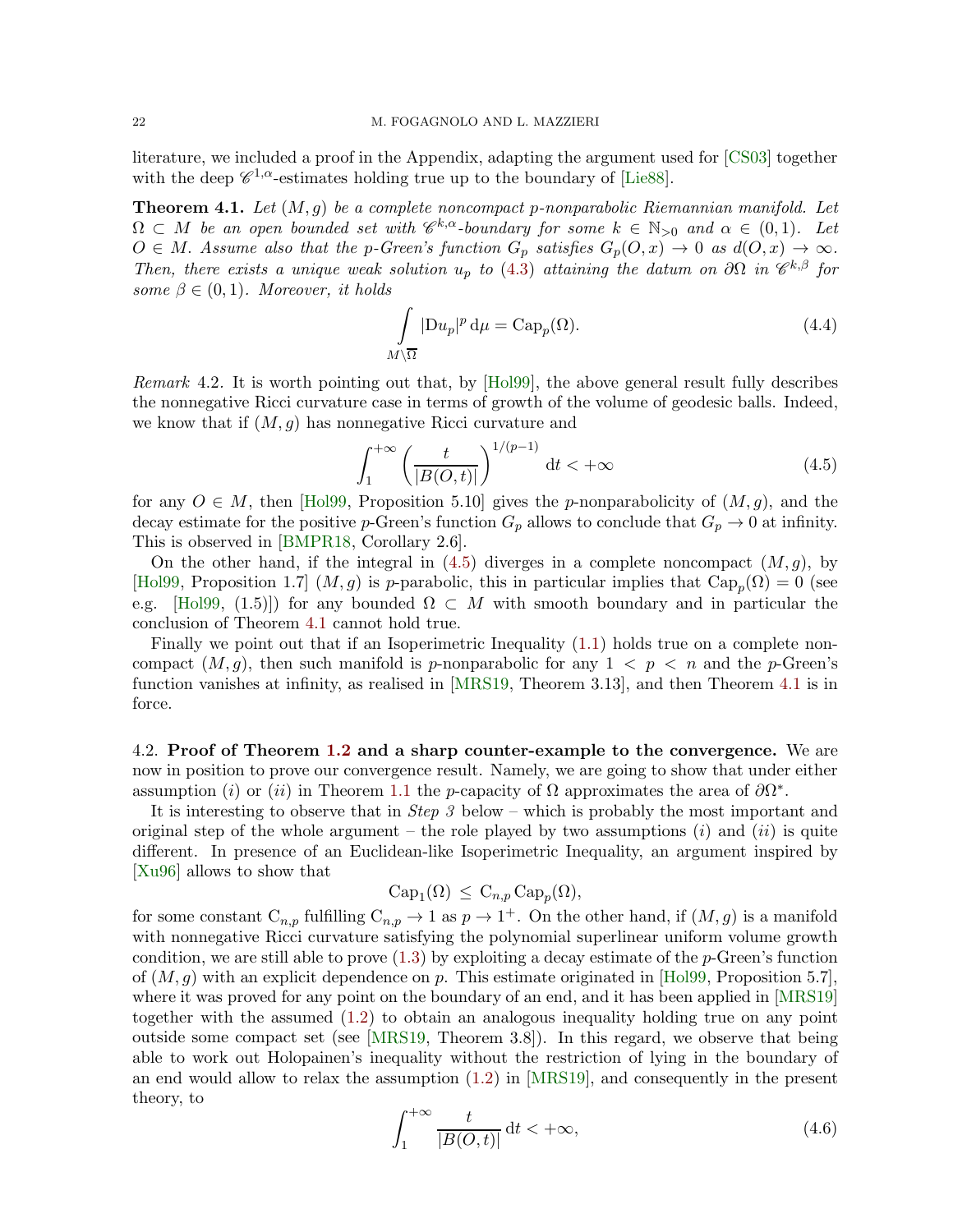that is, roughly speaking, a strictly superlinear volume growth assumption.

Remark 4.3. We point out that in [\[MRS19\]](#page-36-6) the authors actually assumed

<span id="page-22-0"></span>
$$
\frac{|B(O,t)|}{|B(O,s)|} \ge C\left(\frac{t}{s}\right)^b \tag{4.7}
$$

for any  $t \geq s > 0$  and some constant  $C > 0$  to provide the inequality described above. In turn,  $(4.7)$ , that is implied by  $(1.2)$ , is used to invoke the technical [\[Min09,](#page-36-14) Proposition 2.8], allowing to control the size of the bounded components of the complement of  $M \setminus B(0, R)$  for big  $R > 0$ . In fact, the desired decay estimate on the p-Green's function, and in turn, the validity of Theorem [1.2](#page-4-3) is ensured on any Riemannian manifold with nonnegative Ricci curvature satisfying  $(4.6)$  such that for any R big enough  $M \setminus B(O, R)$  does not have bounded components.

*Proof of Theorem [1.2.](#page-4-3)* Let  $(M, q)$  be a complete noncompact Riemannian manifold satisfying (i) or  $(ii)$  in the statement. Then, by Corollary [3.2](#page-16-3) and Corollary [3.5](#page-18-1) respectively, for any bounded  $\Omega$  with finite perimeter the strictly outward minimising hull  $\Omega^*$  is an open bounded maximal volume solution to the least area problem with obstacle  $Ω$ .

Before going on, let us recall that under the assumption of Theorem [1.1](#page-2-0) those of Theorem [4.1](#page-21-1) are satisfied, yielding a p-capacitary potential  $u_p$  realising the p-capacity of  $\Omega$ , as illustrated in Remark [4.2.](#page-21-3) We aim at proving that

$$
|\partial\Omega^*| \le \text{Cap}_1(\Omega) \le \liminf_{p \to 1^+} \text{Cap}_p(\Omega) \le \limsup_{p \to 1^+} \text{Cap}_p(\Omega) \le |\partial\Omega^*|.
$$
 (4.8)

We divide the proofs in several steps.

Step 1. The first and easiest inequality to show in  $(4.8)$  is

<span id="page-22-2"></span><span id="page-22-1"></span>
$$
|\partial \Omega^*| \le \text{Cap}_1(\Omega). \tag{4.9}
$$

It suffices to observe that for any  $f \in \mathcal{C}_c^{\infty}(M)$  with  $f \geq \chi_{\Omega}$  we have, by co-area formula,

$$
\int\limits_M |Df| d\mu \ge \int_0^1 |\{f = t\}| dt \ge \inf \{ |\partial E| \mid \Omega \subset E, \partial E \text{ smooth} \} \ge |\partial \Omega^*|.
$$

In particular, taking the infimum over any such  $f$ , we get  $(4.9)$ .

Step 2. Now, we prove that

<span id="page-22-4"></span>
$$
\limsup_{p \to 1^+} \text{Cap}_p(\Omega) \le |\partial \Omega^*|.
$$
\n(4.10)

Let E be any open and bounded set in M with smooth boundary such that  $\Omega \subset E$ . Define, for  $x \in M$ , the function  $d_E(x) = \text{dist}(x, E)$ . Moreover, let us introduce a smooth cut-off function χ<sup>ε</sup> fulfilling

$$
\begin{cases}\n\chi_{\varepsilon}(t) = 1 & \text{in } t < \varepsilon, \\
-\frac{1}{\varepsilon} < \dot{\chi}(t) < 0 & \text{in } \varepsilon \le t \le 2\varepsilon \\
\chi_{\varepsilon}(t) = 0 & \text{in } t > 2\varepsilon,\n\end{cases}
$$
\n(4.11)

and let us set  $\eta_{\varepsilon}(x) = \chi_{\varepsilon}(d_E(x))$ . Choosing  $\varepsilon$  small enough, it is easily seen, by the regularity of  $d_E$  in a neighbourhood of E (first observed for  $\mathbb{R}^n$  seemingly in [\[GT01,](#page-35-16) Lemma 14.16], see [\[Man,](#page-36-15) Proposition 5.17] for a self contained proof in a general ambient manifold), that the function  $\eta_{\varepsilon}$ is an admissible competitor in [\(4.1\)](#page-20-3). Then,

<span id="page-22-3"></span>
$$
\mathrm{Cap}_p(\Omega) \le \int\limits_M | \mathrm{D} \eta_\varepsilon |^p \, \mathrm{d} \mu
$$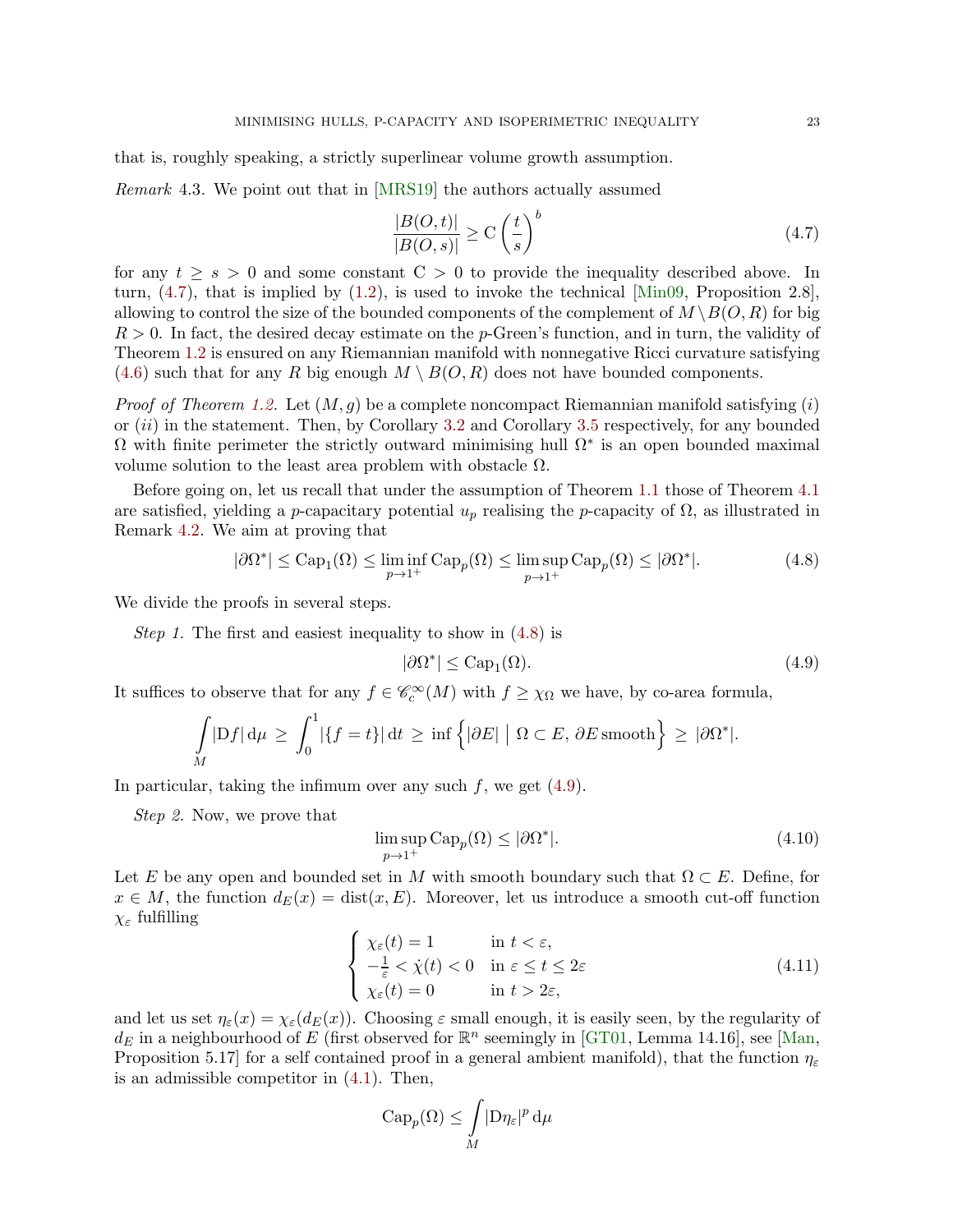for any  $p \geq 1$ . Letting  $p \to 1^+$ , we get

$$
\limsup_{p \to 1^+} \text{Cap}_p(\Omega) \le \int_M |D\eta_{\varepsilon}| \, \mathrm{d}\mu = \int_{\varepsilon}^{\infty} |\dot{\chi_{\varepsilon}}(t)| \, |\{d_E = t\}| \, \mathrm{d}t,
$$

 $\Omega$ <sub>2</sub>

where in the last equality we applied the coarea formula combined with the fact that  $|Dd_E| = 1$ in a neighbourhood of E. By the Mean Value Theorem, there exist  $r_{\varepsilon} \in (\varepsilon, 2\varepsilon)$  such that the above right hand side satisfies

$$
\int_{\varepsilon}^{2\varepsilon} |\dot{\chi}_{\varepsilon}(t)| |\{d_E = t\}| dt = \varepsilon |\dot{\chi}_{\varepsilon}(r_{\varepsilon})| |\{d_E = r_{\varepsilon}\}| < |\{d_E = r_{\varepsilon}\}|,
$$

where the last inequality is due to the second condition in [\(4.11\)](#page-22-3). Since, as  $r_{\varepsilon} \to 0^+$ , we clearly have

$$
|\{d_E = r_\varepsilon\}| \to |\partial E|,
$$

and we conclude that

$$
\limsup_{p\to 1^+} \operatorname{Cap}_p(\Omega)\leq |\partial E|
$$

for any bounded open set E with smooth boundary containing  $\Omega$ . In particular, considering a sequence of bounded sets  $\Omega_k$  with smooth boundary containing  $\Omega^*$  and with  $|\partial\Omega_k|\to|\partial\Omega^*|$  as  $k \to \infty$ , provided in Lemma [2.21,](#page-14-2) we get [\(4.10\)](#page-22-4).

Step 3. The most involved step in the proof of  $(4.8)$  is in the inequality

<span id="page-23-3"></span>
$$
Cap_1(\Omega) \le \liminf_{p \to 1^+} Cap_p(\Omega).
$$
\n(4.12)

In order to show it, we treat separately the cases when  $(M, q)$  satisfies an Euclidean-like Isoperimetric Inequality and the case where  $(M, g)$  has nonnegative Ricci curvature and satisfies [\(1.2\)](#page-2-2).

Step 3 - Case 1: Assume that  $(M, g)$  satisfies an Euclidean-like Isoperimetric Inequality. Let  $C<sub>Sob</sub>$  be the  $L^1$ -Sobolev constant, that is

$$
\left(\int_M f^{n/(n-1)} \, \mathrm{d}\mu\right)^{(n-1)/n} \le \mathcal{C}_{\mathrm{Sob}} \int_M |\mathrm{D}f| \, \mathrm{d}\mu \tag{4.13}
$$

for any nonnegative  $f \in \mathscr{C}_0^{\infty}(M)$ . It is well known and easy to check that applying [\(4.13\)](#page-23-0) to  $f^{\frac{n-1}{n-p}p}$  yields the L<sup>p</sup>-Sobolev inequality

$$
\left(\int_M f^{p^*} \, \mathrm{d}\mu\right)^{(n-1)/n} \le \, \mathrm{C}_{n,p} \int_M |Df|^p \, \mathrm{d}\mu \tag{4.14}
$$

with

$$
C_{n,p} = \left[\frac{C_{\text{Sob}}(n-1)p}{(n-p)}\right],\tag{4.15}
$$

and

<span id="page-23-4"></span><span id="page-23-2"></span><span id="page-23-1"></span><span id="page-23-0"></span>
$$
p^* = \frac{np}{n-p}
$$

for any  $1 < p < n$ . The argument yielding the key estimate [\(4.18\)](#page-24-0) below is inspired by the proof of  $[Xu96,$  Theorem 3.2. By the definition of 1-capacity and the Hölder inequality we get, for any  $q > 0$ ,

$$
\text{Cap}_1(\Omega) \le \int_M |Df^q| \, \mathrm{d}\mu = q \int_M f^{q-1} |Df| \, \mathrm{d}\mu \le q \left( \int_M f^{(q-1)\frac{p}{p-1}} \, \mathrm{d}\mu \right)^{(p-1)/p} \left( \int_M |Df|^p \, \mathrm{d}\mu \right)^{1/p}.
$$
\n(4.16)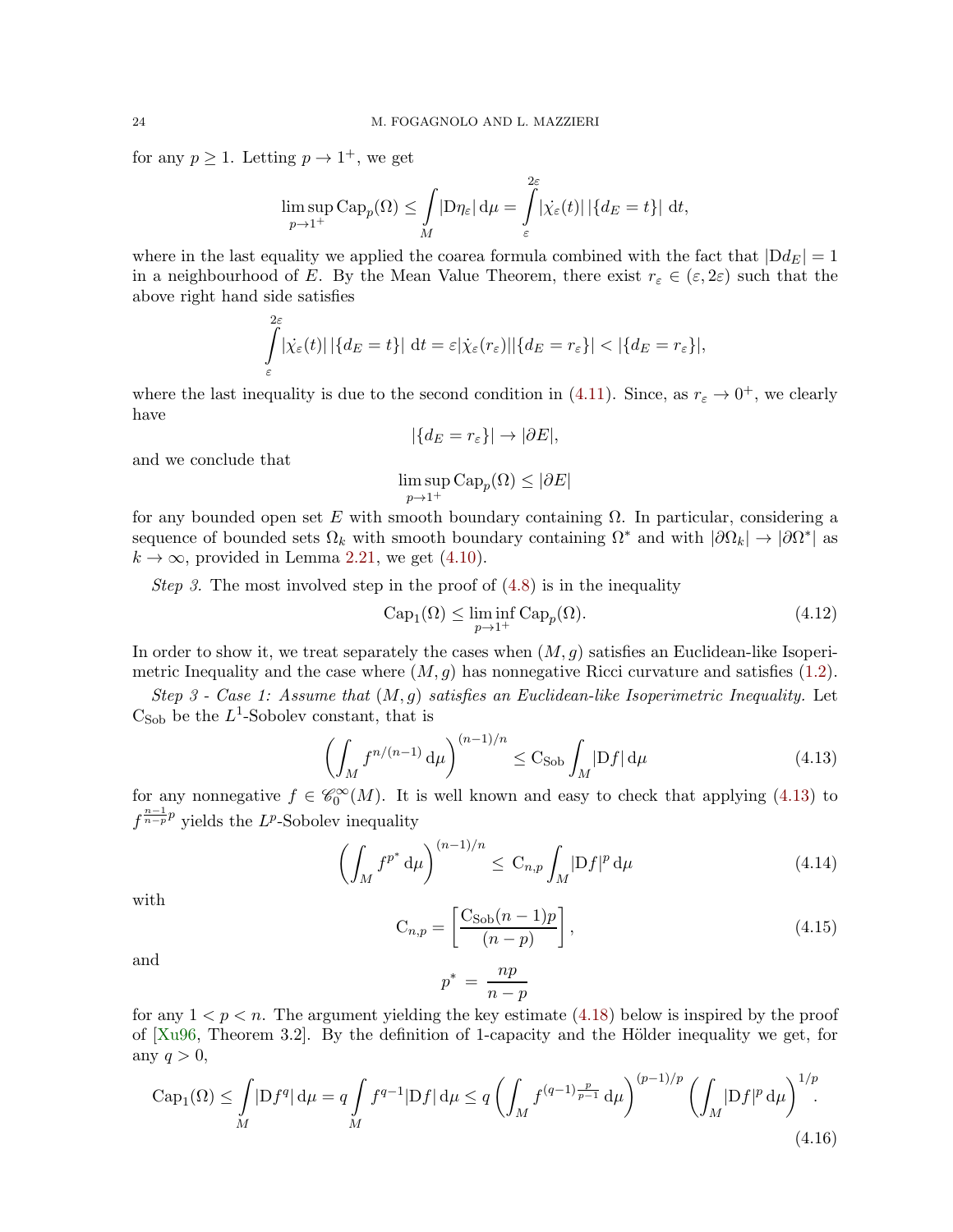Choose then

$$
q_p = 1 + p^* \frac{(p-1)}{p} \tag{4.17}
$$

and observe that  $q_p > 1$ . Then, applying the L<sup>p</sup>-Sobolev inequality [\(4.14\)](#page-23-1) we obtain

$$
\mathrm{Cap}_1(\Omega) \le q_p \, \mathrm{C}_{n,p}^{(p-1)/p} \left( \int_M |Df|^p \, \mathrm{d}\mu \right)^{p^*(p-1)/p^2 + 1/p} = q_p \, \mathrm{C}_{n,p} \, (p-1)/p \left( \int_M |Df|^p \, \mathrm{d}\mu \right)^{(n-1)/(n-p)}
$$

Taking the infimum in the rightmost hand side of the inequality above over any  $f \in \mathscr{C}_c^{\infty}(M)$ satisfying  $f \geq \chi_{\Omega}$  we are left with

$$
Cap1(\Omega) \le q_p C_{n,p}^{(p-1)/p} Capp(\Omega).
$$
\n(4.18)

Letting  $p \to 1^+$  in the above inequality, and observing that from the expressions [\(4.15\)](#page-23-2) and [\(4.17\)](#page-24-1) both  $q_p$  and  $C_{n,p}^{(p-1)/p}$  tend to 1, we get [\(4.12\)](#page-23-3) under the validity of an Euclidean-like Isoperimetric Inequality.

Step 3 - Case 2: Assume that  $(M, g)$  has nonnegative Ricci curvature and satisfies [\(1.2\)](#page-2-2). The superlinear volume growth following from [\(1.2\)](#page-2-2) guarantees that Holopainen's condition

$$
\int_1^{+\infty}\frac{t}{|B(O,t)|}\,\mathrm{d}t<+\infty
$$

is satisfied, and in particular [\[Hol99,](#page-35-15) Theorem 5.10] ensures that  $(M, g)$  is p-nonparabolic for  $1 < p < b$ . Moreover, [\[MRS19,](#page-36-6) Theorem 3.8] gives the following decay estimate

$$
G_p(O, x) \le \frac{C^{1/(p-1)}}{(p-1)^2} \int_{d(O, x)}^{\infty} \left[ \frac{t}{|B(O, t)|} \right]^{1/(p-1)} dt.
$$

for any  $x \in M \setminus B(O, R_1)$  for some  $R_1 > 0$ . We claim that the same type of estimate holds for  $u_p$ . Indeed, choosing  $O \in \Omega$ , a trivial comparison argument immediately yields  $u_p(x) \leq$  $G_p(O, x)/(\inf_{\partial \Omega} G_p)$ . Moreover, it follows from the convergence results in [\[MRS19\]](#page-36-6) that the function  $-(p-1) \log G_p(O, \cdot)$  converges locally uniformly to a continuous function (more precisely to a solution of the IMCF emanating from O) and in particular  $-(p-1) \log G_p(O, \cdot)$  is uniformly bounded in the compact set  $\partial\Omega$  uniformly in p small enough. This implies that  $(\inf_{\partial\Omega}G_p) \ge$  $C_2^{1/(p-1)}$  $2^{1/(p-1)}$  for some  $C_2$  not depending on p. Combining it with the above comparison we thus obtain

$$
u_p(x) \le \frac{C_3^{1/(p-1)}}{(p-1)^2} \int_{d(O,x)}^{\infty} \left[ \frac{t}{|B(O,t)|} \right]^{1/(p-1)} dt
$$

outside some ball. The volume growth condition  $|B(O, t)| \geq C_{vol} t^b$ , following from [\(1.2\)](#page-2-2), improves the above estimate to

<span id="page-24-2"></span>
$$
u_p(x) \le \frac{1}{(b-p)} \frac{C_4^{1/(p-1)}}{(p-1)} r(x)^{-(b-p)/(p-1)},
$$
\n(4.19)

where we denoted  $r(x) = d(0, x)$ , outside some big ball and for a positive constants  $C_4$  uniform in p as  $p \to 1^+$ .

Extend now  $u_p$  to be equal to 1 on  $\Omega$ , for simplicity keeping the same name. We claim that  $u_p^{q_p}$  is in  $W^{1,1}(M)$ , for p close enough to 1, where  $q_p$  is defined in [\(4.17\)](#page-24-1). Clearly, [\(4.19\)](#page-24-2) implies

<span id="page-24-1"></span><span id="page-24-0"></span>.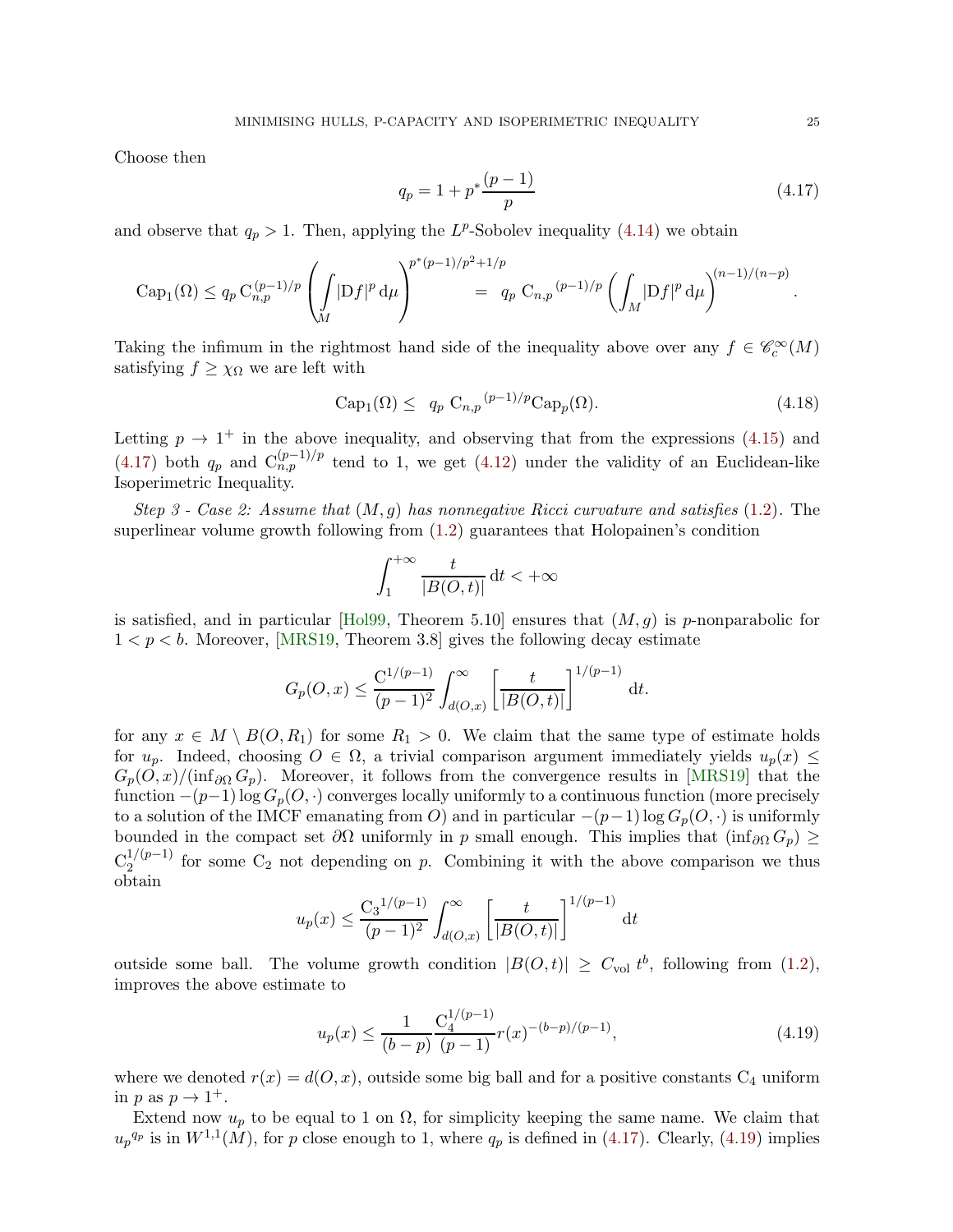that  $u_p^{q_p} \in L^1(M)$  for p close enough to 1, and also  $u_p$ . Applying the Hölder inequality as in  $(4.16)$  we also get

$$
\int_{M} |\mathcal{D}u_{p}^{q_{p}}| d\mu \leq q_{p} \left( \int_{M} u_{p}^{p^{*}} d\mu \right)^{(p-1)/p} \left( \int_{M\setminus\overline{\Omega}} |\mathcal{D}u_{p}|^{p} d\mu \right)^{1/p}
$$
\n
$$
= q_{p} \left( \int_{M} u_{p}^{p^{*}} d\mu \right)^{(p-1)/p} \operatorname{Cap}_{p}(\Omega)^{1/p} , \qquad (4.20)
$$
\n
$$
\leq q_{p} \left( \int_{M} u_{p} d\mu \right)^{(p-1)/p} \operatorname{Cap}_{p}(\Omega)^{1/p}
$$

where the equality is [\(4.4\)](#page-21-4), and the last inequality is due to  $u_p \n\t\leq u_p^{p*}$  following from  $0 < u \leq 1$ and  $p^* > 1$ . Since  $u_p \in L^1(M)$  uniformly in p close to 1, and so does the p-capacity of  $\Omega$  as  $p \to 1^+$  by [\(4.10\)](#page-22-4) in Step 2, [\(4.20\)](#page-25-0) implies that  $u_p^{q_p} \in W^{1,1}(M)$  uniformly as  $p \to 1^+$ . Since the class of competitors for  $\text{Cap}_1(\Omega)$  can be easily relaxed to the class of  $W^{1,1}(M)$  without changing the infimum (see e.g. [\[HKM06,](#page-35-17) Chapter 2]), we can estimate  $Cap_1(\Omega)$  from above with  $u_p^{q_p}$  and get, from  $(4.20)$ , that

<span id="page-25-3"></span><span id="page-25-1"></span><span id="page-25-0"></span>
$$
Cap_1(\Omega) \le q_p \left( \int_M u_p \, d\mu \right)^{(p-1)/p} Cap_p(\Omega)^{1/p}.
$$
 (4.21)

We focus on the first round bracket in the rightmost hand side of  $(4.21)$ . Let us decompose M in  $\overline{B(O,R)} \cup (M \setminus \overline{B(O,R)})$ . We obtain, with the aid of [\(4.19\)](#page-24-2),

$$
\int_{M} u_{p} d\mu \leq \left| \overline{B(O,R)} \right| + \frac{1}{(b-p)} \frac{C_{4}^{1/(p-1)}}{(p-1)} \int_{M \setminus \overline{B(O,R)}} r^{-(b-p)/(p-1)} d\mu. \tag{4.22}
$$

We estimate the integral in the right hand side above as follows. We have

$$
\int_{M\setminus\overline{B(O,R)}} r^{-(b-p)/(p-1)} d\mu = \sum_{j=1}^{+\infty} \int_{B(O,2jR)\setminus\overline{B(O,jR)}} r^{-(b-p)/(p-1)} d\mu
$$
\n
$$
\leq \sum_{j=1}^{+\infty} (jR)^{-[(b-p)/(p-1)]} \Big[ |B(O,2jR)| - |B(O,jR)| \Big]
$$
\n
$$
\leq |\mathbb{B}^n| 2^n R^{n - [(b-p)/(p-1)]} \sum_{j=1}^{+\infty} j^{n - [(b-p)/(p-1)]} \leq C_5 R^{n - [(b-p)/(p-1)]},
$$
\n(4.23)

where we used Bishop-Gromov to estimate  $|B(O, 2jR)| \leq |\mathbb{B}^n|(2jR)^n$ , and, in the last step, the convergence of the series, that holds true for p close to 1 with a value that is uniform in p. Resuming, we have, plugging the outcome of [\(4.23\)](#page-25-2) into [\(4.22\)](#page-25-3),

$$
\int_M u_p d\mu \le \left| \overline{B(O,R)} \right| + R^n \frac{1}{(b-p)(p-1)} \left[ \frac{C_6}{R^{(b-p)}} \right]^{1/(p-1)}
$$

for any R big enough. Choose it in order to satisfy  $R^{b-p} > C_6$  for any p close enough to 1 to see that, with this choice, the second summand in the above right hand side vanishes in the limit as  $p \to 1^+$ . In particular, letting  $p \to 1^+$  in [\(4.21\)](#page-25-1) we infer

<span id="page-25-2"></span>
$$
Cap_1(\Omega) \le \liminf_{p \to 1^+} Cap_p(\Omega)
$$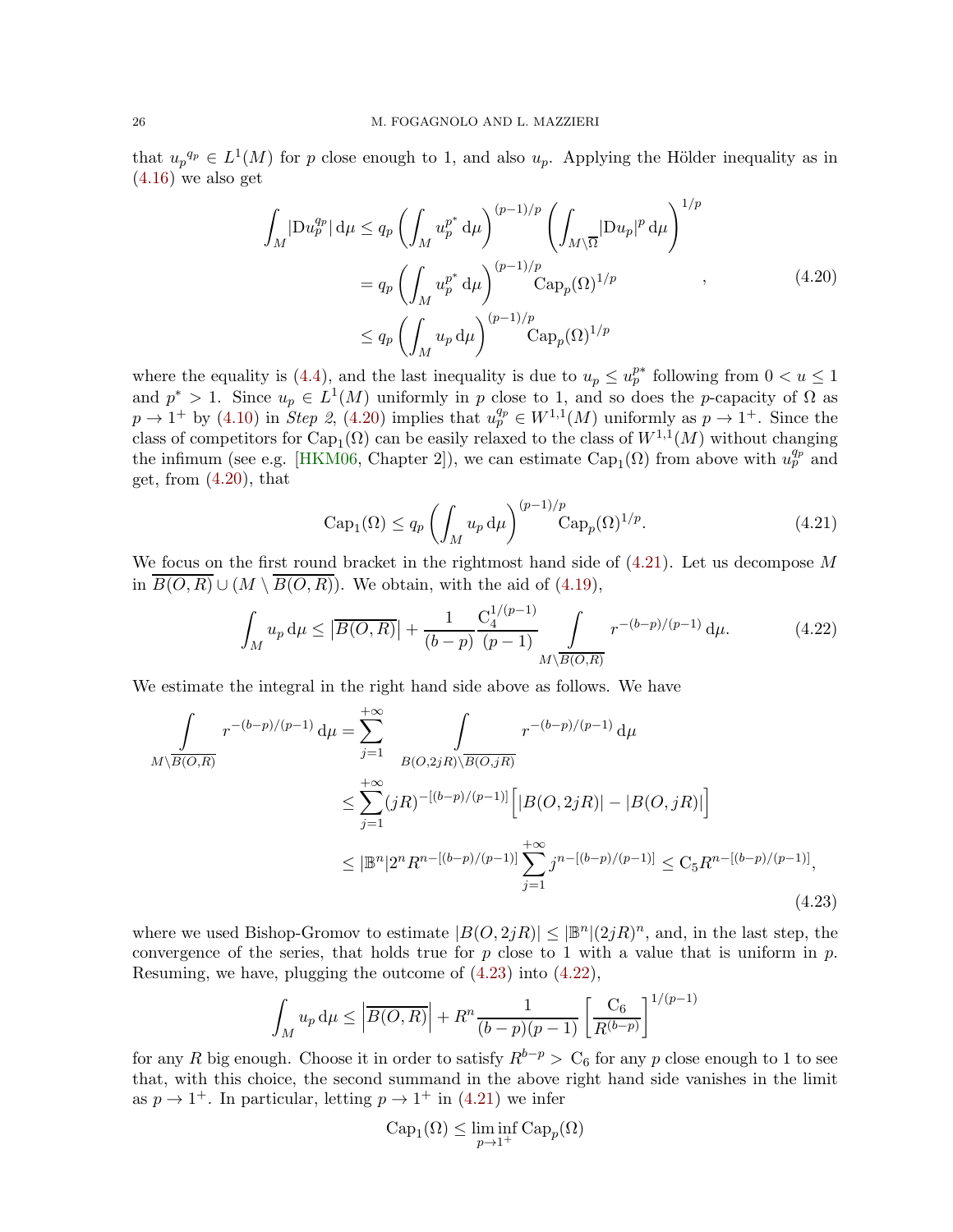also under the assumption of nonnegative Ricci curvature with polynomial uniform volume growth  $(1.2)$ .

Arranging [\(4.9\)](#page-22-2), [\(4.10\)](#page-22-4) and [\(4.12\)](#page-23-3) into [\(4.8\)](#page-22-1) completes the computation of the limit of  $\mathrm{Cap}_p(\Omega)$ as  $p \to 1^+$ . <sup>+</sup>.

In light of Theorem [1.2,](#page-4-3) one could wonder whether the mere existence of a bounded strictly outward minimising hull implies a *p*-capacitary approximation of  $|\partial\Omega^*|$  in the sense of [\(1.3\)](#page-4-4). The following counterexample, inspired in part by [\[KN09,](#page-36-11) Section 4], provides a manifold admitting an exhausting sequence of strictly outward minimising sets but such that  $\text{Cap}_p(\Omega) = 0$  for any  $\Omega \subset M$  with smooth boundary.

<span id="page-26-0"></span>Example 4.4 (A p-parabolic manifold with nonnegative Ricci curvature admitting  $\Omega^*$ ). Consider, for  $n \geq 2$  the complete noncompact Riemannian manifold  $(M, g)$  whose metric splits as  $g =$  $d\rho \otimes d\rho + \tanh^2(\rho)g_{\mathbb{S}^{n-1}}$  on  $[0, +\infty) \times \mathbb{S}^{n-1}$ . For  $n = 2$ , this is the celebrated Hamilton's cigar soliton [\[Ham88\]](#page-35-9). The Riemannian manifold  $(M, g)$  has linear volume growth and nonnegative Ricci curvature. In particular,

$$
\int_{1}^{+\infty} \frac{t}{|B(O,t)|} \, \mathrm{d}t = +\infty,
$$

and by [\[Hol99,](#page-35-15) Proposition 1.7]  $(M, q)$  is p-parabolic for any  $p > 1$ . In particular, it is well known (see e.g. [\[Hol99,](#page-35-15) (1.5)]) that  $\text{Cap}_p(\Omega) = 0$  for any open bounded  $\Omega \subset M$  with smooth boundary. However, the level sets of  $\rho$  are strictly outward minimising, and so they provide the exhausting sequence (in fact a foliation) required in Theorem [2.16](#page-13-0) for the well-posedness of  $\Omega^*$ . To check this last assertion, we invoke again the level set formulation of the Inverse Mean Curvature Flow, and the minimising properties of such level sets discovered in [\[HI01\]](#page-35-0). Let indeed  $B = \{ \rho < 1 \}$ , and consider on  $M \setminus B$  the function

$$
w = (n-1)\log\left(\frac{\tanh\rho}{\tanh 1}\right)
$$

extended with continuity at  $0$  on  $B$ . The function  $w$  is immediately seen to satisfy the level set equation [\(3.6\)](#page-16-2) in  $M \setminus \overline{B}$ . Since the level sets of w sweep out the whole M as  $\rho \to +\infty$ , [\[HI01,](#page-35-0) Smooth Flow Lemma 2.3 implies that  $w$  is also a Weak Inverse Mean Curvature Flow in the sense recalled in Subsection [3.2.](#page-16-0) Observe also that w is proper, although  $w \nrightarrow +\infty$  as  $\rho \rightarrow +\infty$ (compare with Remark [3.3\)](#page-17-1). In particular by [\[HI01,](#page-35-0) Minimizing Hull Property 1.4, (ii)], the bounded sets Int $\{w \leq t\} = \{w < t\}$  are strictly outward minimising for any  $t \geq 0$ . Theorem [2.16](#page-13-0) applies and yields a well posed bounded strictly outward minimising hull to any bounded open set  $\Omega \subset M$  with smooth boundary, whose area cannot be recovered by p-capacities, that vanish for any  $p > 1$ .

# <span id="page-26-1"></span>5. The sharp Isoperimetric inequality in manifolds with nonnegative Ricci **CURVATURE**

As already described in the Introduction, even ensuring in a noncompact Riemannian manifold the existence of a mean-convex exhaustion does not seem to be a straightforward task. One of the consequences of Theorem [1.1](#page-2-0) becomes then providing such an exhaustion on manifolds with nonnegative Ricci curvature and Euclidean Volume Growth, that is in particular given by least area sets in presence of (bigger and bigger) smooth obstacles. This will be key in proving Theorem [1.3,](#page-4-0) object of this section.

Let us now enlist some of the ingredients we are going to employ, in addition to the meanconvex exhaustion. The main one is the Willmore-type inequality proved in [\[AFM20\]](#page-34-2), that we state for  $\mathscr{C}^{1,1}$ -boundaries. It can be deduced from its smooth version by approximating in the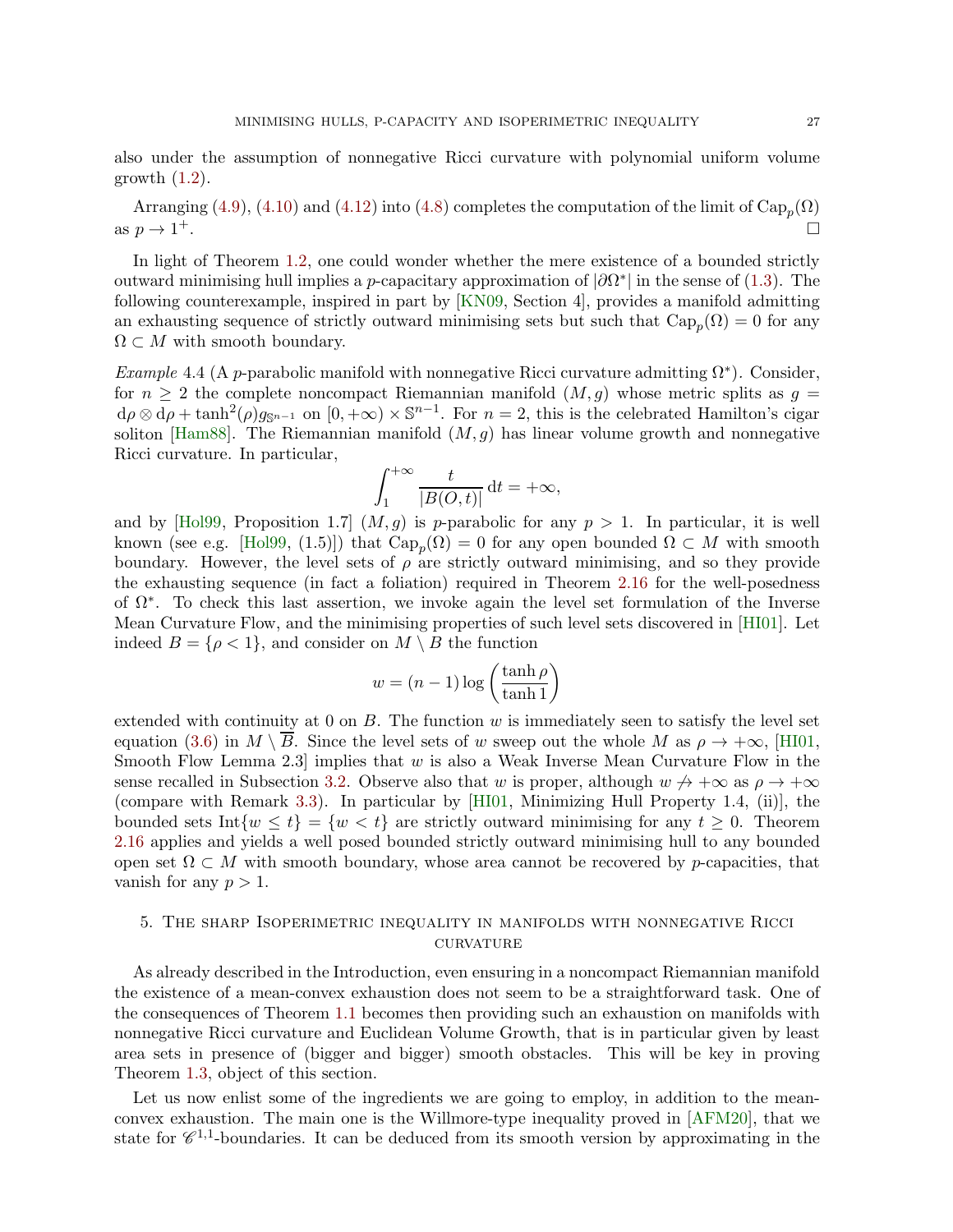$W^{2,n-1}$ -topology the functions locally describing the boundary involved by smooth ones. We refer to Remark [2.20](#page-14-3) for the notion of weak mean curvature.

<span id="page-27-1"></span>**Theorem 5.1** (Willmore-type inequality). Let  $(M, g)$  be a complete noncompact Riemannian manifold with nonnegative Ricci curvature and Euclidean volume growth. Let  $\Omega \subset M$  be a bounded open set with  $\mathscr{C}^{1,1}$ -boundary. Then, the inequality

$$
\int_{\partial\Omega} \left| \frac{H}{n-1} \right|^{n-1} d\sigma \geq \text{AVR}(g) \, |\mathbb{S}^{n-1}| \tag{5.1}
$$

holds true, where with H we are denoting the weak mean curvature of  $\partial\Omega$ .

In the following statement, we recall existence and regularity results of isoperimetric sets constrained in compact subsets with smooth boundary. Given a complete Riemannian manifold  $(M, q)$ , an open bounded subset  $U \subset M$  with smooth boundary and a value  $0 < v < |U|$ , we say that a subset with finite perimeter  $E_v \subset \overline{U}$  is isoperimetric of volume v in  $\overline{U}$  if  $|E_v| = v$  and

$$
P(E_v) = \inf \{ P(F) | F \subset \overline{U}, |F| = v \}.
$$

<span id="page-27-0"></span>**Theorem 5.2.** Let  $(M, q)$  be a complete Riemannian manifold of dimension n with smooth boundary, and let  $U \subset M$  be an open bounded subset with smooth boundary. Then, for any  $0 < v < |U|$ , there exists an isoperimetric set  $E_v \subseteq \overline{U}$  of volume v. Moreover,  $\partial E_v$  is of class  $\mathscr{C}^{1,1}$  in a neighbourhood of  $\partial E_v \cap \partial U$ , and a smooth constant mean curvature hypersurface in a neighbourhood of any point of  $(\partial E_v \setminus \partial U) \setminus \text{Sing}$ , where  $\text{Sing} \subset (\partial E_v \setminus \partial U)$  is relatively closed and has Hausdorff dimension at most  $n-8$ . If  $2 \le n \le 7$ , then Sing is empty.

*Proof.* The existence of the isoperimetric set  $E_v$  is a standard application of the Direct Method. The  $\mathscr{C}^{1,1}$ -regularity of  $E_v$  around  $\partial U$  is the content of [\[MS17,](#page-36-7) Theorem 6.15], while the smoothness up to Sing with the above properties away from  $\partial U$  is a consequence of the regularity properties of isoperimetric sets without obstacles, see e.g. [\[Mor03\]](#page-36-16).  $\Box$ 

Remark 5.3. As confirmed by [\[Spa\]](#page-37-9), a modification in the proof of [\[FGS16,](#page-35-10) Theorem 4.3] allows to infer that, in the assumptions and notations above, if in addition  $\partial U$  is mean-convex, then the boundary of  $\partial E_v \cap \partial U$  decomposes in an  $(n-2)$ -dimensional regular part and in an  $(n-2)$ rectifiable one. The modification is needed in order to take into account the volume constraint.

In the following statement, we gather some fundamental relations satisfied by the mean curvatures of  $\partial E_v$  and  $\partial U$ .

<span id="page-27-2"></span>**Proposition 5.4.** Let  $(M, q)$  be a complete Riemannian manifold, and let  $U \subset M$  be a bounded subset with smooth boundary. Then, for any  $0 < v < |U|$ , the constrained isoperimetric set  $E_v$ in  $\overline{U}$  satisfies the following properties.

(i) We have

$$
H \ge \inf_{\partial U} H_{\partial U},\tag{5.2}
$$

on  $(n-1)$ -almost any point in  $\partial E_v \cap \partial U$ . We are denoting with  $H_{\partial U}$  the mean curvature of  $\partial U$ , and with H the weak mean curvature of  $E_v$  defined  $(n-1)$ -almost everywhere on  $\partial E_v \setminus$  Sing. The singular set Sing was defined in the statement of Theorem [5.2](#page-27-0)

(ii) We have

$$
H_v \ge H \tag{5.3}
$$

at  $(n-1)$ -almost any point of  $\partial E_v \setminus \text{Sing}$  where  $H_v$  is the constant value of the mean curvature on  $(\partial E_v \setminus \partial U) \setminus$  Sing.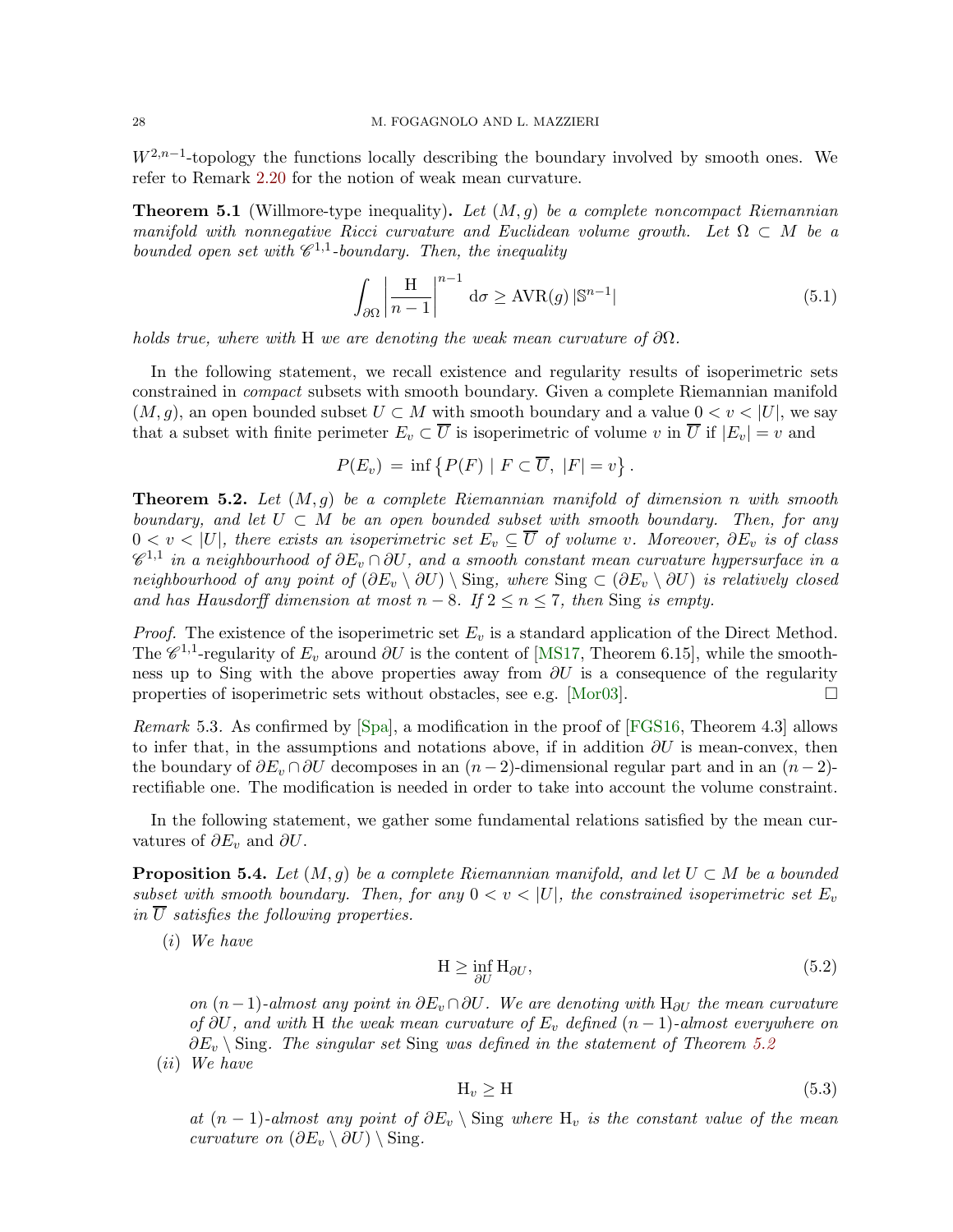Proof. Arguing exactly as done for [\[MS17,](#page-36-7) Lemma 6.10], we get that the mean-curvature measure (see the aforementioned contribution for the definition) of  $\partial E_v$ , that since by Theorem [5.2](#page-27-0)  $\partial E_v$ is  $\mathscr{C}^{1,1}$  at  $\partial E_v \cap \partial U$ , is represented by the L<sup>∞</sup>-function H, satisfies

$$
\int_K \mathcal{H} \, \mathrm{d}\sigma \ge \inf_{\partial U} \mathcal{H}_{\partial U} \int_K \, \mathrm{d}\sigma
$$

for any  $K \subset \partial E_v \cap \partial U$  relatively compact. The arbitrariness of K implies [\(5.2\)](#page-33-0). To see [\(5.3\)](#page-34-10), we can follow an argument outlined in the note of Ritoré [\[Rit\]](#page-37-10), that we include for the reader's convenience. Let  $\varphi$  be a positive function compactly supported in  $\partial E_v \backslash \text{Sing}$ , and  $\psi$  be a positive function compactly supported in  $(\partial E_v \setminus \partial U) \setminus \text{Sing}$ , such that  $\int_{\partial E_v} \varphi = \int_{\partial E_v} \psi$ . Let  $\nu$  be the outward pointing unit normal to  $\partial E_v$ . Then, the variation of  $\partial \tilde{E_v}$  given by  $\psi \nu - \varphi \nu$  fixes its volume and keeps it inside of U. Being  $E<sub>v</sub>$  isoperimetric, such variation is going to increase the area, and thus the first variation formula yields

$$
\int\limits_{\partial E_v} \mathrm{H}_v \varphi \, \mathrm{d}\sigma - \int\limits_{\partial E_v} \mathrm{H} \psi \, \mathrm{d}\sigma \geq 0.
$$

The above inequality implies that

$$
\mathrm{H}_{v} \geq \frac{\int_{\partial E_{v}} \mathrm{H}\psi \,\mathrm{d}\sigma}{\int_{\partial E_{v}} \psi \,\mathrm{d}\sigma},
$$

where we employed  $\int_{\partial E_v} \varphi = \int_{\partial E_v} \psi$ . The arbitrariness of  $\psi$  easily implies  $H_v \geq H$  almost everywhere on  $\partial E_v \setminus \text{Sing}$ , as claimed.

The above proposition together with the mean-convexity of our exhaustion and some geometric features of manifolds with nonnegative Ricci curvature will enable us to apply the Willmoretype inequality [\(5.1\)](#page-33-1) to constrained isoperimetric sets and result in a differential inequality satisfied by the isoperimetric profile of any of the exhausting sets, in turn yielding the Isoperimetric Inequality for these constrained isoperimetric sets, that will readily imply the same for any bounded set with smooth boundary  $\Omega \subset M$ . Let us see this in details, completing thus the proof of Theorem [1.3.](#page-4-0)

*Proof of Theorem [1.3.](#page-4-0)* Let  $\Omega \subset M$  be a bounded set with smooth boundary. We consider a bounded strictly outward minimising set U satisfying  $\Omega \in U$  with smooth boundary. To produce it, we can argue as follows. Let u be the capacitary potential of  $\Omega$ , that is, the solution to  $(4.3)$  with  $p = 2$ . Then, since such function vanishes at infinity, its superlevel sets exhaust M and have compact closure. Being  $u$  harmonic, it is smooth, and thus by Sard's theorem we can immediately find  $t \in (0,1)$  such that  $\{u = t\} = \partial\{u \ge t\}$  is smooth and  $\Omega \in \{u \ge t\}.$ Consider then the strictly outward minimising hull  $\{u \geq t\}^*$  of  $\{u \geq t\}$ , existing by Theorem [1.1](#page-2-0) and enjoying  $\mathscr{C}^{1,1}$ -regularity by Theorem [2.18.](#page-13-2) This last sentence in particular holds true because the dimension is smaller or equal than 7. Observe that the mean-convex boundary of  ${u \ge t}^*$  cannot be minimal, because of the Willmore-type inequality of Theorem [5.1.](#page-27-1) Thus, we can approximate  $\{u \geq t\}^*$  in  $\mathscr{C}^1$  as in [\[HI01,](#page-35-0) Lemma 5.6] to obtain a strictly outward minimising set U with *smooth* strictly mean-convex boundary and strictly enclosing  $\Omega$ , and thus obviously satisfying  $|\Omega| < |U|$ .

We consider now an isoperimetric set  $E_v$  of  $\overline{U}$  with volume  $v < |U|$ . Such a set exists and enjoys the properties enlisted in Theorem [5.2.](#page-27-0) We first observe that the boundary of  $\partial E_v$  is strictly mean-convex and that the supremum of the mean-curvature is attained on  $\partial E_v \setminus \partial U$ . If  $\partial E_v \cap \partial U$  is of positive  $(n-1)$ -dimensional measure, this is a direct consequence of Proposition [5.4](#page-27-2) and of the strict mean-convexity of the smooth boundary  $\partial U$ . If, on the other hand,  $\partial E_v \cap \partial U$  is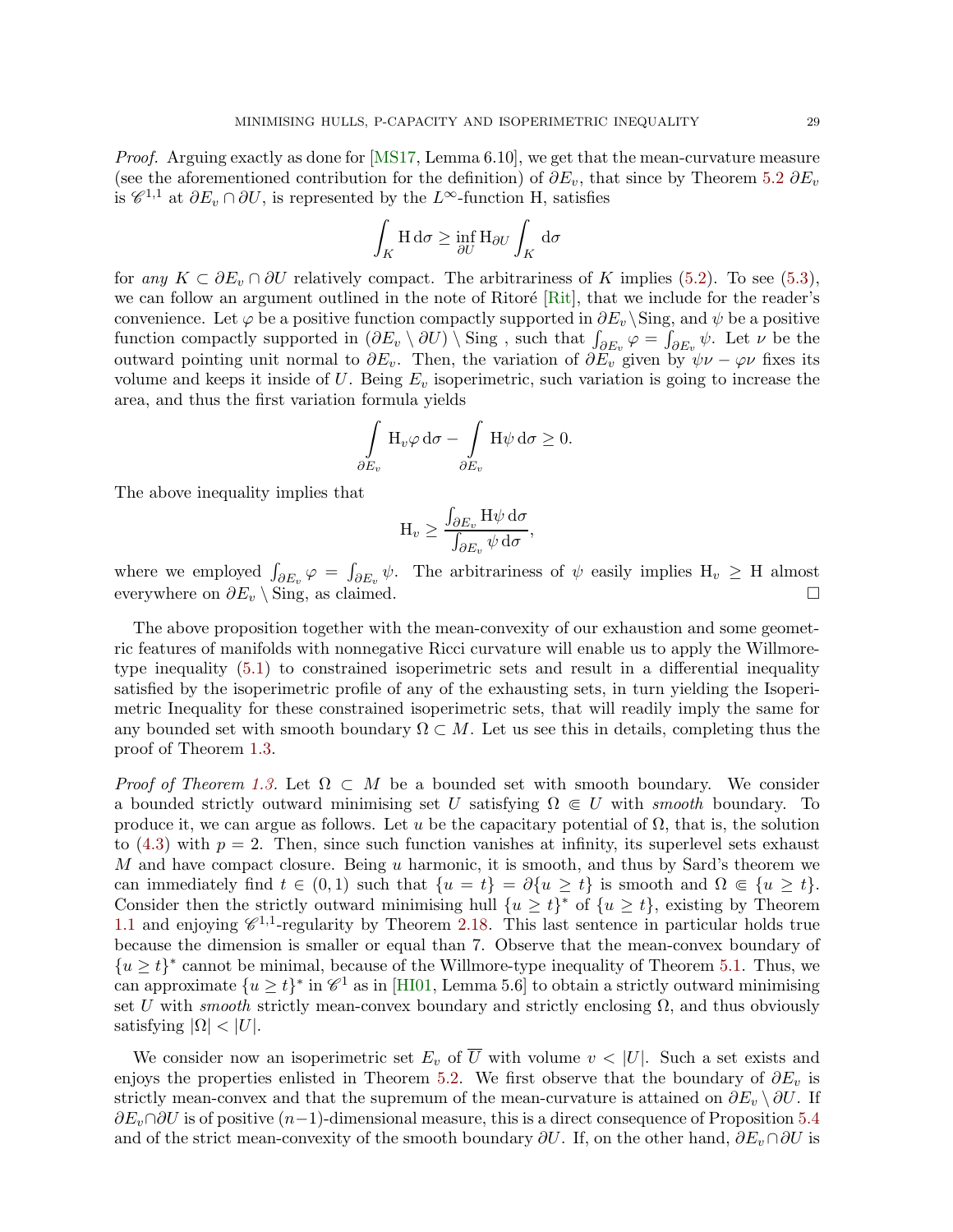of null  $(n-1)$ -dimensional measure, then the  $\mathscr{C}^{1,1}$ -boundary of  $\partial E_v$  is of constant (weak) meancurvature, and thus standard regularity theory implies that it is actually a smooth constant mean-curvature hypersurface. Thus, by Kasue's Theorem [\[Kas83,](#page-36-17) Theorem C] (see also the reformulation obtained in [\[AFM20,](#page-34-2) Theorem 1.7]), its constant mean curvature must be strictly positive.

Let us now apply the Willmore-type inequality  $(5.1)$  to  $E_v$ . Set

$$
W = \inf \left\{ \int_{\partial \Omega} \left| \frac{H}{n-1} \right|^{n-1} \; \middle| \; \Omega \text{ bounded with } \mathscr{C}^{1,1} \text{ boundary} \right\},\
$$

that is strictly positive by means of [\(5.1\)](#page-33-1). Taking into account that the supremum of the mean curvature of  $\partial E_v$  is H<sub>v</sub> and that  $\partial E_v$  is mean-convex we get

$$
W \le \int_{\partial E_v} \left(\frac{\mathrm{H}}{n-1}\right)^{n-1} \mathrm{d}\sigma \le \left(\frac{\mathrm{H}_v}{n-1}\right)^{n-1} |\partial E_v|. \tag{5.4}
$$

We are now going to link the above inequality satisfied by  $H<sub>v</sub>$  with the *isoperimetric profile* of U, that we recall to be defined as the function  $I_{\overline{U}}: v \to |\partial E_v|$ . We recall that  $I_{\overline{U}}$  is a continuous function, as proved in way greater generality in [\[MnFN19\]](#page-36-18). Let  $\varepsilon < 0$ , and let  $E^{\varepsilon} \subset E_v$  be a subset of volume  $|E_v| + \varepsilon$  obtained by deforming  $\partial E_v$  with an inward deformation supported in  $\partial E_v \setminus \partial U$ . We have

$$
\frac{I_{\overline{U}}^{\frac{n}{(n-1)}}(v+\varepsilon)-I_{\overline{U}}^{\frac{n}{(n-1)}}(v)}{\varepsilon}\geq \frac{|\partial E^{\varepsilon}|^{\frac{n}{(n-1)}}-|\partial E_v|^{\frac{n}{(n-1)}}}{\varepsilon}.
$$

Letting  $\varepsilon \to 0^-$  and coupling with [\(5.4\)](#page-32-0) we get

$$
\liminf_{\varepsilon \to 0^{-}} \frac{I_{\overline{U}}^{\frac{n}{(n-1)}}(v+\varepsilon) - I_{\overline{U}}^{\frac{n}{(n-1)}}(v)}{\varepsilon} \ge \frac{n}{(n-1)} |\partial E_v|^{\frac{1}{(n-1)}} \operatorname{H}_v \ge n \left[ \int_{\partial E_v} \left( \frac{\operatorname{H}}{n-1} \right)^{n-1} d\sigma \right]^{\frac{1}{(n-1)}} \ge nW^{\frac{1}{(n-1)}}.
$$
\n(5.5)

The leftmost hand side of [\(5.5\)](#page-32-1) constitutes the *lower left Dini derivative* of  $I_{\overline{U}}^{n/(n-1)}$  $\frac{u}{U}$ <sup>*u*</sup>/ $\frac{u}{U}$ </sup> at *v* that we are going to denote with  $D_-\left(I_{\overline{II}}^{n/(n-1)}\right)$  $\frac{n}{U}(n-1)(v)$ . Let us compare now with a reference conical isoperimetric profile

$$
I: v \to n^{\frac{(n-1)}{n}} W^{\frac{1}{n}} v^{\frac{n-1}{n}}.
$$

By  $(5.5)$  and the explicit expression of I we deduce

$$
D_{-}\left(I_{\overline{U}}^{\frac{n}{(n-1)}} - I^{\frac{n}{(n-1)}}\right) \ge 0. \tag{5.6}
$$

Since continuous functions with a nonnegative Dini derivative are known to be monotone non-decreasing (see e.g. [\[RHL77,](#page-37-11) Appendix I, Theorem 2.3]), and both  $I_{\overline{U}}$  and I are easily seen to vanish at zero, we get

<span id="page-29-1"></span><span id="page-29-0"></span>
$$
\frac{[I_{\overline{U}}(v)]^n}{v^{n-1}} \geq Wn^{n-1}.\tag{5.7}
$$

Finally, recall that  $|\Omega| = v$ , and since  $\Omega \in U$  we have  $I_{\overline{U}}(v) \leq |\partial \Omega|$ . Thus, [\(5.7\)](#page-29-0) and the Willmore-type inequality [\(5.1\)](#page-33-1) imply

$$
\frac{|\partial\Omega|^n}{|\Omega|^{n-1}} \ge \frac{[I_{\overline{U}}(v)]^n}{v^{n-1}} \ge Wn^{n-1} \ge \text{AVR}(g)|\mathbb{S}^{n-1}|n^{n-1} = \frac{|\mathbb{S}^{n-1}|^n}{|\mathbb{B}^n|^{n-1}} \text{AVR}(g). \tag{5.8}
$$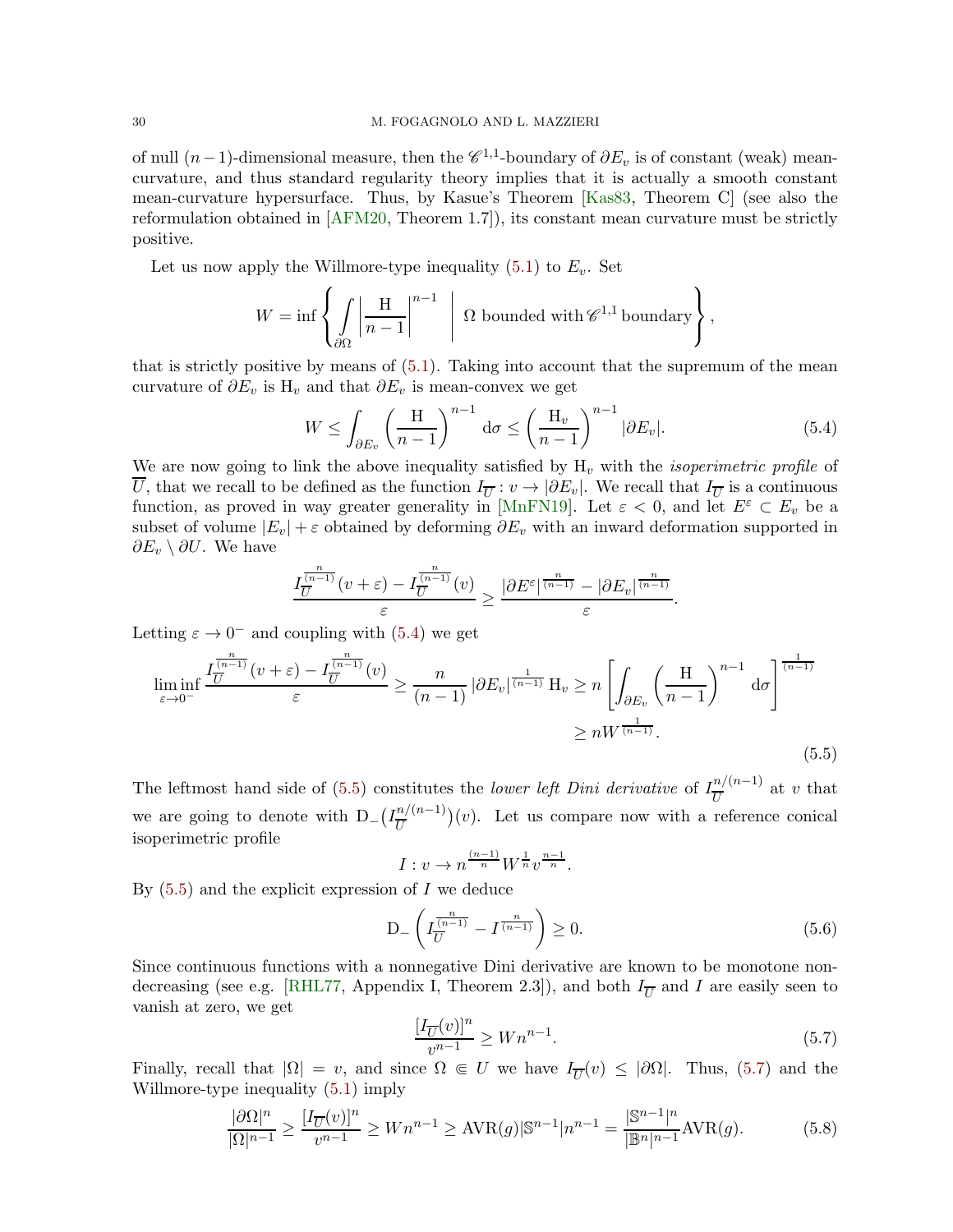We have in particular established the above inequality for any bounded set  $\Omega \subset M$  with smooth boundary. Since the leftmost hand side above approaches the rightmost hand side when computed on (smoothed out if necessary) geodesic balls  $B(O, R)$  and let  $R \to +\infty$ , this completes the proof of  $(1.4)$ .

Let us now prove the rigidity statement triggering when the isoperimetric inequality holds with the equality sign for a bounded  $\Omega \subset M$  with smooth boundary. Consider as above  $U \subset M$ a bounded set with smooth strictly outward minimising boundary such that  $\Omega \in U$ , and let  $E_{v^*}$ be isoperimetric in  $\overline{U}$  for the volume  $v^* = |\Omega|$ . Then, [\(5.8\)](#page-29-1) implies that we can choose  $\Omega = E_{v^*}$ and that [\(5.7\)](#page-29-0) holds with equality sign. Hence

$$
I_{\overline{U}}^{\frac{n}{(n-1)}}(v^*) - I^{\frac{n}{(n-1)}}(v^*) = 0.
$$

Since, by  $(5.6)$  such difference between isoperimetric profiles is monotone nondecreasing in  $[0, v^*]$ , and it is equal to zero at  $v = 0$ , we deduce that it is actually constant on the whole interval. This implies that, for any  $v \leq v^*$ , we have

<span id="page-30-1"></span>
$$
\frac{|\partial E_v|^n}{|E_v|^{n-1}} = \text{AVR}(g) \frac{|\mathbb{S}^{n-1}|^n}{|\mathbb{B}^n|^{n-1}}.
$$
\n(5.9)

On the other hand, by the asymptotically optimal isoperimetric inequality in compact manifolds [\[BM82,](#page-34-5) Théorème, Appendice C] applied in  $\overline{U}$  to the subsets  $E_v$ , we have that, for any  $\varepsilon > 0$ small enough, there exists  $v_{\varepsilon}$  such that for any volume  $v \leq v_{\varepsilon}$  it holds

$$
\frac{|\partial E_v|^n}{|E_v|^{n-1}}\geq (1-\varepsilon)\frac{|\mathbb{S}^{n-1}|^n}{|\mathbb{B}^n|^{n-1}}.
$$

Coupling it with [\(5.9\)](#page-30-1), this implies that  $AVR(g) \geq (1 - \varepsilon)$  for any  $\varepsilon > 0$  small enough, hence implying  $AVR(g) = 1$  and thus, by Bishop-Gromov's rigidity, the isometry between  $(M, g)$  and flat  $\mathbb{R}^n$ . Consequently,  $\Omega$  is ball in  $\mathbb{R}^n$  with respect to the flat metric.

We now pass to deduce the Faber-Krahn inequality in manifolds with nonnegative Ricci curvature and Euclidean volume growth. We are dealing with the first eigenvalue  $\lambda_1(\Omega)$  of  $\Omega \subset M$ , that is the smallest  $\lambda > 0$  such that

<span id="page-30-4"></span>
$$
\begin{cases}\n-\Delta u = \lambda u & \text{in } \Omega \\
u = 0 & \text{on } \partial\Omega\n\end{cases}
$$
\n(5.10)

admits a solution. The complete statement reads as follows.

<span id="page-30-0"></span>**Theorem 5.5** (Faber-Krahn inequality on manifolds with nonnegative Ricci). Let  $(M, q)$  be a complete noncompact Riemannian manifold with nonnegative Ricci curvature and Euclidean volume growth. Let  $\Omega \subset M$  be a bounded subset with smooth boundary of volume v. Then, we have

<span id="page-30-2"></span>
$$
\lambda_1(\Omega) \ge \text{AVR}(g)^{2/n} \lambda_1(\mathbb{B}_v),\tag{5.11}
$$

where  $\mathbb{B}_v$  is any metric ball of flat  $\mathbb{R}^n$  with volume v. In the above formula  $\lambda_1(\Omega)$  and  $\lambda_1(\mathbb{B}_v)$ denote the first eigenvalue of  $\Omega$  and  $\mathbb{B}_v$  with respect to g and the flat metric of  $\mathbb{R}^n$  respectively. Moreover, equality holds in [\(5.11\)](#page-30-2) if and only if  $(M, g)$  is isometric to flat  $\mathbb{R}^n$  and  $\Omega = \mathbb{B}_v$ .

In order to show it, we rely on the following, well known general principle, named after Pólya and Szegö.

<span id="page-30-5"></span>**Proposition 5.6** (Pólya-Szegö Principle). Let  $(M, q)$  be a Riemannian manifold, and assume that for any bounded  $\Omega \subset M$  with smooth boundary there holds

<span id="page-30-3"></span>
$$
\frac{|\partial\Omega|^n}{|\Omega|^{n-1}} \ge \frac{|\mathbb{S}^{n-1}|^n}{|\mathbb{B}^n|^{n-1}} \mathcal{C}_g
$$
\n(5.12)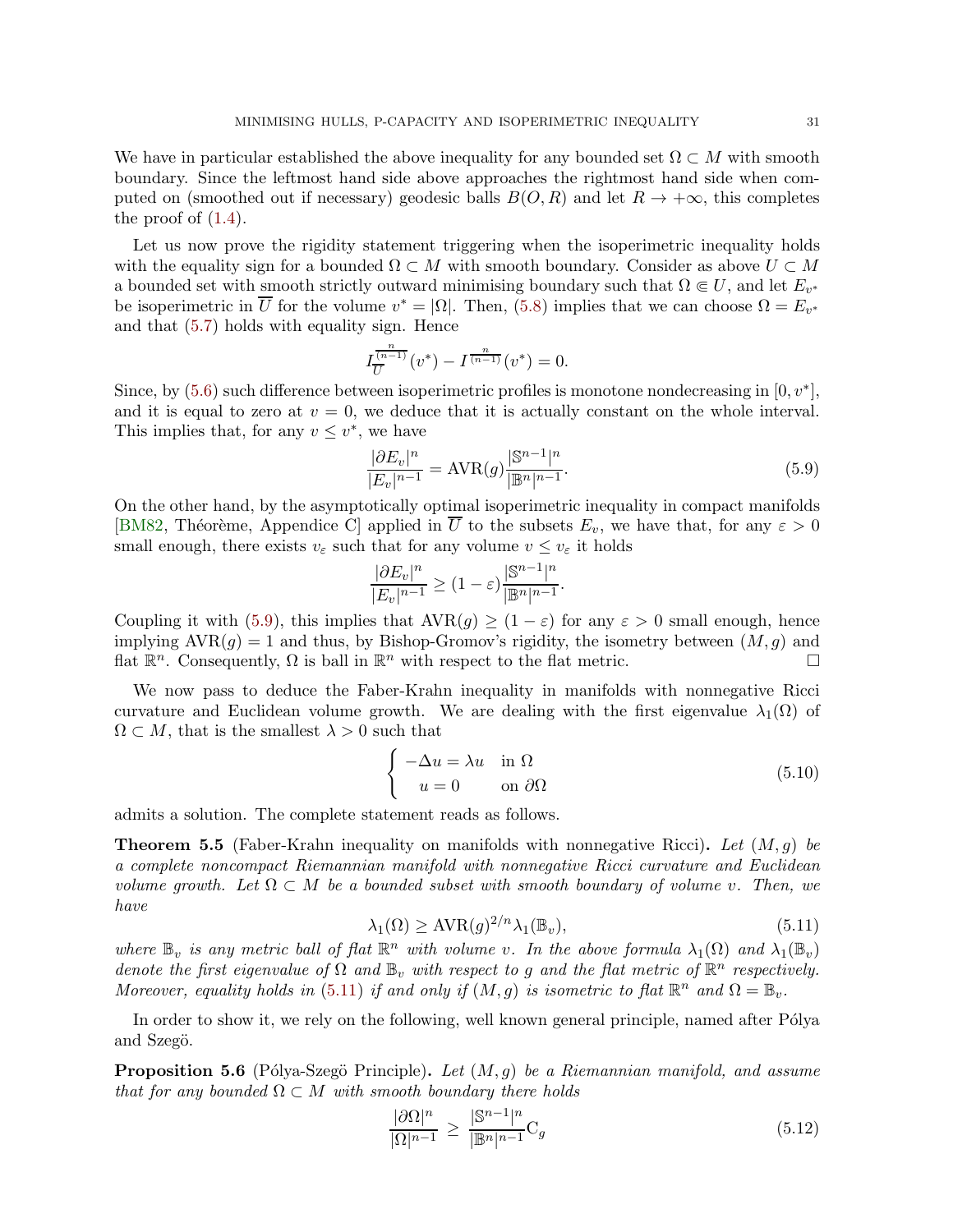for some  $C_q$  independent of  $\Omega$ . Let, for  $\Omega \subset M$  a bounded set with smooth boundary of volume v,  $f \in \mathscr{C}^{\infty}(\overline{\Omega})$  be a positive function with  $f = 0$  on  $\partial\Omega$ . Then, there exists a function  $F \in W_0^{1,2}$  $t_0^{1,2}(\mathbb{B}_v),$ where  $\mathbb{B}_v \subset \mathbb{R}^n$  is a ball with respect to the flat metric of volume v such that

$$
\int_{\Omega} |\mathcal{D}f|^2 \, \mathrm{d}\mu \geq C_g^{\frac{2}{n}} \int_{\mathbb{B}_v} |\mathcal{D}F|_{\mathbb{R}^n}^2 \, \mathrm{d}\mu_{\mathbb{R}^n} \qquad \qquad \int_{\Omega} f^2 \, \mathrm{d}\mu = \int_{\mathbb{B}_v} F^2 \, \mathrm{d}\mu_{\mathbb{R}^n}.\tag{5.13}
$$

Moreover, equality holds in the inequality above if and only  $\Omega$  satisfies equality in [\(5.12\)](#page-30-3).

We are reporting for completeness a proof of the above Proposition in Appendix B. We can now easily deduce Theorem [5.5.](#page-30-0)

Proof of Theorem [5.5.](#page-30-0) Just recalling that the first Dirichlet eigenvalue minimises the Rayleigh quotient, we get, applying [\(5.13\)](#page-31-0) to the solution of [\(5.10\)](#page-30-4) with  $\lambda = \lambda_1(\Omega)$ , and observing that by the sharp Isoperimetric inequality [\(1.5\)](#page-4-1) we have  $AVR(g) = C_g$ , we get

$$
\lambda_1(\Omega) = \frac{\int_{\Omega} |\mathrm{D}f|^2 \,\mathrm{d}\mu}{\int_{\Omega} f^2 \,\mathrm{d}\mu} \ge \mathrm{AVR}(g)^{2/n} \frac{\int_{\mathbb{B}_v} |\mathrm{D}F|_{\mathbb{R}^n}^2 \,\mathrm{d}\mu_{\mathbb{R}^n}}{\int_{\mathbb{B}_v} F^2 \,\mathrm{d}\mu_{\mathbb{R}^n}} \ge \mathrm{AVR}(g)^{2/n} \lambda_1(\mathbb{B}_v),\tag{5.14}
$$

that is  $(5.11)$ . If equality holds in  $(5.11)$ , then, equalities hold in  $(5.14)$ , that implies equality holds in the inequality of [\(5.13\)](#page-31-0). The rigidity statement of Proposition [5.6](#page-30-5) then shows that  $\Omega$ satisfies equality in the Isoperimetric Inequality of  $(M, g)$ , and then the rigidity statement of Theorem [1.3](#page-4-0) applies, yielding the isometry of  $(M, g)$  with  $(\mathbb{R}^n, g_{\mathbb{R}^n})$  and the isometry of  $\Omega$  with  $\mathbb{B}_v$ .

## <span id="page-31-1"></span><span id="page-31-0"></span>Appendix A

We furnish a proof of Theorem [4.1.](#page-21-1) Despite seemingly well known, it is not easy to find in literature a complete and in particular self-contained proof of this existence and uniqueness result. Anyway, no original arguments appear below, and we are referring mainly to [\[Hol90\]](#page-35-18), [\[HKM06\]](#page-35-17) and [\[PST14\]](#page-36-3).

Proof of Theorem [4.1.](#page-21-1) Let  $B(O, R)$  be a geodesic ball containing  $\Omega$ . Let  $\psi \in \mathcal{C}_c^{\infty}(B(O, R))$ satisfy  $\psi = 1$  on  $\Omega$ . Then, we can find a solution to the Dirichlet problem for the *p*-Laplacian with boundary values 1 on  $\partial\Omega$  and 0 on  $\partial B(O, R)$ , namely a weakly p-harmonic function  $u_R$  on  $B(O, R) \setminus \Omega$  satisfying  $u - \psi \in W_0^{1,p}$  $0^{1,p}(B(O,R)\setminus\Omega)$ . It is immediately deduced from Tolksdorf's Comparison Principle for p-harmonic functions (see for example [\[HKM06,](#page-35-17) Lemma 3.18] that if  $\tilde{u}$  is another such function relative to another  $\tilde{\psi} \in W_0^{1,p}$  $\tilde{u}_0^{1,p}(B(O,R))$  then  $u = \tilde{u}$  on  $B(O,R) \setminus \Omega$ . Defining the *p*-capacity of  $\Omega$  relative to  $B(O, R)$  as

$$
\operatorname{Cap}_p(\Omega, B(O, R)) = \inf \left\{ \int_M |Df|^p \, \mathrm{d}\mu \mid f \ge \chi_{\Omega}, \, f \in \mathscr{C}_c^{\infty}(B(O, R)) \right\},\tag{A.1}
$$

we immediately see through a very standard argument that  $u_R$  can be approximated in  $W^{1,p}$  by a sequence of admissible competitors in [\(A.1\)](#page-33-1), and thus

$$
\operatorname{Cap}_p(\Omega, B(O, R)) \le \int\limits_{B(O, R)\setminus\overline{\Omega}} |\operatorname{D}u_R|^p \, \mathrm{d}\mu. \tag{A.2}
$$

On the other hand, observing that in the definition of weakly p-harmonic functions on  $B(O, R)\setminus\overline{\Omega}$ the class of tests can easily be relaxed to  $W_0^{1,p}$  $C^{1,p}_0(B(O,R)\setminus\Omega)$ , we get

$$
\int_{B(O,R)\setminus\overline{\Omega}}|Du_R|^p\,d\mu = \int_{B(O,R)\setminus\overline{\Omega}}\left\langle |Du_R|^{p-2}Du_R|Du_R\right\rangle\,d\mu = \int_{B(O,R)\setminus\overline{\Omega}}\left\langle |Du_R|^{p-2}Du_R|D\psi\right\rangle\,d\mu,
$$
\n(A.3)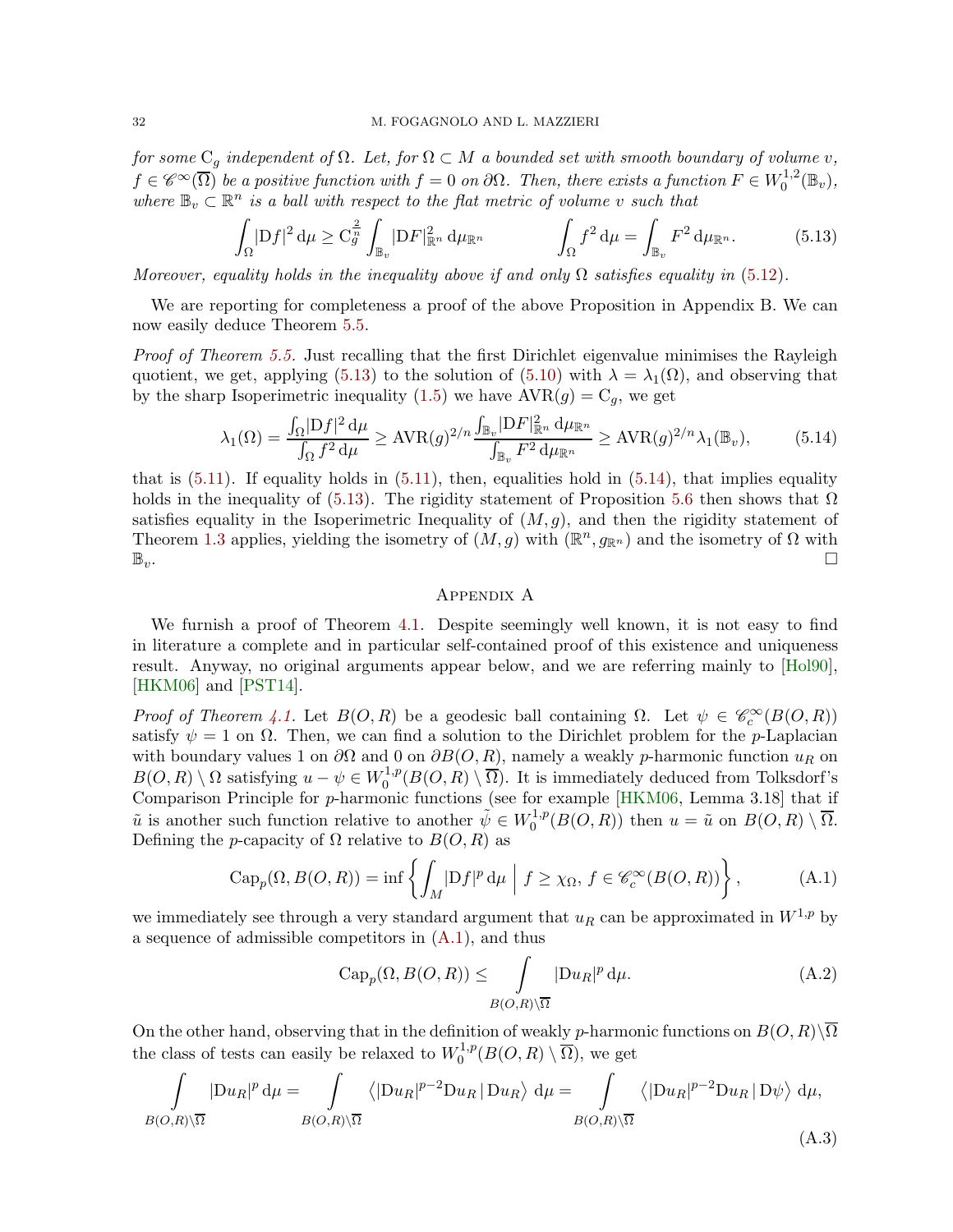where the last equality is deduced from the definition of weak p-harmonicity with  $u - \psi \in$  $W_0^{1,p}$  $0^{1,p}(B(O,R) \setminus \Omega)$  as test function. Applying the Hölder inequality to the right hand side of [\(A.3\)](#page-34-10), we are immediately left with

<span id="page-32-0"></span>
$$
\int_{B(O,R)\setminus\overline{\Omega}} |{\rm D}u_R|^p \,d\mu \le \int_{B(O,R)\setminus\overline{\Omega}} |{\rm D}\psi|^p \,d\mu \tag{A.4}
$$

for any  $\psi \in \mathscr{C}_c^\infty(B(O,R))$  satisfying  $\psi = 1$  on  $\Omega$ . Since, clearly, a sequence of functions satisfying the same assumptions on  $\psi$  suffices to realise the relative p-capacity of  $\Omega$  (see for example [\[Maz11,](#page-36-19)  $(2.2.1)$  for details), we get passing to the limit through such a sequence in  $(A.4)$  that we can also take the opposite inequality sign in  $(A.2)$ , obtaining

$$
Cap_p(\Omega, B(O, R)) = \int_{B(O, R)\setminus\overline{\Omega}} |Du_R|^p d\mu.
$$
 (A.5)

Let us finally show that passing to the limit as  $R \to +\infty$  yields a solution to [\(4.3\)](#page-20-2). In what follows, we are frequently extending  $u_R$  to 0 outside  $B(O, R)$  without explicitly mentioning it. The deep  $\mathscr{C}^{1,\beta}_{loc}$ -estimates for p-harmonic functions give, for any compact set K of  $M \setminus \Omega$ , a constant C so that

and

<span id="page-32-1"></span>
$$
|u_R(x) - u_R(y)| \leq C d(x, y)^\beta
$$

$$
\left| |\mathrm{D} u_R|(x) - |\mathrm{D} u_R|(y) \right| \leq \mathrm{C} \, d(x,y)^{\beta}.
$$

The constant C depends on the dimension, on p, on smooth quantities related to the underlying metric g on K and on the  $W^{1,p}$  norm of  $u_R$  on K. By the Maximum Principle for p-harmonic functions,  $0 \leq u_R \leq 1$  on K. Moreover, by  $(A.5)$  and the obvious monotonicity of the  $\operatorname{Cap}_p(\Omega, B(O, R))$  as R increases, we have

<span id="page-32-2"></span>
$$
\int\limits_K |\mathcal{D}u_R|^p \, \mathrm{d}\mu \le \int\limits_{B(O,R_0)} |\mathcal{D}u_{R_0}|^p \, \mathrm{d}\mu \tag{A.6}
$$

for any  $R_0 > 0$  such that  $K \in B(0, R_0)$  and any  $R > R_0$ . In particular, the constant C is uniform in R, and by Arzelà-Ascoli applied to the sequence of  $u_R$  and the sequence of the gradients we deduce that, up to a subsequence, the sequence  $u_R$  converges in  $\mathscr{C}^1_{\text{loc}}$  to a  $\mathscr{C}^1_{\text{loc}}$ function  $u$ . Moreover, as it is immediately seen from the weak formulation of  $p$ -harmonicity, such u is weakly p-harmonic on  $M \setminus \overline{\Omega}$ . Since  $\partial\Omega$  is in particular Lipschitz, it satisfies an interior and exterior cone condition. In particular, by [\[BadVC72\]](#page-34-11) (see also [\[BadV14\]](#page-34-12))  $u_R$  attains continuously the datum on  $\partial\Omega$ . Thus, [\[Lie88,](#page-36-13) Theorem 1] implies that the  $\mathscr{C}_{loc}^{1,\beta}$ -estimates for  $u_R$  are valid up to the boundary, that is K was allowed to contain portions of  $\partial\Omega$ , and thus the convergence of the  $u_R$  takes place also on  $\partial\Omega$ , where then the sequence obviously converges to 1. This argument also shows that u takes the initial datum on  $\partial\Omega$  in  $\mathscr{C}^{1,\beta}$ . Moreover, since by Tolksdorf's Hopf Lemma for p-harmonic functions [\[Tol83\]](#page-37-12) we have  $|Du| > 0$  on  $\partial\Omega$ , the continuity up to the boundary of the gradient ensures that  $|Du| > 0$  in a neighbourhood of  $\partial\Omega$ , where thus the solution is a smooth classical solution by quasilinear elliptic regularity, and in particular it attains the datum in  $\mathscr{C}^{k,\beta}$  for some  $\beta \in (0,1)$  if  $\partial\Omega$  belongs to  $\mathscr{C}^{k,\alpha}$ .

To complete the existence part of the proof, we just have to check that  $u$  vanishes at infinity. This is immediately deduced from the vanishing at infinity of  $G_p$ . Indeed, since  $G_p$  is positive, a straightforward comparison argument for the approximators  $u_R$  yields a constant C independent of R so that  $0 < u_R \leq C G_p(O, \cdot)$ , that by the convergence shown above, implies, sending  $R \to +\infty$ ,

$$
0 < u \leq \mathcal{C} \, G_p(O, \cdot).
$$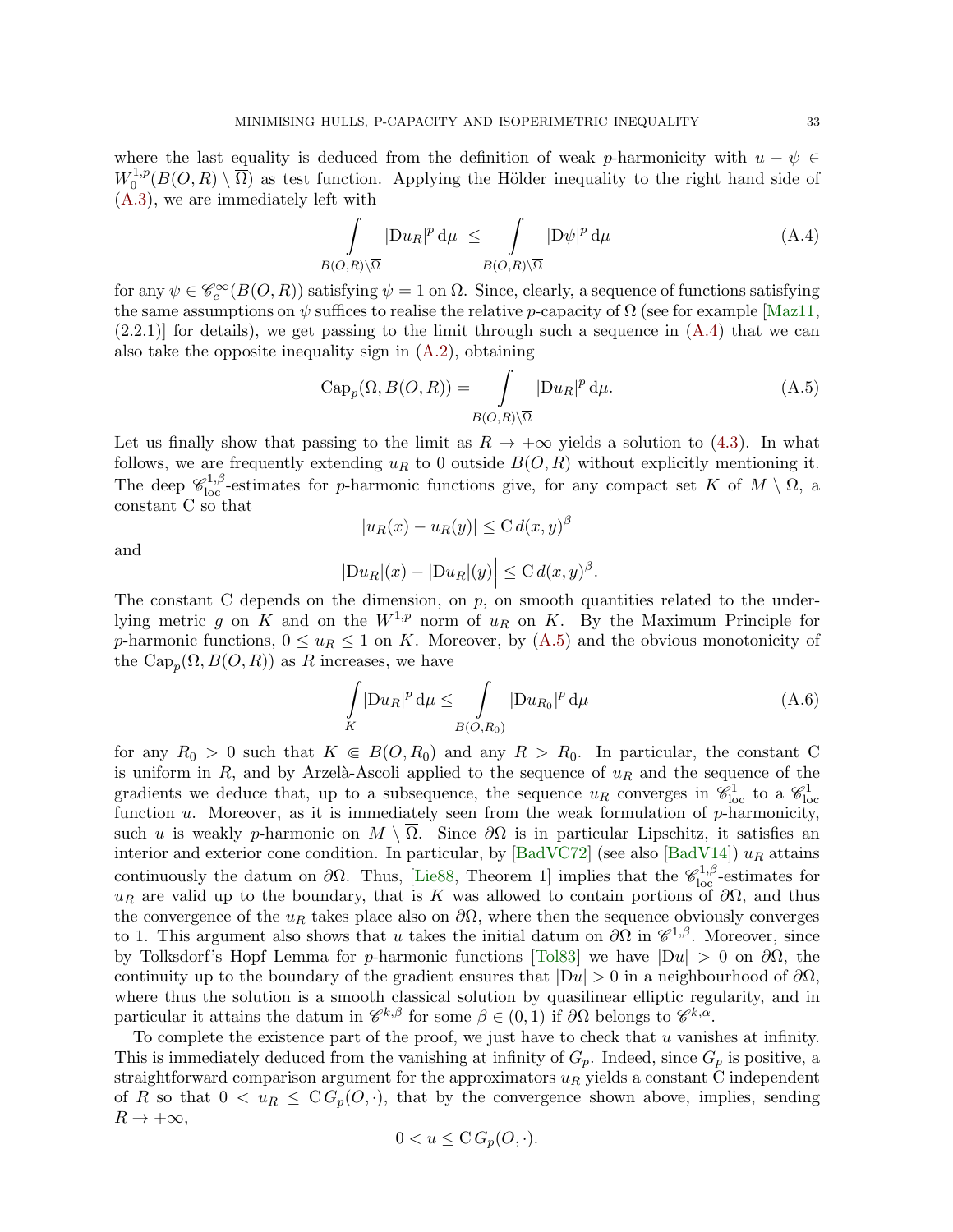34 M. FOGAGNOLO AND L. MAZZIERI

This last estimate clearly implies the vanishing at infinity of u.

Briefly, we show uniqueness. Let v be any other solution to [\(4.3\)](#page-20-2), and let  $k \in \mathbb{N}$ . Let  $R_k$  be such that  $u \leq v + 1/k$  on (a smoothed out approximation of)  $\partial B(O, R_k)$ . Such a radius surely exists by the vanishing at infinity of u. Then, since u and v achieve the same value on  $\partial\Omega$ , the Comparison Principle for p-harmonic functions applied to u and  $v + 1/k$  on  $B(O, R_k) \setminus \overline{\Omega}$  shows that  $u \le v + 1/k$  on this set. Letting  $k \to +\infty$  we obtain  $u \le v$  on  $M \setminus \Omega$ . Exchanging the roles of u and v gives the opposite inequality, showing that  $u = v$ , that is uniqueness.

Now, we check that u realises the p-capacity of  $\Omega$ . This again will come from the properties of the approximators. Since  $u_R \to u$  as  $R \to \infty$  pointwise, and  $\int_K |Du_R|^p d\mu$  is uniformly bounded in R for any compact  $K \in M \setminus \Omega$  by [\(A.6\)](#page-32-2), we can invoke the basic but very useful [\[HKM06,](#page-35-17) Lemma 1.33] to infer that  $u \in L^p(M \setminus \overline{\Omega})$  and that  $Du_R$  converges weakly to Du. In particular, by lower semicontinuity of the norm we have

$$
\int_{M\setminus\overline{\Omega}}|\mathrm{D} u|^p\,\mathrm{d}\mu\leq \liminf_{R\to\infty}\int_{M\setminus\overline{\Omega}}|\mathrm{D} u_R|^p\,\mathrm{d}\mu,
$$

and since the righthand side is uniformly bounded again by [\(A.6\)](#page-32-2), we conclude that  $u \in W^{1,p}(M)$  $\overline{\Omega}$ ). Since it vanishes at infinity, it actually belongs to  $W_0^{1,p}$  $0^{1,p}(M \setminus \Omega)$ . We can thus argue exactly as done for [\(A.5\)](#page-32-1) to show that u realises the p-capacity of  $\Omega$ , that is [\(4.4\)](#page-21-4).

## <span id="page-33-1"></span>Appendix B

We furnish a proof of Proposition [5.6.](#page-30-5) Although this is very classical, and we are substantially reporting part of the one given for [\[Cha84,](#page-35-19) Chapter IV, Theorem 2], we were not able to find in literature an explicit dependence on the isoperimetric constant and a consequent discussion of the extremal case.

*Proof of Proposition [5.6.](#page-30-5)* Let  $V : [0, T] \to \mathbb{R}$ , where  $T = \max_{\overline{\Omega}} f$ , the function defined by  $V(t) = |\{f \ge t\}|$ . This function is easily seen to be continuous and actually  $\mathscr{C}^{\infty}$  on regular values of f. Consider  $B_t = \mathbb{B}_{|\{f \ge t\}|}$ , that is, the ball in  $\mathbb{R}^n$  with (Euclidean) volume equal to  $V(t)$ . This defines a bijective function  $\rho : [0, T] \to [0, \rho(0)]$  such that  $V(t) = |B(\rho(t))|_{\mathbb{R}^n}$ , where  $B(\rho(t))$  is any ball of radius  $\rho(t)$ . Define finally  $F : \overline{\mathbb{B}_v} \to \mathbb{R}$  by  $F = \rho^{-1} \circ r$ , where r is the distance from the center of  $\mathbb{B}_v$ . It is shown exactly as in [\[Cha84\]](#page-35-19) that with this definition the identity in [\(5.13\)](#page-31-0) is satisfied. By coarea formula, we have

$$
\int_{\Omega} |Df|^2 d\mu = \int_{0}^{T} \int_{\{f=t\}} |Df| d\sigma dt \ge \int_{0}^{T} |\{f=t\}|^2 \int_{\{f=t\}} \frac{1}{|Df|} d\sigma dt
$$
 (B.1)

On the other hand, by [\(5.12\)](#page-30-3),

$$
|\{f=t\}|^2 \ge |\{f \ge t\}|^{2\frac{n-1}{n}} |{\mathbb S}^{n-1}|^2 \, |\mathbb{B}^n|^{2\frac{n-1}{n}} C_g^{\frac{2}{n}} = |B_t|_{\mathbb{R}^n}^{2\frac{n-1}{n}} |{\mathbb S}^{n-1}|^2 \, |\mathbb{B}^n|^{2\frac{n-1}{n}} C_g^{\frac{2}{n}} = |\partial B_t|_{\mathbb{R}^n}^2 C_g^{2/n},
$$
\n(B.2)

where in the last equality we used the fact that balls in  $\mathbb{R}^n$  satisfy equality in the Isoperimetric Inequality. Using that

<span id="page-33-0"></span>
$$
\rho'(t) = -\frac{1}{|\partial B_t|_{\mathbb{R}^n}} \int\limits_{\{f=t\}} \frac{1}{|Df|} d\sigma \qquad (\rho^{-1})'(\rho(t)) = \frac{1}{\rho'(t)},
$$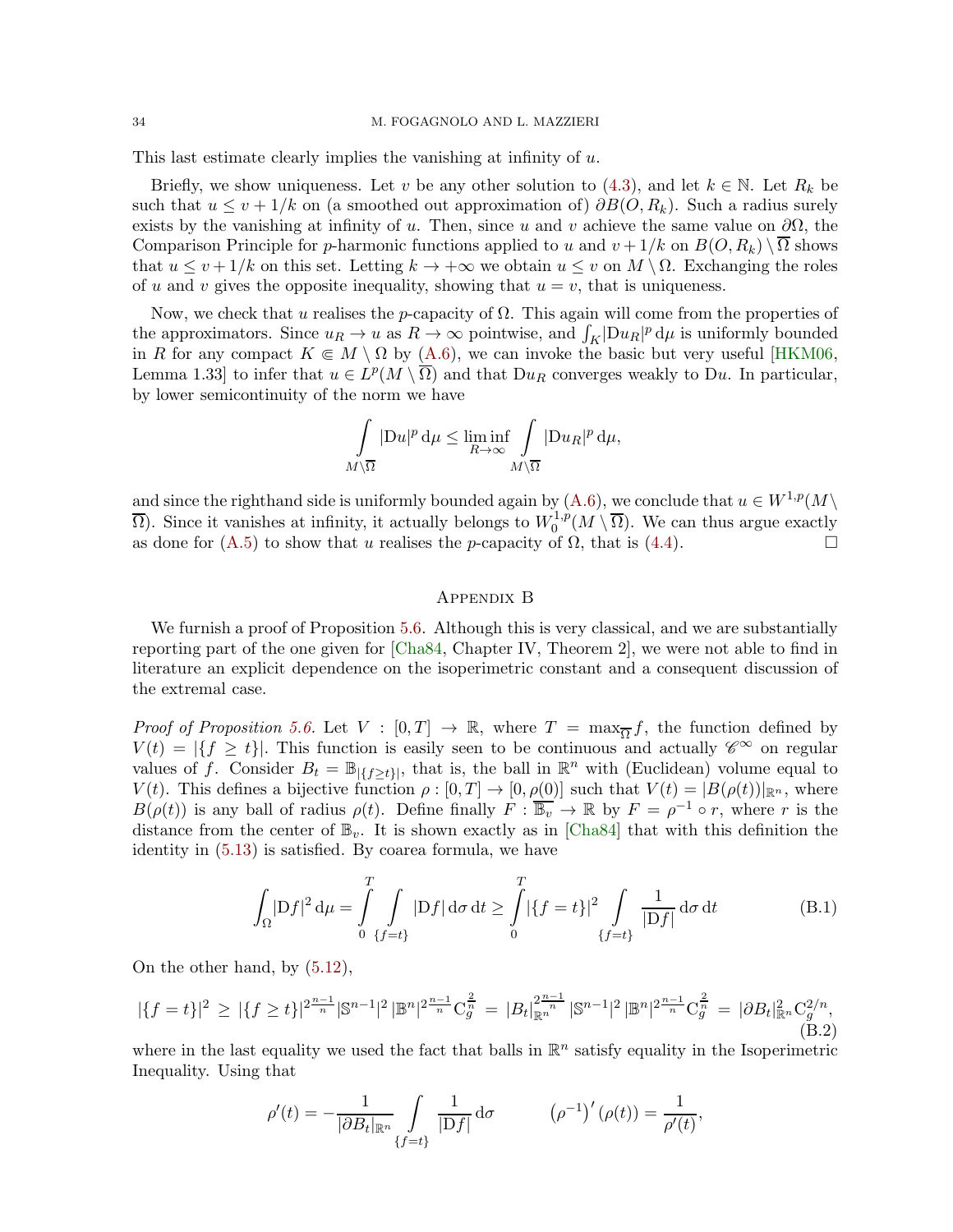we get, plugging the outcome of  $(B.2)$  in  $(B.1)$  and using again the coarea formula,

$$
\int_{\Omega} |Df|^2 d\mu \geq C_g^{2/n} \int_0^T \left[ (\rho^{-1})' \right]^2 |\partial B_t|_{\mathbb{R}^n} \rho'(t) dt = C_g^{2/n} \int_{\mathbb{B}_v} |DF|_{\mathbb{R}^n}^2 d\mu_{\mathbb{R}^n},
$$
(B.3)

as desired.

Assume now that equality holds in the inequality of [\(5.13\)](#page-31-0). Then, we deduce from [\(B.3\)](#page-34-10) and [\(B.2\)](#page-33-0) that

<span id="page-34-10"></span>
$$
\int_{0}^{T} |\{f=t\}|^{2} - |\partial B_{t}|_{\mathbb{R}^{n}}^{2} \mathbf{C}_{g}^{\frac{2}{n}} dt = 0,
$$

that, by the nonnegativity of the integrand, implies that the sets  $\{f \ge t\}$  satisfy equality in the Isoperimetric Inequality of  $(M, g)$  for any regular value t. Letting  $t \to 0^+$ , that is possible by Sard's Theorem, we conclude that  $\Omega$  satisfy equality in [\(5.12\)](#page-30-3).

## **REFERENCES**

- <span id="page-34-1"></span>[AFM19] V. Agostiniani, M. Fogagnolo, and L. Mazzieri. Minkowski inequalities via nonlinear potential theory. Preprint, available at https://arxiv.org/pdf/1906.00322.pdf.
- <span id="page-34-2"></span>[AFM20] V. Agostiniani, M. Fogagnolo, and L. Mazzieri. Sharp geometric inequalities for closed hypersurfaces in manifolds with nonnegative ricci curvature. Inventiones mathematicae, Jul 2020.
- <span id="page-34-7"></span>[AGM15] L. Ambrosio, R. Ghezzi, and V. Magnani. Bv functions and sets of finite perimeter in sub-riemannian manifolds. Annales de l'Institut Henri Poincare (C) Non Linear Analysis,  $32(3):489 - 517$ ,  $2015$ .
- <span id="page-34-12"></span>[BadV14] H. Beirão da Veiga. On nonlinear potential theory, and regular boundary points, for the p-laplacian in n space variables. Advances in Nonlinear Analysis,  $3(1):45$ 67, 2014.
- <span id="page-34-11"></span>[BadVC72] H. Beir˜ao da Veiga and F. Conti. Equazioni ellittiche non lineari con ostacoli sottili. applicazioni allo studio dei punti regolari. Annali della Scuola Normale Superiore di Pisa - Classe di Scienze, Ser. 3, 26(2):533–562, 1972.
- <span id="page-34-4"></span>[BFM] L. Benatti, M. Fogagnolo, and L. Mazzieri. Minkowski inequality on asymptotically conical manifolds. Forthcoming.
- <span id="page-34-8"></span>[BHW16] S. Brendle, P.-K. Hung, and M.-T. Wang. A Minkowski inequality for hypersurfaces in the Anti-de Sitter-Schwarzschild manifold. Communications on Pure and Applied Mathematics, 69(1):124–144, 2016.
- <span id="page-34-5"></span>[BM82] P. Bérard and D. Meyer. Inégalités isopérimétriques et applications. Ann. Sci. École Norm. Sup. (4), 15(3):513–541, 1982.
- <span id="page-34-9"></span>[BMPR18] B. Bianchini, L. Mari, P. Pucci, and M. Rigoli. On the interplay among maximum principles, compact support principles and keller-osserman conditions on manifolds, 2018.
- <span id="page-34-6"></span>[Bre20] S. Brendle. Sobolev inequalities in manifolds with nonnegative curvature. Preprint, available at https://arxiv.org/pdf/2009.13717.pdf.
- <span id="page-34-0"></span>[BT84] R. C. Bassanezi and I. Tamanini. Subsolutions to the least area problem and the «minimal hull» of a bounded set in  $R<sup>n</sup>$ . Annali dell'Università di Ferrara, 30(1):27– 40, 1984.
- <span id="page-34-3"></span>[Car94] G. Carron. *Inégalités isopérimétriques sur les variétés riemanniennes*. PhD thesis, Universit´e Joseph Fourier, Grenoble, 1994.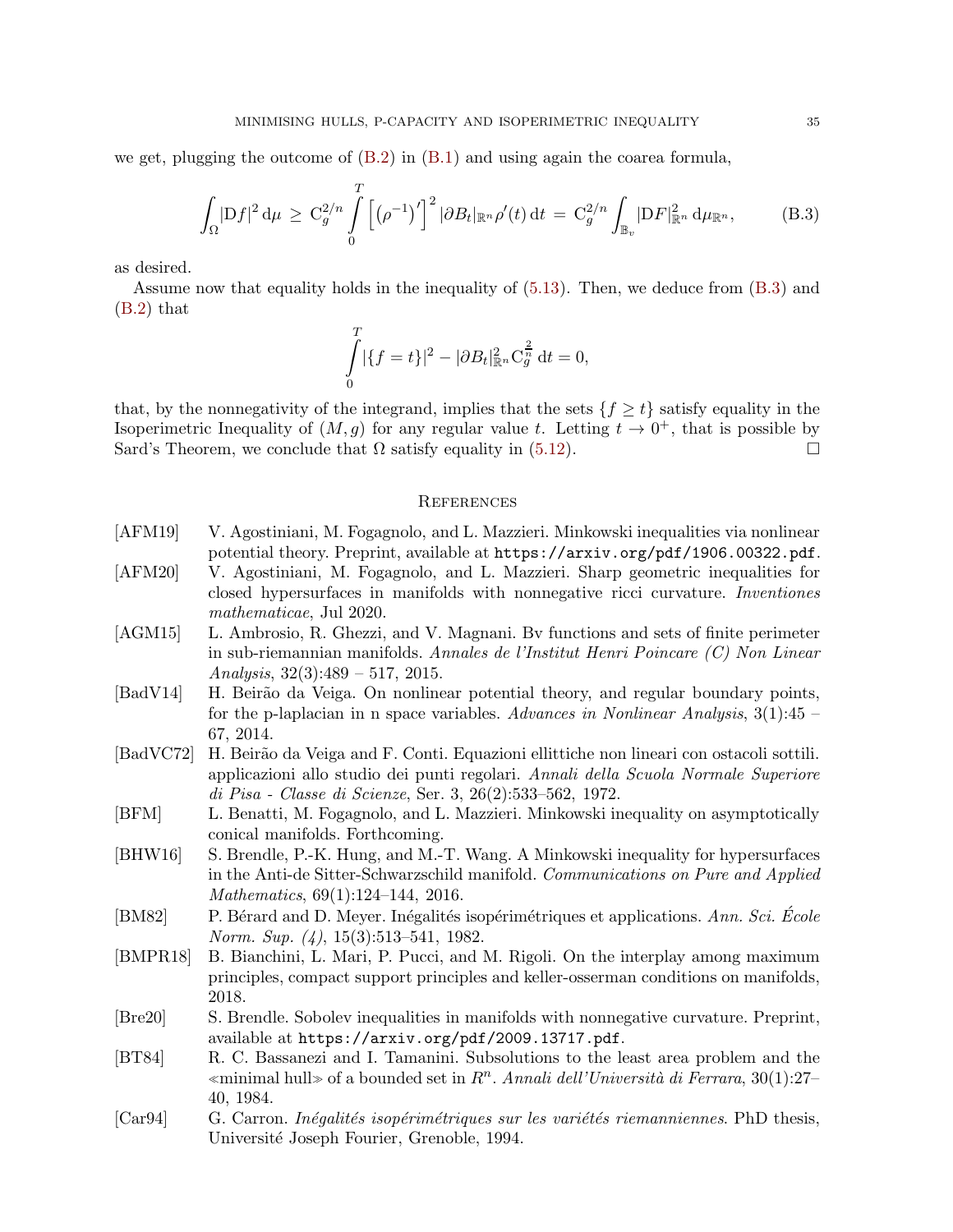<span id="page-35-19"></span><span id="page-35-18"></span><span id="page-35-17"></span><span id="page-35-16"></span><span id="page-35-15"></span><span id="page-35-14"></span><span id="page-35-13"></span><span id="page-35-12"></span><span id="page-35-11"></span><span id="page-35-10"></span><span id="page-35-9"></span><span id="page-35-8"></span><span id="page-35-7"></span><span id="page-35-6"></span><span id="page-35-5"></span><span id="page-35-4"></span><span id="page-35-3"></span><span id="page-35-2"></span><span id="page-35-1"></span><span id="page-35-0"></span>

| 36                          | M. FOGAGNOLO AND L. MAZZIERI                                                                                                                                                                                                                                                                                                                                         |
|-----------------------------|----------------------------------------------------------------------------------------------------------------------------------------------------------------------------------------------------------------------------------------------------------------------------------------------------------------------------------------------------------------------|
| [Car95]                     | G. Carron. Inégalités isopérimétriques et inégalités de Faber-Krahn. In Séminaire<br>de Théorie Spectrale et Géométrie, No. 13, Année 1994-1995, volume 13 of Sémin.<br>Théor. Spectr. Géom., pages 63–66. Univ. Grenoble I, Saint-Martin-d'Hères, 1995.                                                                                                             |
| [Car11]                     | D. G. Caraballo. Local simplicity, topology, and sets of finite perimeter. Interfaces<br>Free Bound., $13(2):171-189$ , $2011$ .                                                                                                                                                                                                                                     |
| [CC96]                      | J. Cheeger and T. H. Colding. Lower bounds on Ricci curvature and the almost<br>rigidity of warped products. Ann. of Math. $(2)$ , 144(1):189-237, 1996.                                                                                                                                                                                                             |
| [CC15a]                     | G. Chen and X. Chen. Gravitational instantons with faster than quadratic curvature<br>decay (i), $2015$ .                                                                                                                                                                                                                                                            |
| [CC15b]                     | G. Chen and X. Chen. Gravitational instantons with faster than quadratic curvature<br>decay (ii). Journal für die reine und angewandte Mathematik (Crelles Journal), 05<br>2015.                                                                                                                                                                                     |
| [CC16]                      | G. Chen and X. Chen. Gravitational instantons with faster than quadratic curvature<br>decay (iii). Mathematische Annalen, 03 2016.                                                                                                                                                                                                                                   |
| [Cha84]                     | I. Chavel. Eigenvalues in Riemannian geometry, volume 115 of Pure and Applied<br><i>Mathematics.</i> Academic Press, Inc., Orlando, FL, 1984. Including a chapter by<br>Burton Randol, With an appendix by Jozef Dodziuk.                                                                                                                                            |
| [Che17]                     | G. Chen. Classification of gravitational instantons with faster than quadratic cur-<br><i>vature decay.</i> PhD thesis, Stony Brook University, 2017.                                                                                                                                                                                                                |
| [CS03]                      | A. Colesanti and P. Salani. The Brunn-Minkowski inequality for p-capacity of con-<br>vex bodies. Math. Ann., 327(3):459-479, 2003.                                                                                                                                                                                                                                   |
| [FGS16]                     | M. Focardi, F. Geraci, and E. Spadaro. The classical obstacle problem for nonlinear<br>variational energies. Nonlinear Analysis, 10 2016.                                                                                                                                                                                                                            |
| [Ger90]                     | C. Gerhardt. Flow of nonconvex hypersurfaces into spheres. J. Differential Geom.,<br>$32(1):299-314, 1990.$                                                                                                                                                                                                                                                          |
| [GT01]                      | D. Gilbarg and N. S. Trudinger. Elliptic partial differential equations of second<br>order. Classics in Mathematics. Springer-Verlag, Berlin, 2001. Reprint of the 1998<br>edition.                                                                                                                                                                                  |
| [Ham88]                     | R. S. Hamilton. The Ricci flow on surfaces. In <i>Mathematics and general relativity</i><br>(Santa Cruz, CA, 1986), volume 71 of Contemp. Math., pages 237–262. Amer.<br>Math. Soc., Providence, RI, 1988.                                                                                                                                                           |
| [Har20]                     | B. Harvie. Inverse mean curvature flow over non-star-shaped surfaces, 2020. To<br>appear on Mathematical Research Letter.                                                                                                                                                                                                                                            |
| $[\text{Haw77}]$<br>[Heb99] | S. W. Hawking. Gravitational instantons. Phys. Lett. $A$ , $60(2):81-83$ , 1977.<br>E. Hebey. Nonlinear analysis on manifolds: Sobolev spaces and inequalities, vol-<br>ume 5 of <i>Courant Lecture Notes in Mathematics</i> . New York University, Courant<br>Institute of Mathematical Sciences, New York; American Mathematical Society,<br>Providence, RI, 1999. |
| [HIO1]                      | G. Huisken and T. Ilmanen. The Inverse Mean Curvature Flow and the Riemannian<br>Penrose Inequality. J. Differential Geom., 59(3):353-437, 2001.                                                                                                                                                                                                                     |
| [HKM06]                     | J. Heinonen, T. Kilpeläinen, and O. Martio. Nonlinear potential theory of degen-<br><i>erate elliptic equations.</i> Dover Publications, Inc., Mineola, NY, 2006. Unabridged<br>republication of the 1993 original.                                                                                                                                                  |
| $[\text{Hol}90]$            | I. Holopainen. Nonlinear potential theory and quasiregular mappings on riemannian<br>manifolds. Annales Academiae Scientiarum Fennicae. Series A 1. Mathematica.<br>Dissertations, 74:1–45, 1990.                                                                                                                                                                    |
| $[\text{Hol}99]$            | I. Holopainen. Volume growth, Green's functions, and parabolicity of ends. Duke<br><i>Math. J.</i> , $97(2):319-346$ , 1999.                                                                                                                                                                                                                                         |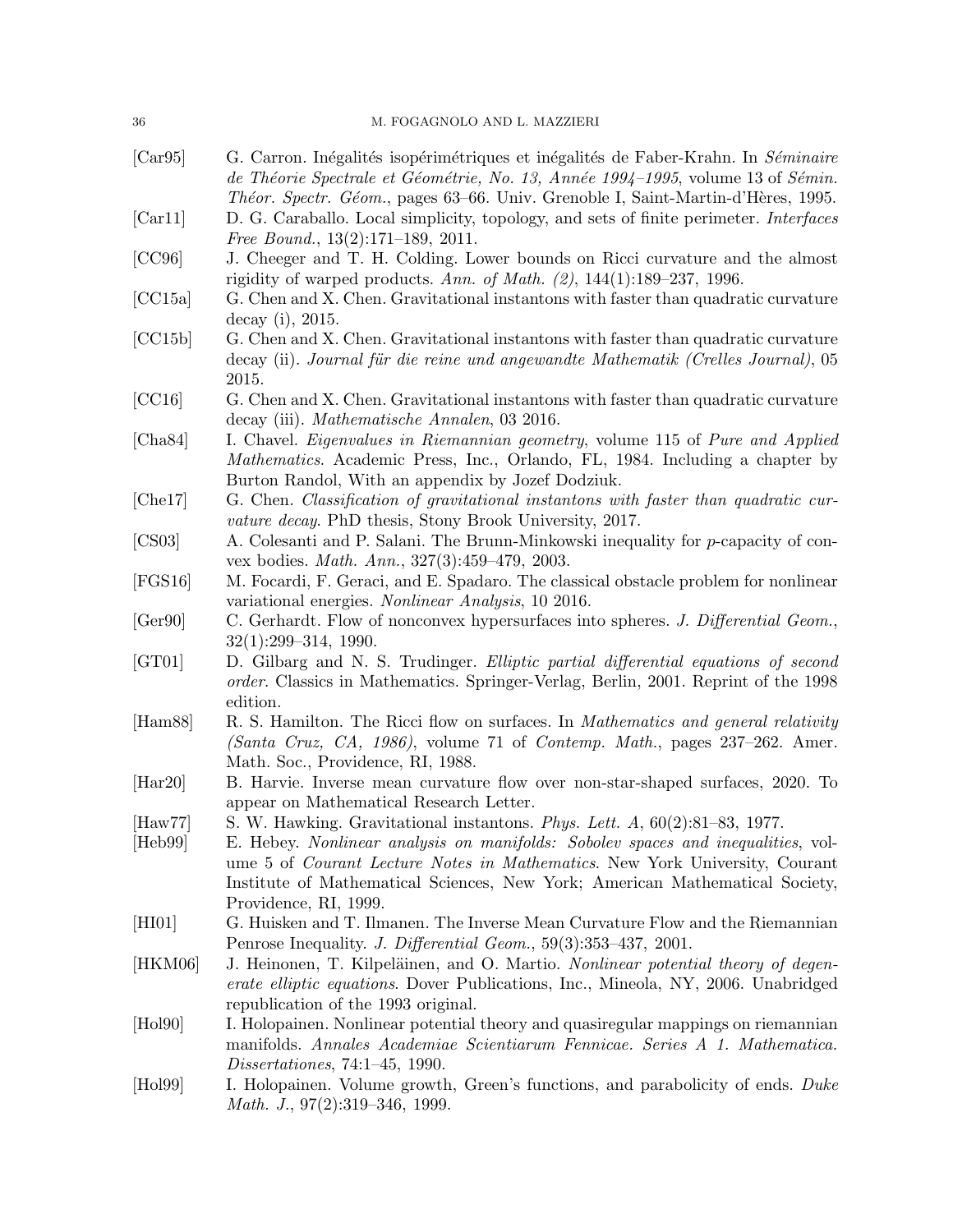- <span id="page-36-10"></span>[HP99] G. Huisken and A. Polden. Geometric evolution equations for hypersurfaces. In Calculus of variations and geometric evolution problems (Cetraro, 1996), volume 1713 of Lecture Notes in Math., pages 45–84. Springer, Berlin, 1999.
- <span id="page-36-1"></span>[HS74] D. Hoffman and J. Spruck. Sobolev and isoperimetric inequalities for Riemannian submanifolds. Comm. Pure Appl. Math., 27:715–727, 1974.
- <span id="page-36-5"></span>[Hui] G. Huisken. An isoperimetric concept for the mass in general relativity. Video, available at https://video.ias.edu/node/234.
- <span id="page-36-17"></span>[Kas83] A. Kasue. Ricci curvature, geodesics and some geometric properties of Riemannian manifolds with boundary. J. Math. Soc. Japan, 35(1):117–131, 01 1983.
- <span id="page-36-2"></span>[Kle92] B. Kleiner. An isoperimetric comparison theorem. Invent. Math., 108(1):37–47, 1992.
- <span id="page-36-11"></span>[KN09] B. Kotschwar and L. Ni. Local gradient estimates of p-harmonic functions, 1/Hflow, and an entropy formula. Ann. Sci. Ec. Norm. Supér.  $(4)$ , 42(1):1–36, 2009.
- <span id="page-36-13"></span>[Lie88] G. M. Lieberman. Boundary regularity for solutions of degenerate elliptic equations. Nonlinear Anal., 12(11):1203–1219, 1988.
- <span id="page-36-9"></span>[Mag12] F. Maggi. Sets of Finite Perimeter and Geometric Variational Problems: An Introduction to Geometric Measure Theory. Cambridge Studies in Advanced Mathematics. Cambridge University Press, 2012.
- <span id="page-36-15"></span>[Man] C. Mantegazza. Notes on the distance function from a submanifold-v3. Notes, available at http://cvgmt.sns.it/media/doc/paper/1182/distancenotes.pdf.
- <span id="page-36-19"></span>[Maz11] V. Maz'ya. Sobolev spaces with applications to elliptic partial differential equations, volume 342 of Grundlehren der Mathematischen Wissenschaften [Fundamental Principles of Mathematical Sciences]. Springer, Heidelberg, augmented edition, 2011.
- <span id="page-36-14"></span>[Min09] V. Minerbe. Weighted Sobolev inequalities and Ricci flat manifolds. Geom. Funct. Anal., 18(5):1696–1749, 2009.
- <span id="page-36-4"></span> $[\text{Min10}]$  V. Minerbe. On the asymptotic geometry of gravitational instantons. Ann. Sci. Ec. Norm. Supér.  $(4)$ , 43 $(6)$ :883–924, 2010.
- <span id="page-36-0"></span>[Mir71] M. Miranda. Frontiere minimali con ostacoli. Annali dell'Università di Ferrara, 16(1):29–37, Jan 1971.
- <span id="page-36-8"></span>[MJPPP07] M. Miranda Jr, D. Pallara, F. Paronetto, and M. Preunkert. Heat semigroup and functions of bounded variation on riemannian manifolds. Journal Fur Die Reine Und Angewandte Mathematik, 2007:99–119, 12 2007.
- <span id="page-36-18"></span>[MnFN19] A. E. Muñoz Flores and S. Nardulli. Local Hölder continuity of the isoperimetric profile in complete noncompact Riemannian manifolds with bounded geometry. Geom. Dedicata, 201:1–12, 2019.
- <span id="page-36-16"></span>[Mor03] F. Morgan. Regularity of isoperimetric hypersurfaces in riemannian manifolds. Transactions of the American Mathematical Society, v.355, 5041-5052 (2003), 355, 12 2003.
- <span id="page-36-6"></span>[MRS19] L. Mari, L. Rigoli, and A. G. Setti. On the 1/h-flow by p-laplace approximation: new estimates via fake distances under ricci lower bounds, 2019.
- <span id="page-36-7"></span>[MS17] A. Mondino and E. Spadaro. On an isoperimetric-isodiametric inequality. Anal. PDE, 10(1):95–126, 2017.
- <span id="page-36-12"></span>[Pip19] G. Pipoli. Inverse mean curvature flow in complex hyperbolic space. Annales scientifiques de l'ENS, 52(5):1107–1135, 2019.
- <span id="page-36-3"></span>[PST14] S. Pigola, A. G. Setti, and M. Troyanov. The connectivity at infinity of a manifold and  $L^{q,p}$ -Sobolev inequalities. Expo. Math., 32(4):365-383, 2014.